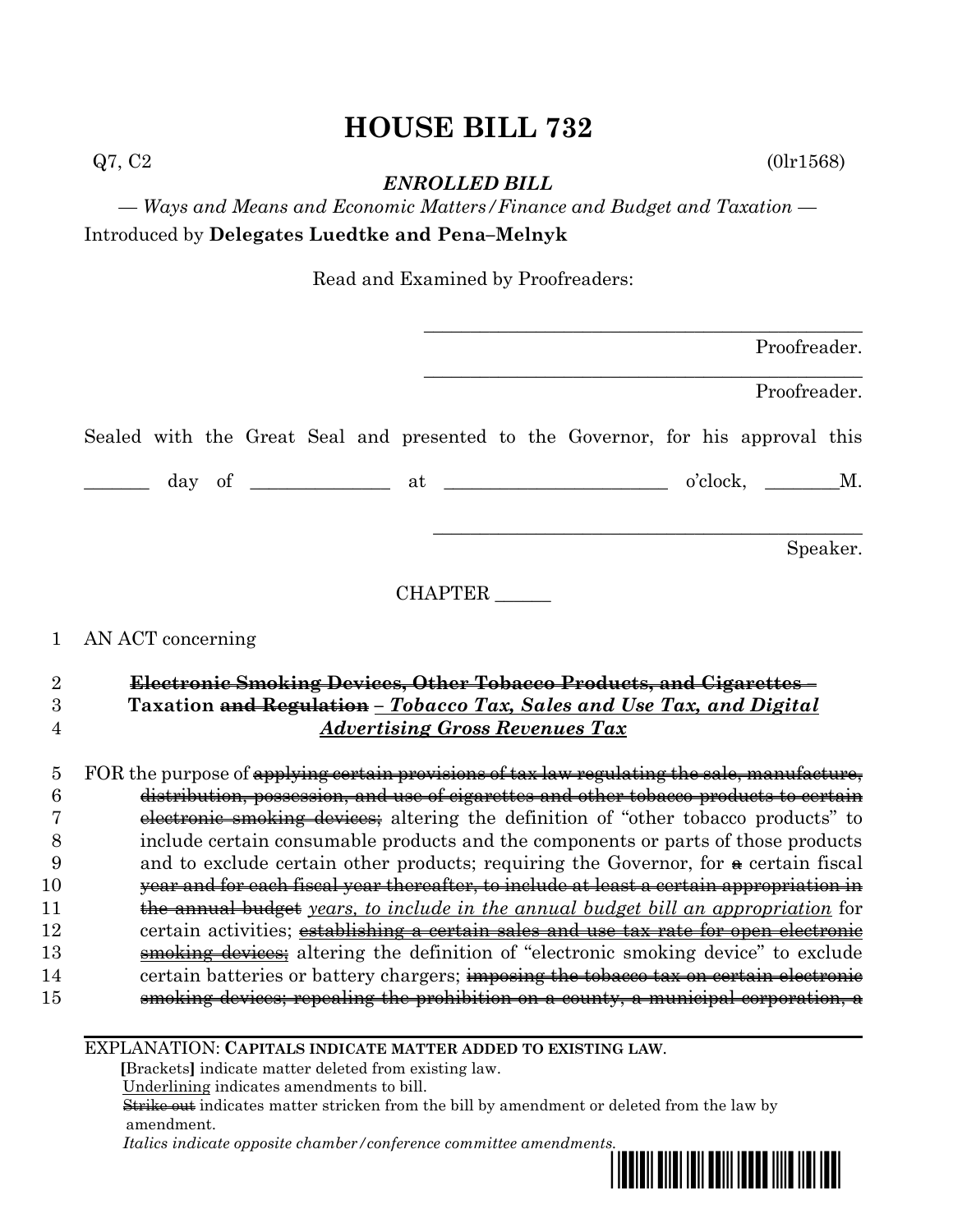special taxing district, or any other political subdivision from imposing a tax on cigarettes or tobacco products; establishing a presumption that an electronic smoking device is subject to the tobacco tax; establishing that certain electronic smoking devices are contraband products; establishing the burden of proving that an electronic smoking device is not subject to the tobacco tax; providing exemptions from the tobacco tax for certain electronic smoking devices; altering the tobacco tax rate for certain cigarettes and other tobacco products; setting the tobacco tax rate for electronic smoking devices; requiring certain persons to pay the tobacco tax on certain electronic smoking devices and to file certain returns; requiring certain wholesalers to keep and allow inspection of certain records for certain sales of electronic smoking devices; altering the definition of "out–of–state sellers" to include certain persons who sell, ship, or deliver cigarettes, cigarettes or other tobacco products, and electronic smoking devices; requiring out–of–state sellers to pay the tobacco tax on cigarettes, cigarettes or other tobacco products, and electronic smoking devices on which the tobacco tax has not been paid; making certain electronic smoking devices subject to certain enforcement provisions applicable to cigarettes and other tobacco products; prohibiting certain acts relating to electronic smoking devices; authorizing the Comptroller to require an electronic smoking devices wholesaler to post security in a certain amount; imposing certain **requirements relating to certain transportation of other tobacco products; clarifying** 21 that all electronic smoking devices used, possessed, or held in the State on or after a **certain date providing that all cigarettes or other tobacco products used, possessed,** 23 or held in the State on or after certain dates are subject to the tax enacted under this 24 Act: authorizing the Comptroller to determine the method of assessing and collecting certain additional taxes; requiring certain additional taxes to be remitted to the Comptroller by a certain date; requiring the Comptroller to distribute certain revenue attributable to certain taxes to The Blueprint for Maryland's Future Fund; making conforming changes; defining certain terms; altering certain definitions; repealing certain obsolete provisions; making stylistic changes; providing for the termination of certain provisions of this Act; providing for a delayed effective date for certain provisions of this Act; and generally relating to the taxation and regulation of electronic smoking devices, other tobacco products, and cigarettes *altering the sales and use tax rate imposed on sales of certain electronic smoking devices and vaping liquid; prohibiting a county, a municipal corporation, a special taxing district, or any other political subdivision, subject to a certain exception, from imposing a tax on electronic smoking devices; altering the tobacco tax rate for certain cigarettes and other tobacco products; imposing a tax on certain annual gross revenues derived from certain digital advertising services in the State; providing for the calculation of the part of the annual gross revenues of a person derived from digital advertising services in the State; providing for the calculation of the tax; requiring certain persons that have certain annual gross revenues derived from digital advertising services in the State to complete and file with the Comptroller a certain return in a certain manner; requiring certain persons that reasonably expect the person's annual gross revenues derived from digital advertising services to exceed a certain amount to complete and file with the Comptroller a certain declaration of estimated tax in a certain manner; requiring a person required to file a certain return to maintain certain records; requiring a person to pay the digital advertising gross*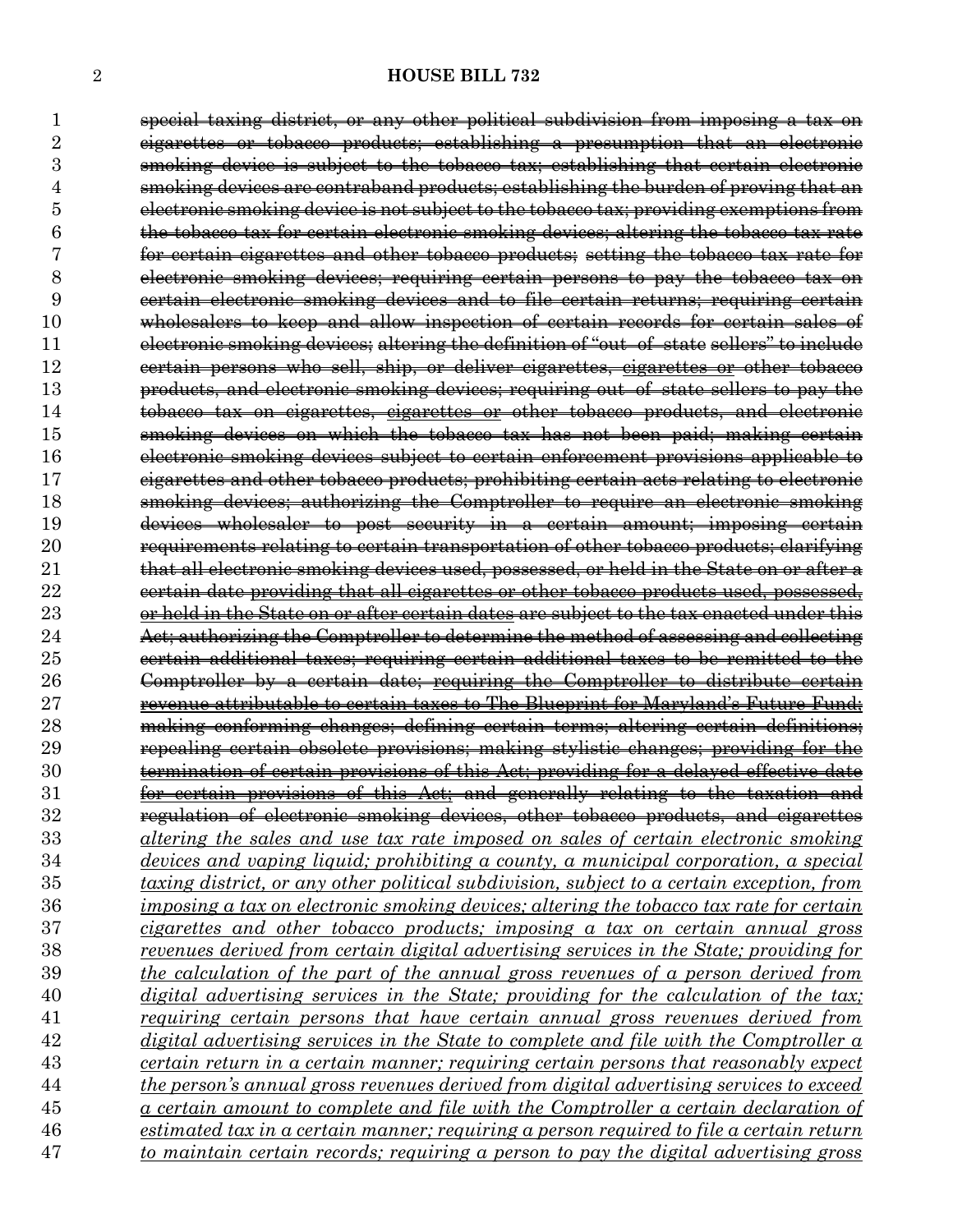| 1              | revenues tax in a certain manner; requiring the Comptroller to distribute digital               |
|----------------|-------------------------------------------------------------------------------------------------|
| $\overline{2}$ | advertising gross revenues tax revenue in a certain manner; requiring the Comptroller           |
| $\overline{3}$ | to make an assessment of certain digital advertising gross revenues tax due under               |
| 4              | <u>certain circumstances; requiring the Comptroller to assess interest on unpaid digital</u>    |
| 5              | advertising gross revenues taxes in a certain manner; providing certain criminal                |
| 6              | penalties for failing to file a certain return or filing a certain false return; requiring      |
| 7              | that the Comptroller administer the laws that relate to the digital advertising gross           |
| $8\,$          | revenues tax; requiring that all cigarettes and other tobacco products used, possessed,         |
| 9              | or held in the State on or after a certain date are subject to the tax enacted under            |
| 10             | certain sections of this Act; authorizing the Comptroller to determine the method of            |
| 11             | assessing and collecting certain additional taxes; requiring certain additional taxes           |
| 12             | <u>to be remitted to the Comptroller by a certain date; requiring the Comptroller to report</u> |
| 13             | to certain committees of the General Assembly on or before a certain date; requiring            |
|                |                                                                                                 |
| 14             | the Governor, for certain fiscal years, to include in the annual budget bill certain            |
| 15             | appropriations; declaring the intent of the General Assembly; defining certain terms;           |
| 16             | altering the definition of certain terms; making certain conforming changes;                    |
| 17             | providing for the application of this Act; and generally relating to the tobacco tax,           |
| 18             | sales and use tax, and a digital advertising gross revenues tax.                                |
| 19             | BY repealing and reenacting, without amendments,                                                |
| 20             | Article – Business Regulation                                                                   |
| 21             | Section 16.5–101(a) and 16.7–101(a), (d) through (g), and (j)                                   |
| 22             | Annotated Code of Maryland                                                                      |
| 23             | (2015 Replacement Volume and 2019 Supplement)                                                   |
|                |                                                                                                 |
| 24             | BY repealing and reenacting, with amendments,                                                   |
| 25             | Article – Business Regulation                                                                   |
| 26             | Section 16.5–101(i) and 16.7–101(c)                                                             |
| 27             | Annotated Code of Maryland                                                                      |
| 28             | (2015 Replacement Volume and 2019 Supplement)                                                   |
| $\,29$         | BY repealing and reenacting, with amendments,                                                   |
|                |                                                                                                 |
| 30             | <u> Article – Health – General</u>                                                              |
| 31             | Section 13-1015                                                                                 |
| 32             | <u>Annotated Code of Maryland</u>                                                               |
| 33             | (2019 Replacement Volume)                                                                       |
| 34             | <u>BY repealing and reenacting, without amendments,</u>                                         |
| 35             | <u> Article – Tax – General</u>                                                                 |
| 36             | Section 1–101(a) and (p), 11–104(a), and 12–101(a)                                              |
| 37             | Annotated Code of Maryland                                                                      |
| 38             | (2016 Replacement Volume and 2019 Supplement)                                                   |
|                |                                                                                                 |
| 39             | BY adding to                                                                                    |
| 40             | $Article - Tax - General$                                                                       |
| 41             | Section 1–101(g-1); 2–4A–01 and 2–4A–02 to be under the new subtitle "Subtitle 4A.              |
| 42             | Digital Advertising Gross Revenues Tax Revenue Distribution"; 7.5–101                           |
|                |                                                                                                 |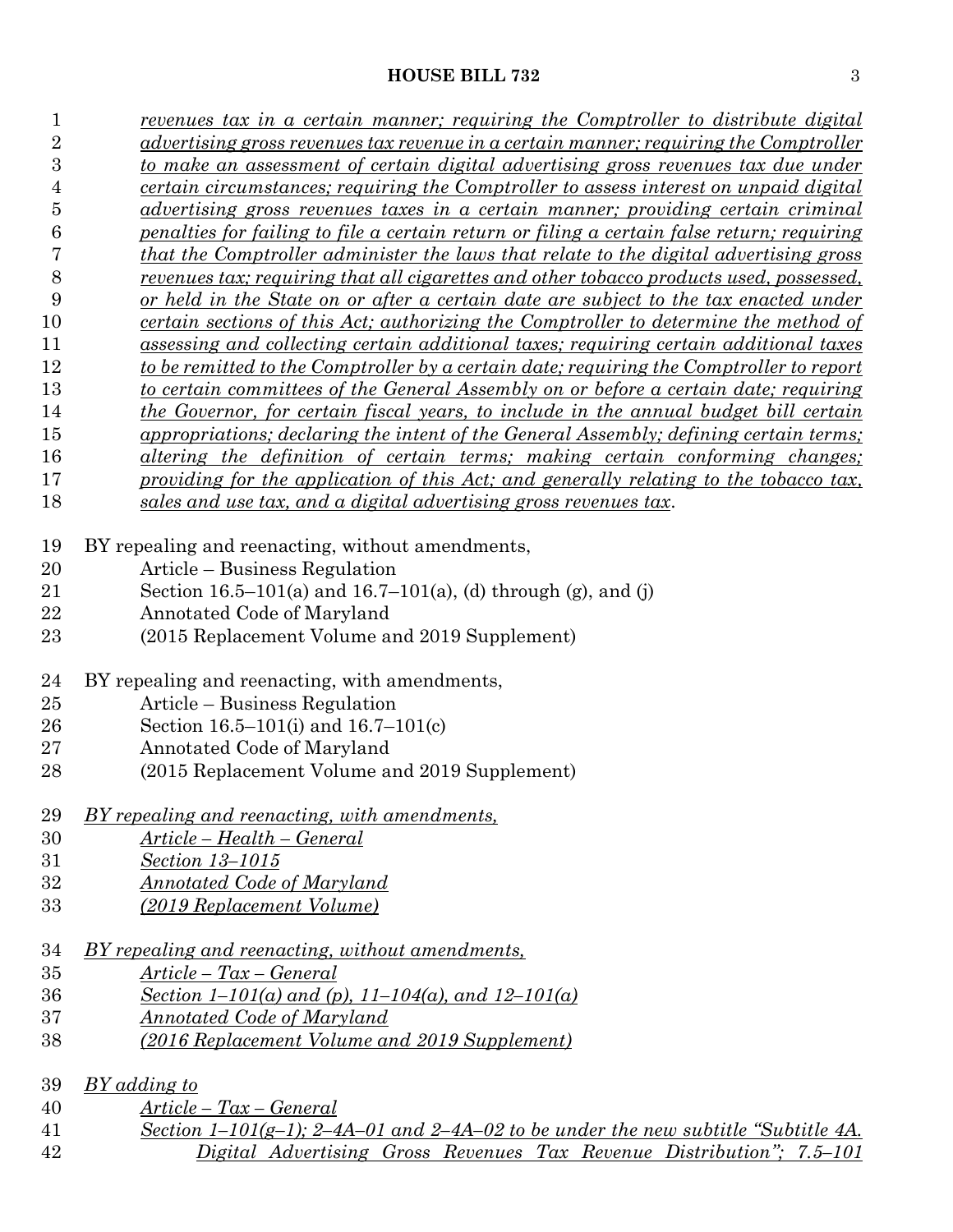| $\mathbf 1$    | through 7.5–301 to be under the new title "Title 7.5. Digital Advertising Gross"   |  |  |  |  |  |  |  |  |
|----------------|------------------------------------------------------------------------------------|--|--|--|--|--|--|--|--|
| $\overline{2}$ | Revenues Tax"; and 11-104(j), 13-402(a)(6), and 13-1001(g)                         |  |  |  |  |  |  |  |  |
| 3              | <b>Annotated Code of Maryland</b>                                                  |  |  |  |  |  |  |  |  |
| 4              | (2016 Replacement Volume and 2019 Supplement)                                      |  |  |  |  |  |  |  |  |
| $\overline{5}$ | BY repealing and reenacting, with amendments,                                      |  |  |  |  |  |  |  |  |
| 6              | $Article - Tax - General$                                                          |  |  |  |  |  |  |  |  |
| 7              | Section 2-102, 12-101(d), 12-102, 12-105, 13-402(a)(4) and (5), 13-602(a),         |  |  |  |  |  |  |  |  |
| 8              | $13-702(a)$ , 13-1002(b) and (c), and 13-1101(b) and (c)                           |  |  |  |  |  |  |  |  |
| 9              | <b>Annotated Code of Maryland</b>                                                  |  |  |  |  |  |  |  |  |
| 10             | (2016 Replacement Volume and 2019 Supplement)                                      |  |  |  |  |  |  |  |  |
| 11             | <u>BY repealing and reenacting, without amendments,</u>                            |  |  |  |  |  |  |  |  |
| 12             | Article - Education                                                                |  |  |  |  |  |  |  |  |
| 13             | Section $5-219(b)$                                                                 |  |  |  |  |  |  |  |  |
| 14             | Annotated Code of Maryland                                                         |  |  |  |  |  |  |  |  |
| 15             | (2018 Replacement Volume and 2019 Supplement)                                      |  |  |  |  |  |  |  |  |
|                |                                                                                    |  |  |  |  |  |  |  |  |
| 16             | <u>BY repealing and reenacting, with amendments,</u>                               |  |  |  |  |  |  |  |  |
| 17             | Article – Education                                                                |  |  |  |  |  |  |  |  |
| 18             | Section $5-219(f)$                                                                 |  |  |  |  |  |  |  |  |
| 19             | <b>Annotated Code of Maryland</b>                                                  |  |  |  |  |  |  |  |  |
| 20             | (2018 Replacement Volume and 2019 Supplement)                                      |  |  |  |  |  |  |  |  |
| 21             | BY repealing and reenacting, with amendments,                                      |  |  |  |  |  |  |  |  |
| 22             | Article - Health - General                                                         |  |  |  |  |  |  |  |  |
| 23             | Section 13-1015                                                                    |  |  |  |  |  |  |  |  |
| 24             | <b>Annotated Code of Maryland</b>                                                  |  |  |  |  |  |  |  |  |
| 25             | (2019 Replacement Volume)                                                          |  |  |  |  |  |  |  |  |
| 26             | BY repealing and reenacting, with amendments,                                      |  |  |  |  |  |  |  |  |
| $27\,$         | Article – Tax – General                                                            |  |  |  |  |  |  |  |  |
| $^{28}$        | Section 12-101 through 12-302, 13-408, 13-825(h), 13-834(c), 13-836(b)(2), 13-837, |  |  |  |  |  |  |  |  |
| 29             | 13-839, 13-1014, and 13-1015 2-1303(a), 12-101, 12-102, 12-105, 12-201,            |  |  |  |  |  |  |  |  |
| 30             | $and 12 - 302$                                                                     |  |  |  |  |  |  |  |  |
| 31             | Annotated Code of Maryland                                                         |  |  |  |  |  |  |  |  |
| 32             | (2016 Replacement Volume and 2019 Supplement)                                      |  |  |  |  |  |  |  |  |
| 33             | BY adding to                                                                       |  |  |  |  |  |  |  |  |
| 34             | Article – Tax – General                                                            |  |  |  |  |  |  |  |  |
| 35             | Section $2-1602.1$ and $11-104(i)$                                                 |  |  |  |  |  |  |  |  |
| 36             | Annotated Code of Maryland                                                         |  |  |  |  |  |  |  |  |
| 37             | (2016 Replacement Volume and 2019 Supplement)                                      |  |  |  |  |  |  |  |  |
|                |                                                                                    |  |  |  |  |  |  |  |  |
| 38             | BY repealing and reenacting, without amendments,                                   |  |  |  |  |  |  |  |  |
| 39             | Article - Tax - General                                                            |  |  |  |  |  |  |  |  |
| 40             | Section $13-834(a)$ and $13-836(a)(1)$ $12-102$                                    |  |  |  |  |  |  |  |  |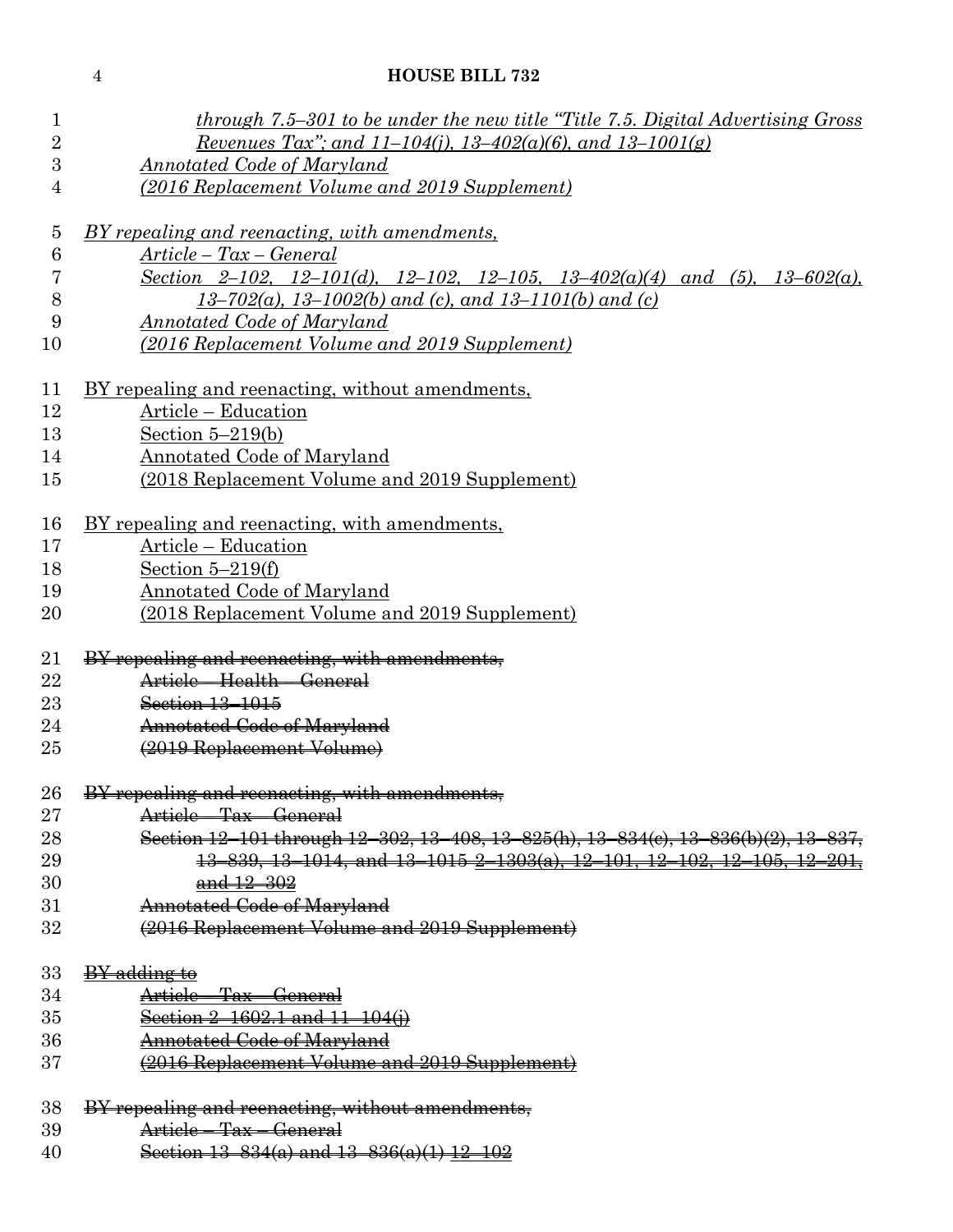| $\mathbf{1}$<br>$\overline{2}$     | Annotated Code of Maryland<br>(2016 Replacement Volume and 2019 Supplement)                                                                                                                                                    |  |  |  |  |  |  |  |
|------------------------------------|--------------------------------------------------------------------------------------------------------------------------------------------------------------------------------------------------------------------------------|--|--|--|--|--|--|--|
|                                    |                                                                                                                                                                                                                                |  |  |  |  |  |  |  |
| $\boldsymbol{3}$<br>$\overline{4}$ | SECTION 1. BE IT ENACTED BY THE GENERAL ASSEMBLY OF MARYLAND,<br>That the Laws of Maryland read as follows:                                                                                                                    |  |  |  |  |  |  |  |
| $\bf 5$                            | <b>Article – Business Regulation</b>                                                                                                                                                                                           |  |  |  |  |  |  |  |
| 6                                  | $16.5 - 101.$                                                                                                                                                                                                                  |  |  |  |  |  |  |  |
| 7                                  | In this title the following words have the meanings indicated.<br>(a)                                                                                                                                                          |  |  |  |  |  |  |  |
| 8<br>9                             | "Other tobacco products" means, EXCEPT AS PROVIDED<br>(1)<br>(i)<br>IN<br>PARAGRAPH (3) OF THIS SUBSECTION, A PRODUCT THAT IS:                                                                                                 |  |  |  |  |  |  |  |
| 10<br>11                           | any cigar or roll for smoking, other than a cigarette, made in whole or<br>$\left[ (1) \right]$<br>in part of tobacco; or                                                                                                      |  |  |  |  |  |  |  |
| 12<br>13                           | any other tobacco or product made primarily from tobacco, other than a<br>(2)<br>cigarette, that is intended for consumption by smoking or chewing or as snuff                                                                 |  |  |  |  |  |  |  |
| 14<br>15<br>16<br>17               | (I)<br>INTENDED FOR HUMAN CONSUMPTION OR LIKELY TO BE<br>CONSUMED, WHETHER SMOKED, HEATED, CHEWED, ABSORBED, DISSOLVED,<br>INHALED, OR INGESTED IN ANY OTHER MANNER, AND THAT IS MADE OF OR DERIVED<br>FROM, OR THAT CONTAINS: |  |  |  |  |  |  |  |
| 18                                 | 1.<br><b>TOBACCO; OR</b>                                                                                                                                                                                                       |  |  |  |  |  |  |  |
| 19                                 | 2.<br>NICOTINE; OR                                                                                                                                                                                                             |  |  |  |  |  |  |  |
| 20<br>21                           | (II)<br>A COMPONENT OR PART USED IN A CONSUMABLE PRODUCT<br>DESCRIBED UNDER ITEM (I) OF THIS PARAGRAPH.                                                                                                                        |  |  |  |  |  |  |  |
| 22                                 | "OTHER TOBACCO PRODUCTS" INCLUDES:<br>(2)                                                                                                                                                                                      |  |  |  |  |  |  |  |
| 23<br>24                           | (I)<br>CIGARS, PREMIUM CIGARS, PIPE TOBACCO, CHEWING<br>TOBACCO, SNUFF, AND SNUS; AND                                                                                                                                          |  |  |  |  |  |  |  |
| 25                                 | (II)<br>FILTERS, ROLLING PAPERS, PIPES, AND HOOKAHS.                                                                                                                                                                           |  |  |  |  |  |  |  |
| 26                                 | "OTHER TOBACCO PRODUCTS" DOES NOT INCLUDE:<br>(3)                                                                                                                                                                              |  |  |  |  |  |  |  |
| $27\,$                             | (I)<br><b>CIGARETTES;</b>                                                                                                                                                                                                      |  |  |  |  |  |  |  |
| 28                                 | (II)<br>ELECTRONIC SMOKING DEVICES; OR                                                                                                                                                                                         |  |  |  |  |  |  |  |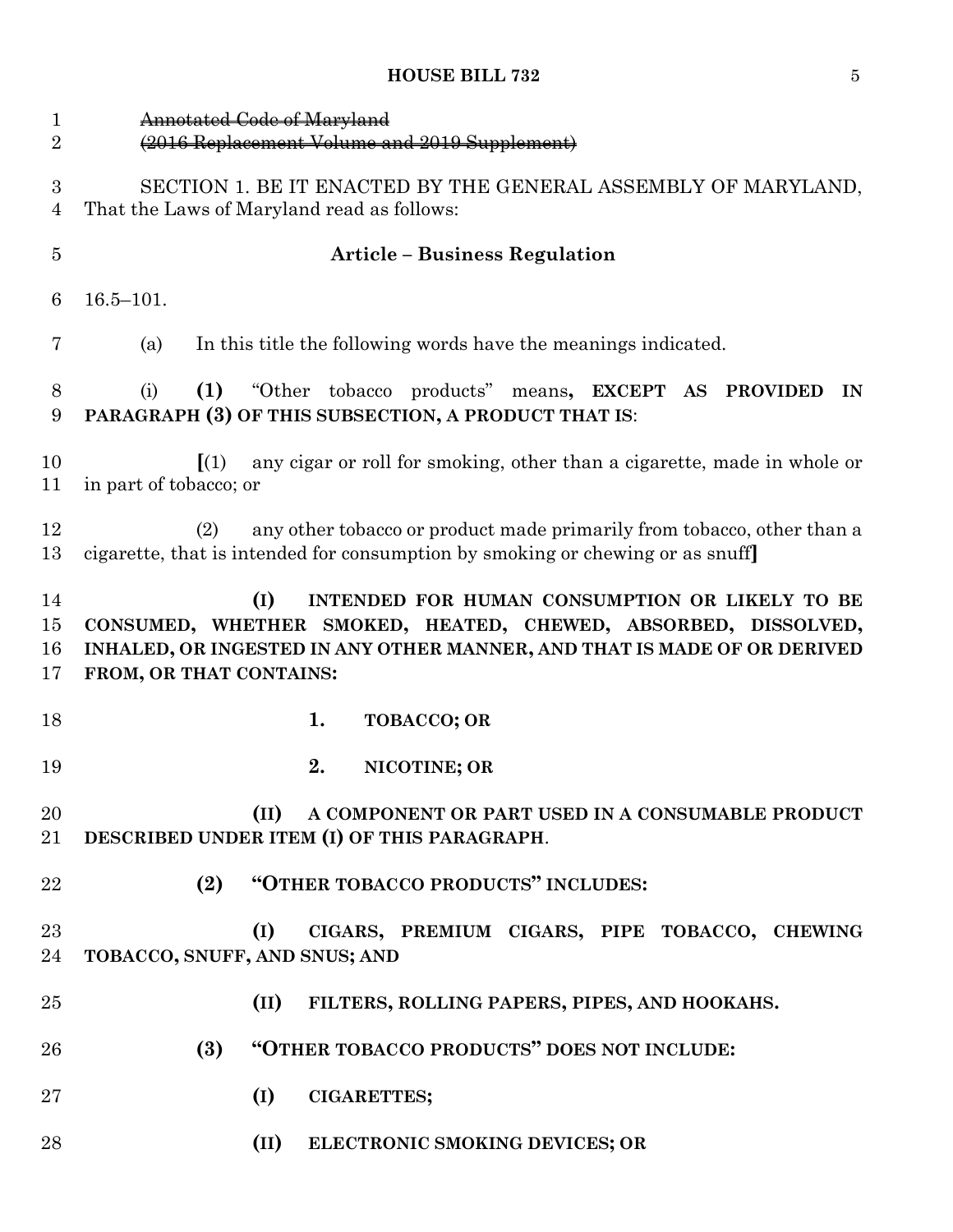**(III) DRUGS, DEVICES, OR COMBINATION PRODUCTS AUTHORIZED FOR SALE BY THE U.S. FOOD AND DRUG ADMINISTRATION UNDER THE FEDERAL FOOD, DRUG, AND COSMETIC ACT.** 16.7–101. (a) In this title the following words have the meanings indicated. (c) (1) "Electronic smoking device" means a device that can be used to deliver aerosolized or vaporized nicotine to an individual inhaling from the device. (2) "Electronic smoking device" includes: (i) an electronic cigarette, an electronic cigar, an electronic cigarillo, an electronic pipe, an electronic hookah, a vape pen, and vaping liquid; and (ii) **EXCEPT AS PROVIDED IN PARAGRAPH (3) OF THIS SUBSECTION,** any component, part, or accessory of such a device regardless of whether or not it is sold separately, including any substance intended to be aerosolized or vaporized during use of the device. (3) "Electronic smoking device" does not include**: (I)** a drug, device, or combination product authorized for sale by the U.S. Food and Drug Administration under the Federal Food, Drug, and Cosmetic Act**; OR (II) A BATTERY OR BATTERY CHARGER WHEN SOLD SEPARATELY**. 20 (d) "Electronic smoking devices manufacturer" means a person that: (1) manufactures, mixes, or otherwise produces electronic smoking devices intended for sale in the State, including electronic smoking devices intended for sale in the United States through an importer; and (2) (i) sells electronic smoking devices to a consumer, if the consumer purchases or orders the devices through the mail, a computer network, a telephonic network, or another electronic network, a licensed electronic smoking devices wholesaler distributor, or a licensed electronic smoking devices wholesaler importer in the State; (ii) if the electronic smoking devices manufacturer also holds a license to act as an electronic smoking devices retailer or a vape shop vendor, sells electronic smoking devices to consumers located in the State; or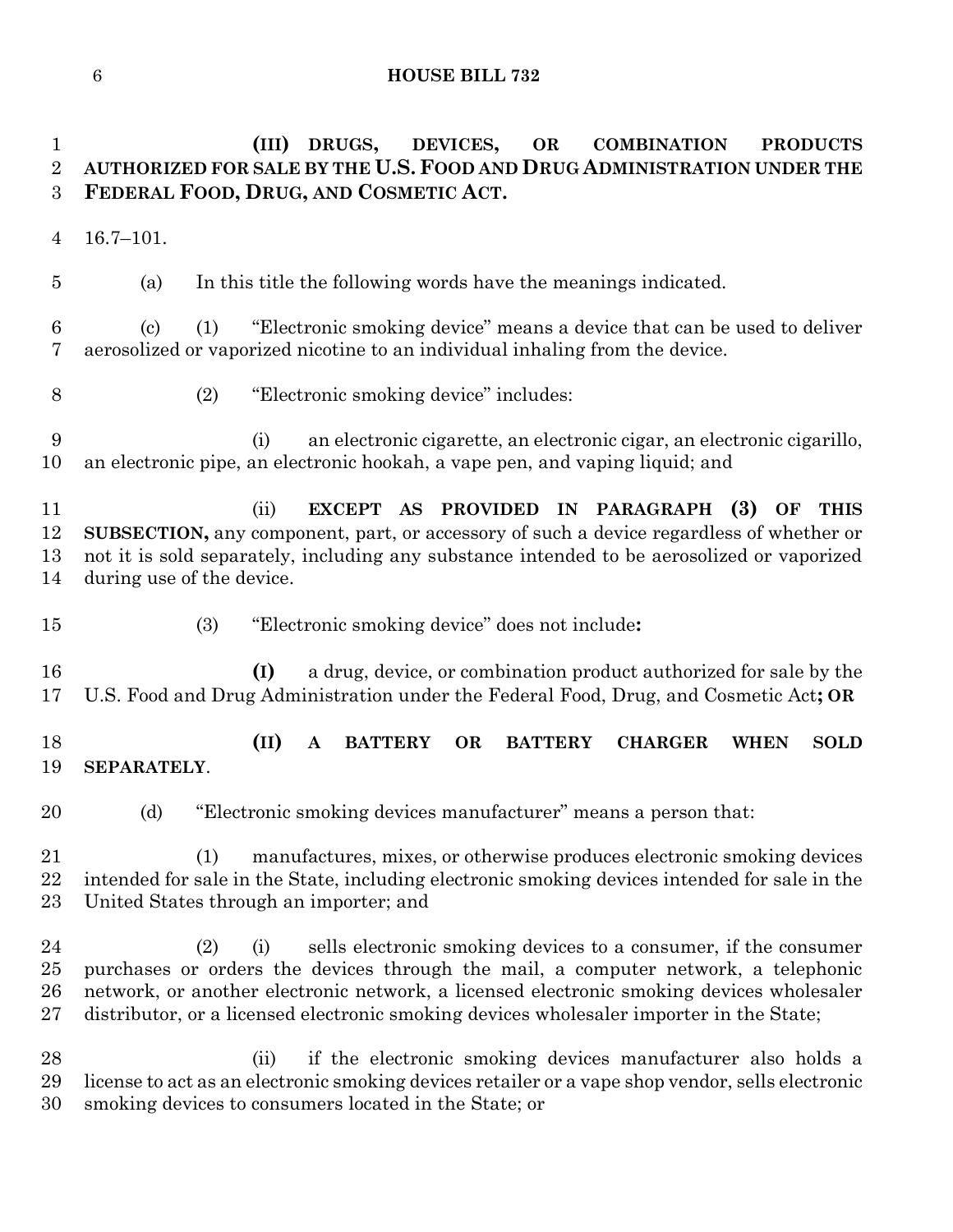| 1<br>$\overline{2}$<br>$\boldsymbol{3}$ |                                                                   |     | (iii)                        | unless otherwise prohibited or restricted under local law, this<br>article, or the Criminal Law Article, distributes sample electronic smoking devices to a<br>licensed electronic smoking devices retailer or vape shop vendor.  |  |
|-----------------------------------------|-------------------------------------------------------------------|-----|------------------------------|-----------------------------------------------------------------------------------------------------------------------------------------------------------------------------------------------------------------------------------|--|
| $\overline{4}$                          | (e)<br>"Electronic smoking devices retailer" means a person that: |     |                              |                                                                                                                                                                                                                                   |  |
| $\overline{5}$                          |                                                                   | (1) |                              | sells electronic smoking devices to consumers;                                                                                                                                                                                    |  |
| 6                                       |                                                                   | (2) |                              | holds electronic smoking devices for sale to consumers; or                                                                                                                                                                        |  |
| 7<br>8<br>9                             |                                                                   | (3) |                              | unless otherwise prohibited or restricted under local law, this article,<br>the Criminal Law Article, or $\S$ 24–305 of the Health – General Article, distributes sample<br>electronic smoking devices to consumers in the State. |  |
| 10                                      | (f)                                                               |     |                              | "Electronic smoking devices wholesaler distributor" means a person that:                                                                                                                                                          |  |
| 11<br>12<br>13                          | located in the United States; and                                 | (1) |                              | obtains at least 70% of its electronic smoking devices from a holder of<br>an electronic smoking devices manufacturer license under this subtitle or a business entity                                                            |  |
| 14<br>15                                | resale; or                                                        | (2) | (i)                          | holds electronic smoking devices for sale to another person for                                                                                                                                                                   |  |
| 16                                      |                                                                   |     | (ii)                         | sells electronic smoking devices to another person for resale.                                                                                                                                                                    |  |
| 17                                      | (g)                                                               |     |                              | "Electronic smoking devices wholesaler importer" means a person that:                                                                                                                                                             |  |
| 18<br>19                                |                                                                   | (1) |                              | obtains at least 70% of its electronic smoking devices from a business<br>entity located in a foreign country; and                                                                                                                |  |
| 20<br>21                                | resale; or                                                        | (2) | (i)                          | holds electronic smoking devices for sale to another person for                                                                                                                                                                   |  |
| 22                                      |                                                                   |     | (ii)                         | sells electronic smoking devices to another person for resale.                                                                                                                                                                    |  |
| $^{23}$<br>24<br>25                     | (i)                                                               |     |                              | "Vape shop vendor" means an electronic smoking devices business that derives<br>at least 70% of its revenues, measured by average daily receipts, from the sale of electronic<br>smoking devices and related accessories.         |  |
| 26                                      |                                                                   |     |                              | Article—Education                                                                                                                                                                                                                 |  |
| $27\,$                                  |                                                                   |     |                              |                                                                                                                                                                                                                                   |  |
| $^{28}$                                 | $\bigoplus$                                                       |     |                              | <del>There is The Blueprint for Marvland's Future Fund.</del>                                                                                                                                                                     |  |
| 29                                      | $\bigoplus$                                                       |     | <del>The Fund consists</del> |                                                                                                                                                                                                                                   |  |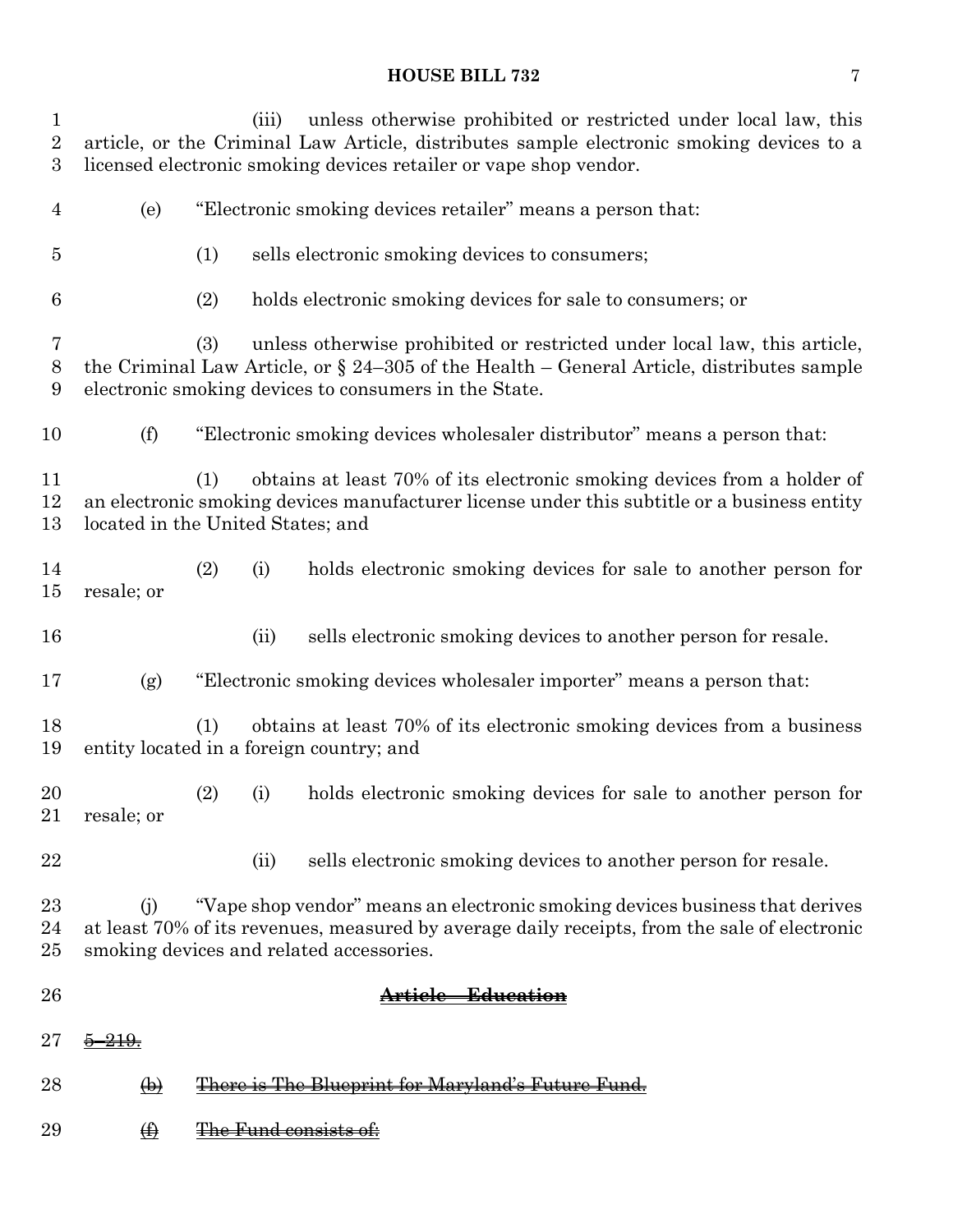|                          | $8\,$<br><b>HOUSE BILL 732</b>                                                                                                                                                                                                                                                          |
|--------------------------|-----------------------------------------------------------------------------------------------------------------------------------------------------------------------------------------------------------------------------------------------------------------------------------------|
| 1<br>$\overline{2}$      | Revenue distributed to the Fund under §§ 2-605.1.<br>$\bigoplus$<br><del>the Tax</del><br><del>General</del>                                                                                                                                                                            |
| 3                        | $\left(\frac{1}{2}\right)$<br>ppropriated in the State budget for the Fund: and                                                                                                                                                                                                         |
| 4<br>5                   | $\left(\frac{1}{2}\right)$<br><del>other source accepted for the benefit of</del><br><del>from anv</del>                                                                                                                                                                                |
| 6                        | Article - Health - General                                                                                                                                                                                                                                                              |
| 7                        | $13 - 1015.$                                                                                                                                                                                                                                                                            |
| 8<br>9<br>10<br>11       | For fiscal year 2011 and fiscal year 2012, the Governor shall include at least<br>(a)<br>\$6,000,000 in the annual budget in appropriations for activities aimed at reducing tobacco<br>use in Maryland as recommended by the Centers for Disease Control and Prevention,<br>including: |
| 12<br>13                 | Media campaigns<br>aimed at reducing<br>smoking<br>(1)<br>initiation<br>and<br>encouraging smokers to quit smoking;                                                                                                                                                                     |
| 14<br>15                 | (2)<br>Media campaigns educating the public about the dangers of second hand<br>smoke exposure;                                                                                                                                                                                         |
| 16<br>17                 | (3)<br>Enforcement of existing laws banning the sale or distribution of tobacco<br>products to individuals under the age of 21 years;                                                                                                                                                   |
| 18                       | (4)<br>Promotion and implementation of smoking cessation programs; and                                                                                                                                                                                                                  |
| 19                       | (5)<br>Implementation of school-based tobacco education programs.                                                                                                                                                                                                                       |
| 20<br>21<br>22           | For fiscal [year 2013 and each fiscal year thereafter,] YEARS 2013<br>(1)<br>(b)<br><b>THROUGH 2021,</b> the Governor shall include at least \$10,000,000 in the annual budget in<br>appropriations for the purposes described in subsection (a) of this section.                       |
| 23<br>24<br>$25\,$<br>26 | (2)<br>FOR FISCAL YEAR 2022 AND EACH FISCAL YEAR THEREAFTER,<br>THE GOVERNOR SHALL INCLUDE AT LEAST \$21,000,000 \$12,500,000 \$18,250,000<br>IN THE ANNUAL BUDGET IN APPROPRIATIONS FOR THE PURPOSES DESCRIBED IN<br>SUBSECTION (A) OF THIS SECTION.                                   |
| $27\,$                   | Article - Tax - General                                                                                                                                                                                                                                                                 |
| 28                       |                                                                                                                                                                                                                                                                                         |
| 29<br>30                 | <del>ter making the distributions required under §§ 2-</del><br>$\leftrightarrow$<br>the Comptroller shall                                                                                                                                                                              |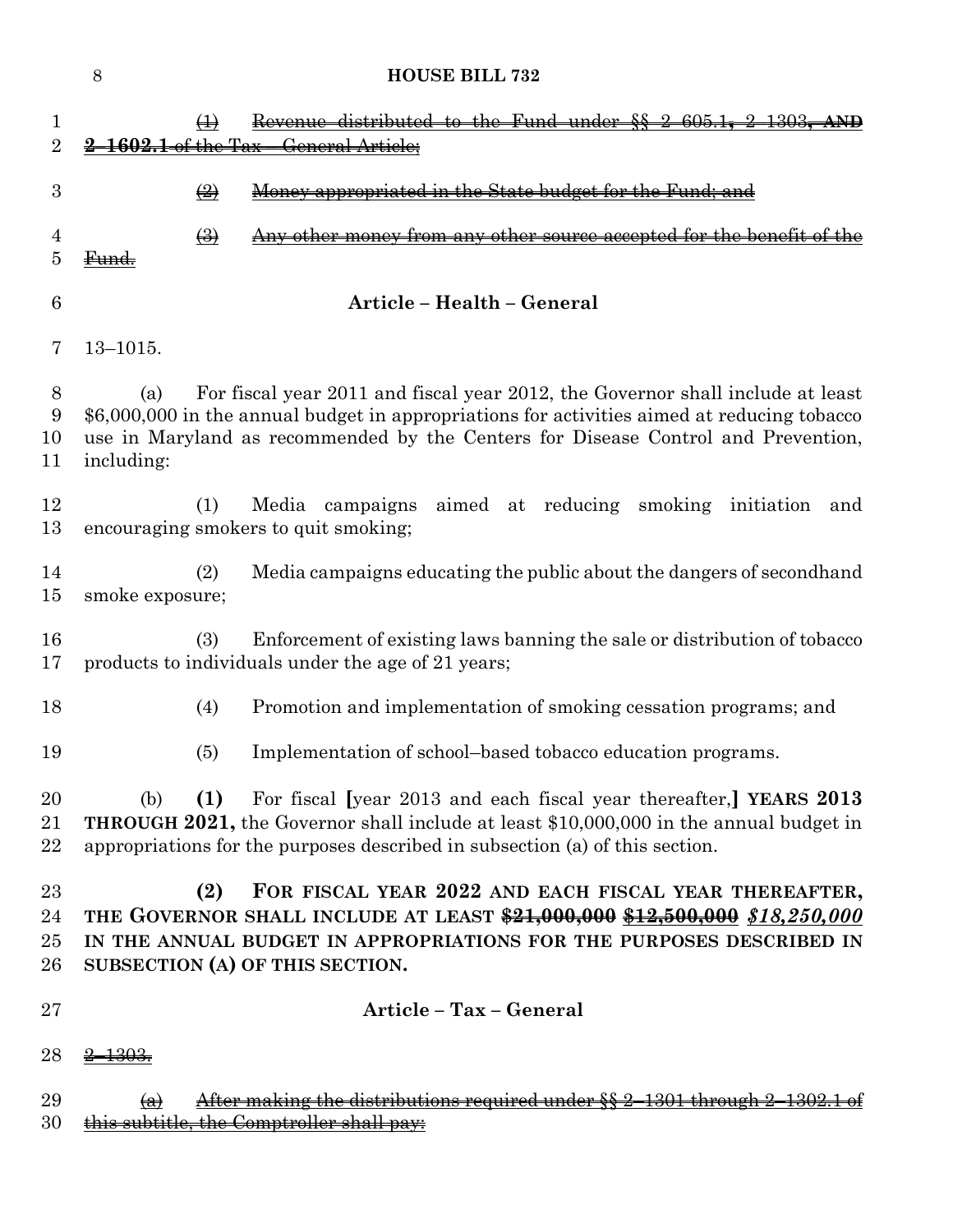| 1      | revenues from the hotel surcharge into the Dorchester County<br>$\bigoplus$                          |
|--------|------------------------------------------------------------------------------------------------------|
| 2      | Economic Development Fund established under § 10–130 of the Economic Development                     |
| 3      | Article;                                                                                             |
|        |                                                                                                      |
| 4      | $\left( \frac{9}{2} \right)$<br>REVENUES FROM THE SALES AND USE TAX ON OPEN ELECTRONIC               |
| 5      | <u>SMOKING DEVICES UNDER § 11–104(J) OF THIS ARTICLE TO THE BLUEPRINT FOR</u>                        |
| 6      | <u> MARYLAND'S FUTURE FUND ESTABLISHED UNDER § 5-219 OF THE EDUCATION</u>                            |
|        | <del>ARTICLE;</del>                                                                                  |
| 8      | $\frac{(\cdot 2)}{(\cdot 3)}$<br>subject to subsection (b) of this section, to The Blueprint for     |
| 9      | Maryland's Future Fund established under $\S$ 5-219 of the Education Article, revenues               |
| 10     | eollected and remitted by:                                                                           |
|        |                                                                                                      |
| 11     | $\leftrightarrow$<br><del>a marketplace facilitator; or</del>                                        |
|        |                                                                                                      |
| 12     | a person that engages in the business of an out-of-state vender<br>(H)                               |
| 13     | <u>collect and remit sales and use tax as specified in</u><br><del>and that is required</del><br>ŧe− |
| 14     | 03.06.01.33B(5); and                                                                                 |
|        |                                                                                                      |
| 15     | $\frac{1}{(3)}(4)$<br>the remaining sales and use tax revenue into the General Fund                  |
| 16     | <del>of the State.</del>                                                                             |
|        |                                                                                                      |
| 17     | <del>2-1602.1.</del>                                                                                 |
| 18     | AFTER MAKING THE DISTRIBUTIONS REQUIRED UNDER §§ 2-1601 AND 2-1602                                   |
| 19     | OF THIS SUBTITLE, THE COMPTROLLER SHALL DISTRIBUTE THE NET INCREASE IN                               |
| $20\,$ | TOBACCO TAX REVENUE ATTRIBUTABLE TO TOBACCO TAX RATES IN EXCESS OF THE                               |
| $21\,$ | RATES IN EFFECT ON JUNE 30, 2020, TO THE BLUEPRINT FOR MARYLAND'S                                    |
| 22     | <u>Future Fund established under § 5–219 of the Education Article.</u>                               |
|        |                                                                                                      |
| 23     | $11 - 104.$                                                                                          |
|        |                                                                                                      |
| 24     | $\leftrightarrow$<br>$\bigoplus$<br>$\bigoplus$<br>IN THIS SUBSECTION THE FOLLOWING WORDS HAVE THE   |
| $25\,$ | <b>MEANINGS INDICATED.</b>                                                                           |
|        |                                                                                                      |
| $26\,$ | "ELECTRONIC SMOKING DEVICE" HAS THE MEANING<br>H                                                     |
| $27\,$ | <u>STATED IN §16.7–101 OF THE BUSINESS REGULATION ARTICLE.</u>                                       |
|        |                                                                                                      |
| 28     | (III) "OPEN ELECTRONIC SMOKING DEVICE" MEANS<br>${\bf A}{\bf N}$                                     |
| 29     | ONI <del>C SMOKING DEVICE THAT</del><br><del>– RESERVOIR.</del>                                      |
| 30     | CONTAINER FOR VAPING LIQUID THAT CAN BE MANUALLY FILLED AND REFILLED                                 |
| 31     | WITH VAPING LIQUID.                                                                                  |
| 32     | (IV) "VAPING LIQUID" HAS THE MEANING STATED IN §16.7-101                                             |
| 33     | OF THE BUSINESS REGULATION ARTICLE.                                                                  |
|        |                                                                                                      |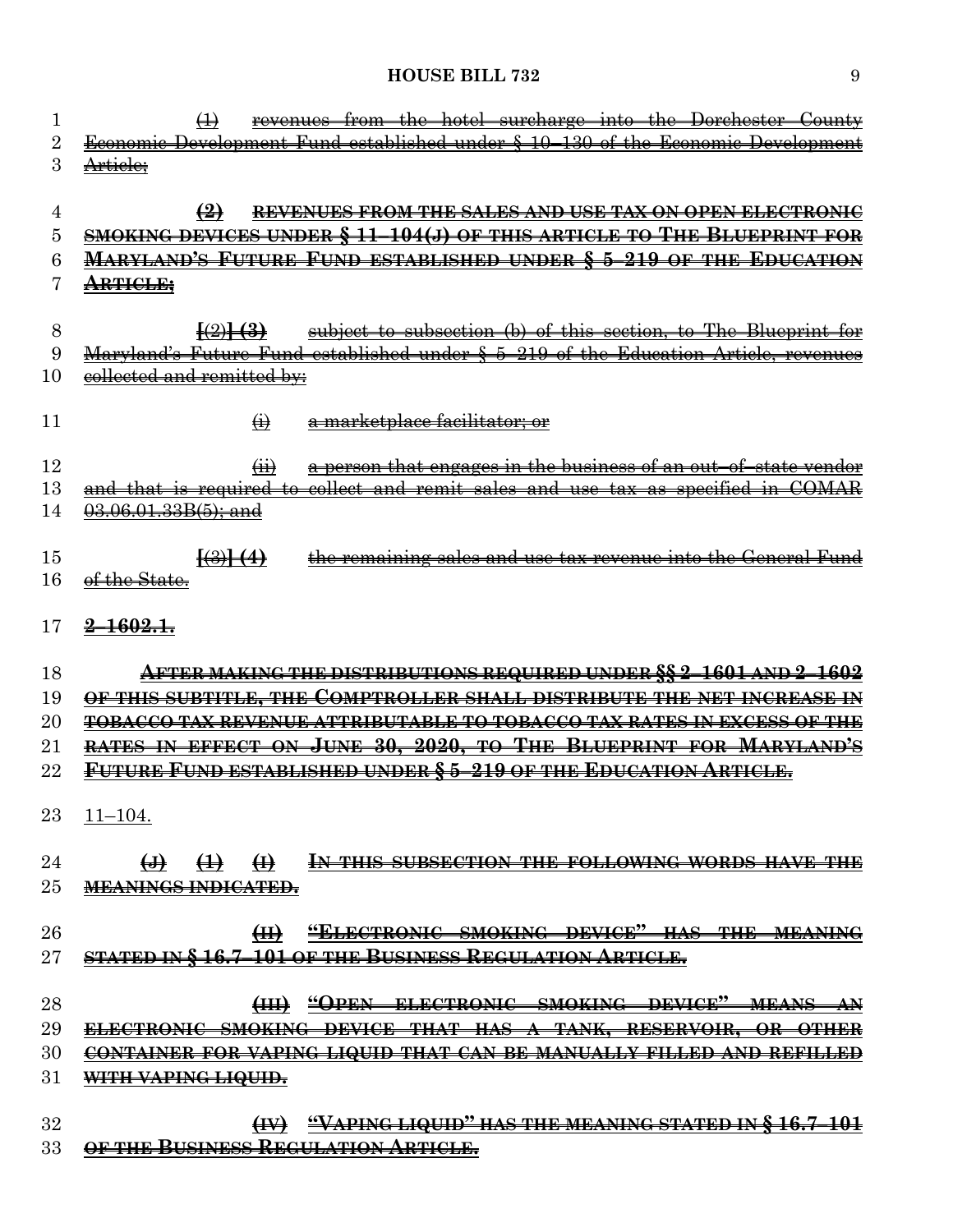| 1<br>$\overline{2}$ |                             | $\bigcirc$ |       |               | <del>THE SALES AND USE TAX RATE FOR OPEN ELECTRONIC SM</del>                        |
|---------------------|-----------------------------|------------|-------|---------------|-------------------------------------------------------------------------------------|
| 3                   | (a)                         |            |       |               | <u>Except as otherwise provided in this section, the sales and use tax rate is:</u> |
| 4                   |                             | (1)        |       |               | for a taxable price of less than \$1:                                               |
| 5                   |                             |            | (i)   |               | 1 cent if the taxable price is 20 cents;                                            |
| 6<br>7              | cents;                      |            | (ii)  |               | 2 cents if the taxable price is at least 21 cents but less than 34                  |
| 8<br>9              | cents;                      |            | (iii) |               | 3 cents if the taxable price is at least 34 cents but less than 51                  |
| 10<br>11            | cents;                      |            | (iv)  |               | 4 cents if the taxable price is at least 51 cents but less than 67                  |
| 12<br>13            | cents; and                  |            | (v)   |               | 5 cents if the taxable price is at least 67 cents but less than 84                  |
| 14                  |                             |            | (vi)  |               | <u>6 cents if the taxable price is at least 84 cents; and</u>                       |
| 15                  |                             | (2)        |       |               | <u>for a taxable price of \$1 or more:</u>                                          |
| 16                  |                             |            | (i)   |               | <u>6 cents for each exact dollar; and</u>                                           |
| 17                  |                             |            | (ii)  |               | <u>for that part of a dollar in excess of an exact dollar:</u>                      |
| 18<br>19            | <u>less than 17 cents;</u>  |            |       | <u>1.</u>     | <u>I cent if the excess over an exact dollar is at least 1 cent but</u>             |
| 20<br>21            | but less than 34 cents;     |            |       | 2.            | 2 cents if the excess over an exact dollar is at least 17 cents                     |
| 22<br>23            | but less than 51 cents;     |            |       | $\frac{3}{2}$ | 3 cents if the excess over an exact dollar is at least 34 cents                     |
| 24<br>$25\,$        | but less than 67 cents;     |            |       | <u>4.</u>     | 4 cents if the excess over an exact dollar is at least 51 cents                     |
| 26<br>27            | but less than 84 cents; and |            |       | <u>5.</u>     | 5 cents if the excess over an exact dollar is at least 67 cents                     |
| 28                  |                             |            |       | <u>6.</u>     | <u>6 cents if the excess over an exact dollar is at least 84 cents.</u>             |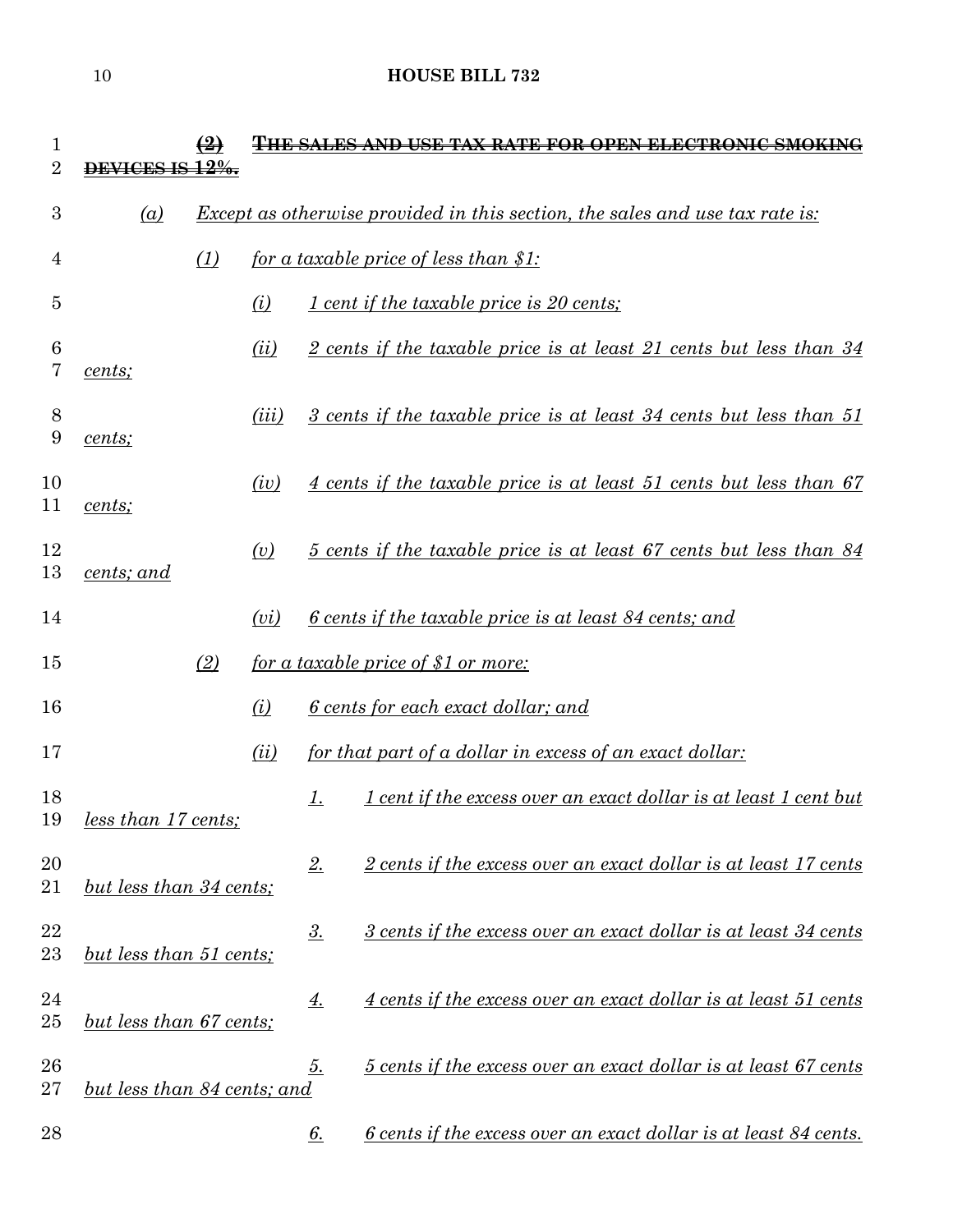| 1<br>$\overline{2}$ | (J) (1) (I) IN THIS SUBSECTION, THE FOLLOWING WORDS HAVE THE<br><b>MEANINGS INDICATED.</b>                                                                                                 |
|---------------------|--------------------------------------------------------------------------------------------------------------------------------------------------------------------------------------------|
| 3<br>4              | (II) "ELECTRONIC SMOKING DEVICE" HAS THE MEANING<br>STATED IN § 16.7-101 OF THE BUSINESS REGULATION ARTICLE.                                                                               |
| $\overline{5}$<br>6 | <u>(III) "VAPING LIQUID" HAS THE MEANING STATED IN § 16.7-101</u><br>OF THE BUSINESS REGULATION ARTICLE.                                                                                   |
| 7<br>8<br>9         | <b>EXCEPT AS PROVIDED IN PARAGRAPH (3) OF THIS SUBSECTION,</b><br>(2)<br>THE SALES AND USE TAX RATE FOR ELECTRONIC SMOKING DEVICES IS 12% OF THE<br><b>TAXABLE PRICE.</b>                  |
| 10<br>11<br>12      | THE SALES AND USE TAX FOR VAPING LIQUID SOLD IN A<br>(3)<br>CONTAINER THAT CONTAINS 5 MILLILITERS OR LESS OF VAPING LIQUID IS 60% OF<br><b>THE TAXABLE PRICE.</b>                          |
| 13<br>14            | $12 - 101$ .<br>In this title the following words have the meanings indicated.<br>$\left(\mathbf{a}\right)$                                                                                |
| 15<br>16<br>17      | "Gigarette" means any size or shaped roll for smoking that is made of tobacco<br>or tobacco mixed with another ingredient and wrapped in paper or in any other material<br>except tobacco. |
| 18<br>19            | (C) "ELECTRONIC SMOKING DEVICE" HAS THE MEANING STATED IN §<br><b>16.7-101 OF THE BUSINESS REGULATION ARTICLE.</b>                                                                         |
| 20<br>21            | "ELECTRONIC SMOKING DEVICES RETAILER" HAS THE MEANING<br>$\bigoplus$<br>STATED IN § 16.7-101 OF THE BUSINESS REGULATION ARTICLE.                                                           |
| 22                  | $\overline{\{\Theta\}}$ $\overline{\{\Theta\}}$<br><del>"Manufacturer" means a person who acts as:</del>                                                                                   |
| 23<br>24            | a manufacturer as defined in § 16-201 of the Business Regulation<br>$\leftrightarrow$<br>Article for as <sub>t</sub>                                                                       |
| 25<br>26            | $\left( \frac{9}{2} \right)$ an other tobacco products manufacturer as defined in § 16.5–101 of the<br>Business Regulation Article; OR                                                     |
| 27<br>28            | $\left(\frac{3}{2}\right)$<br>AN ELECTRONIC SMOKING DEVICES MANUFACTURER AS DEFINED<br>IN § 16.7-101 OF THE BUSINESS REGULATION ARTICLE.                                                   |
| 29                  | [(d)] (F) (D) "Other tobacco [product" means:                                                                                                                                              |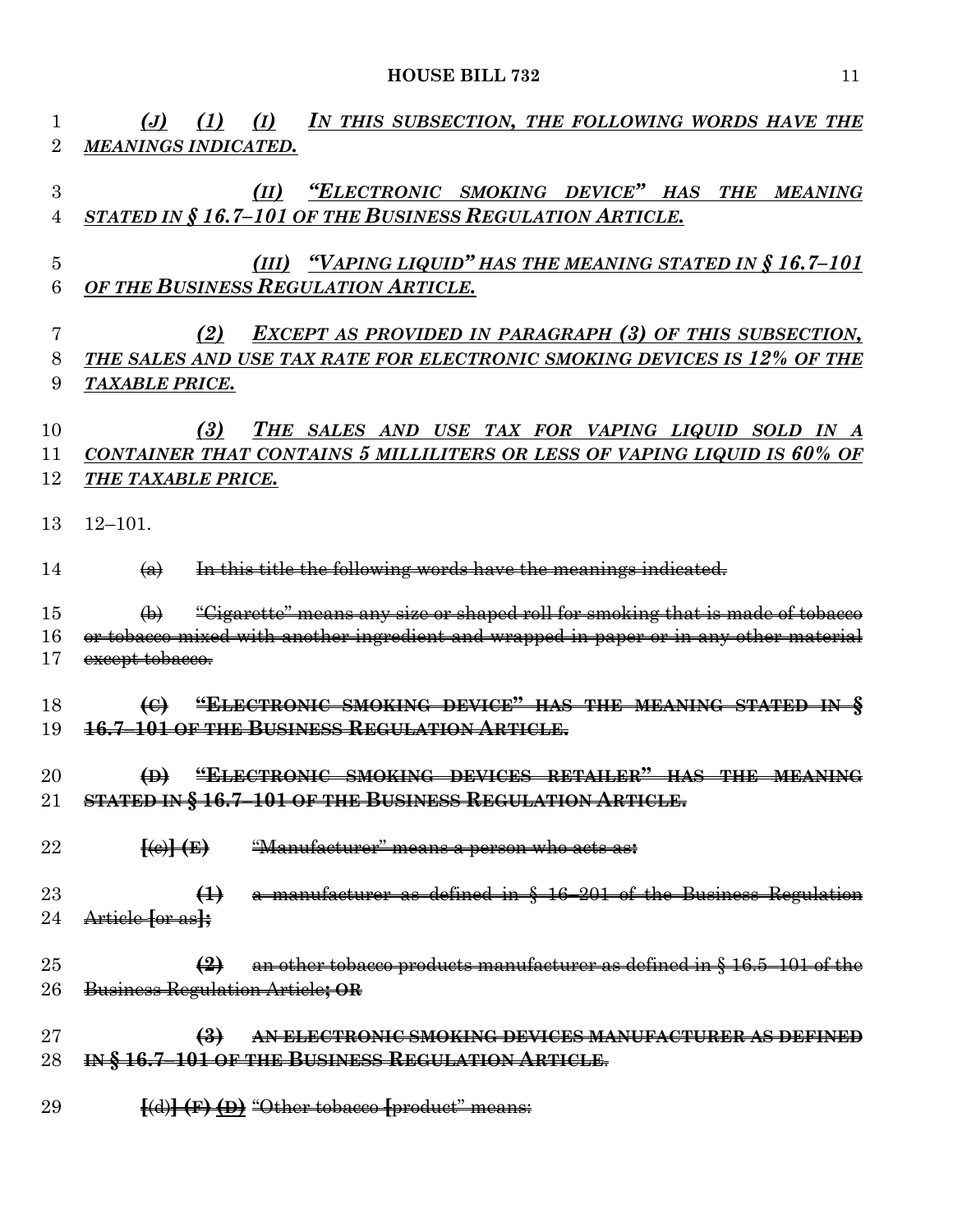(1) any cigar or roll for smoking, other than a cigarette, made in whole or 2 in part of tobacco; or

3  $\left(\frac{2}{2}\right)$  any other tobacco or product made primarily from tobacco, other than a cigarette, that is intended for consumption by smoking or chewing or as snuff**] PRODUCTS" HAS THE MEANING STATED IN § 16.5–101 OF THE BUSINESS REGULATION ARTICLE**.

 **[**(e)**] (G)** "Other tobacco products retailer" means a person authorized under § 16.5–205(b) of the Business Regulation Article to purchase other tobacco products on which the tobacco tax has not been paid.

 **[**(f)**] (H)** "Out–of–state seller" means a person located outside the State that sells, holds for sale, ships, or delivers **[**premium cigars or pipe tobacco**] CIGARETTES, OTHER TOBACCO PRODUCTS, OR ELECTRONIC SMOKING DEVICES CIGARETTES OR OTHER TOBACCO PRODUCTS** to consumers in the State if, during the previous calendar 13 <del>year or the current calendar year:</del>

 (1) the person's gross revenue from the sale of **[**premium cigars or pipe tobacco**] CIGARETTES, OTHER TOBACCO PRODUCTS, OR ELECTRONIC SMOKING DEVICES CIGARETTES OR OTHER TOBACCO PRODUCTS** in the State exceeds \$100,000;  $\Theta$ **r** 

 (2) the person sold **[**premium cigars or pipe tobacco**] CIGARETTES, OTHER TOBACCO PRODUCTS, OR ELECTRONIC SMOKING DEVICES CIGARETTES OR OTHER TOBACCO PRODUCTS** into the State in 200 or more separate transactions.

 **[**(g) "Pipe tobacco" has the meaning stated in § 16.5–101 of the Business 22 Regulation Article.

 (h) "Premium cigars" has the meaning stated in § 16.5–101 of the Business Regulation Article.**]**

 (i) **(G)**"Sell" means to exchange or transfer, or to make an agreement to exchange or 26 transfer, title or possession of property, in any manner or by any means, for consideration.

 (j) **(H)**"Tax stamp" means a device in the design and denomination that the Comptroller authorizes by regulation for the purpose of being affixed to a package of 29 eigarettes as evidence that the tobacco tax is paid.

 (k) **(I)** "Tobacconist" means a person authorized under § 16.5–205(e) of the Business Regulation Article to purchase other tobacco products on which the tobacco tax has not been paid.

 (l) **(J)** "Unstamped cigarettes" means a package of cigarettes to which tax stamps are not affixed in the amount and manner required in § 12–304 of this title.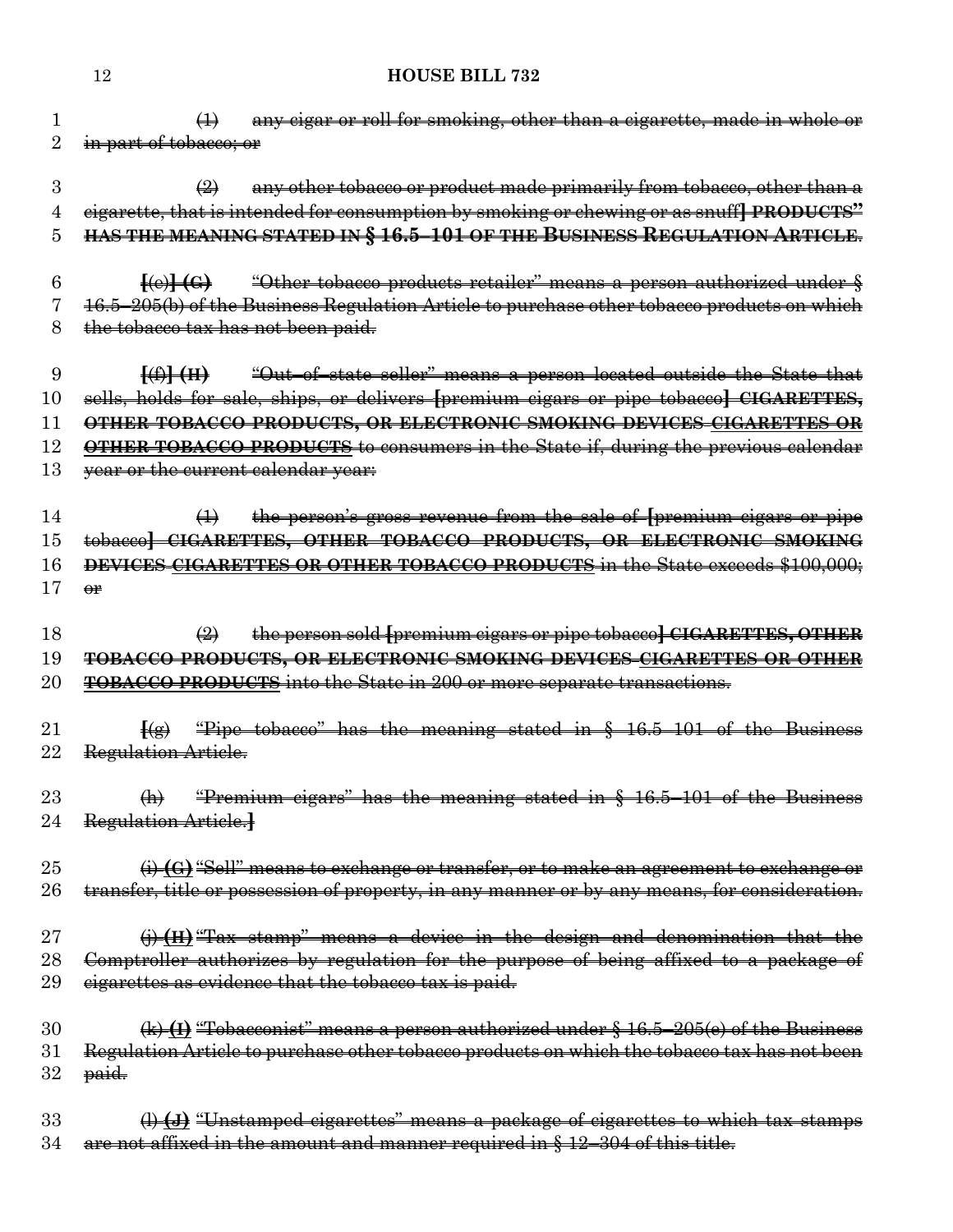| 1  | $(M)$ "VAPE SHOP VENDOR" HAS THE MEANING STATED IN § 16.7-101 OF THE                                                      |
|----|---------------------------------------------------------------------------------------------------------------------------|
| 2  | <b>BUSINESS REGULATION ARTICLE.</b>                                                                                       |
| 3  | <i>"Wholesale price"</i> means the price for which a wholesaler buys<br>$\frac{1}{2}$ (m) $\frac{1}{2}$ (N) $\frac{1}{2}$ |
| 4  | other tobacco products, exclusive of any discount, trade allowance, rebate, or other                                      |
| 5  | reduction.                                                                                                                |
| 6  | $\{\text{(n)}\}\{\text{(O)}\}\{\text{L}\}\$ "Wholesaler" means, unless the context requires otherwise, a person           |
| 7  | <del>who acts as:</del>                                                                                                   |
| 8  | a wholesaler as defined in § 16-201 of the Business Regulation Article<br>$\leftrightarrow$                               |
| 9  | $\left\{ \theta$ r as $\right\}$                                                                                          |
| 10 | $\left( \frac{2}{2} \right)$ an other tobacco products wholesaler as defined in § 16.5–101 of the                         |
| 11 | Business Regulation Article;                                                                                              |
| 12 | AN ELECTRONIC SMOKING DEVICES WHOLESALER DISTRIBUTOR,<br>$\left( \frac{3}{2} \right)$                                     |
| 13 | AS DEFINED IN § 16.7-101 OF THE BUSINESS REGULATION ARTICLE; OR                                                           |
| 14 | AN ELECTRONIC SMOKING DEVICES WHOLESALER IMPORTER, AS<br>$\leftrightarrow$                                                |
| 15 | DEFINED IN § 16.7-101 OF THE BUSINESS REGULATION ARTICLE.                                                                 |
| 16 | In this title the following words have the meanings indicated.<br>(a)                                                     |
| 17 | "Other tobacco product" [means:<br>(d)                                                                                    |
| 18 | any cigar or roll for smoking, other than a cigarette, made in whole or<br>(1)                                            |
| 19 | <i>in part of tobacco; or</i>                                                                                             |
| 20 | any other tobacco or product made primarily from tobacco, other than a<br>(2)                                             |
| 21 | cigarette, that is intended for consumption by smoking or chewing or as snuff I HAS THE                                   |
| 22 | MEANING STATED FOR "OTHER TOBACCO PRODUCTS" IN § 16.5-101 OF THE                                                          |
| 23 | <b>BUSINESS REGULATION ARTICLE.</b>                                                                                       |
| 24 | $12 - 102.$                                                                                                               |
| 25 | $\{\{a\}\}$ Except as provided in $\S$ 12–104 of this subtitle, a tax is imposed on eigarettes                            |
| 26 | [and], other tobacco products, AND ELECTRONIC SMOKING DEVICES in the State.                                               |
| 27 | A county, municipal corporation, special taxing district, or other political<br>$\ket{\upphi}$                            |
| 28 | subdivision of the State may not impose a tax on eigarettes or, other tobacco products.                                   |
| 29 | <u>Except as provided in <math>\S</math> 12–104 of this subtitle, a tax is imposed on cigarettes</u><br>$\left( a\right)$ |
| 30 | <u>and other tobacco products in the State.</u>                                                                           |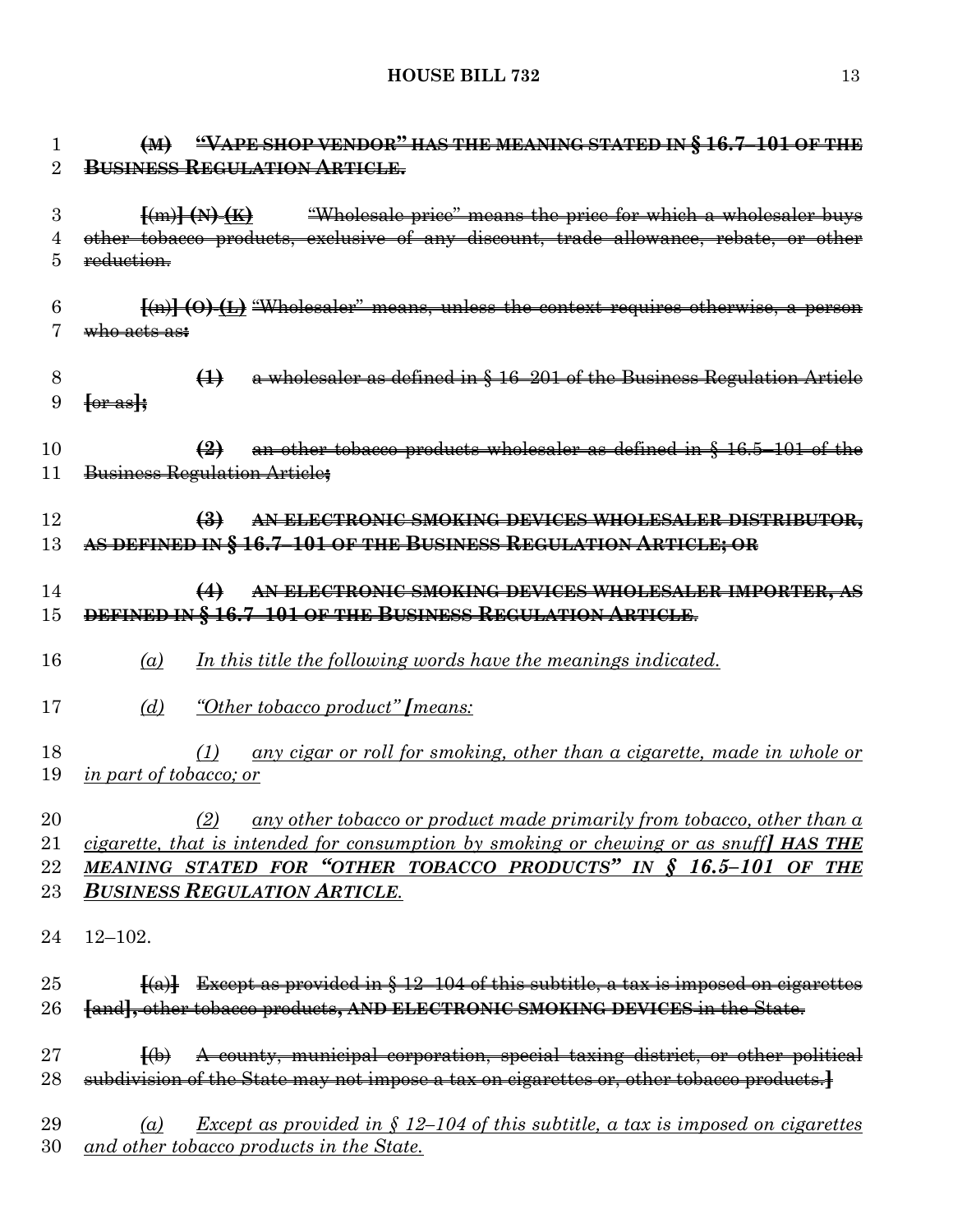*(b) (1) [A] EXCEPT AS PROVIDED IN PARAGRAPH (2) OF THIS SUBSECTION, A county, municipal corporation, special taxing district, or other political subdivision of the State may not impose a tax on cigarettes [or], other tobacco products, OR ELECTRONIC SMOKING DEVICES AS DEFINED UNDER § 16.7–101 OF THE BUSINESS REGULATION ARTICLE*. *(2) IF A COUNTY IMPOSED A TAX ON ELECTRONIC SMOKING DEVICES ON JANUARY 1, 2020, THE COUNTY MAY CONTINUE TO IMPOSE A TAX ON ELECTRONIC* 

*SMOKING DEVICES AT THE SAME RATE THAT WAS IN EFFECT ON JANUARY 1, 2020.*

- *12–105.*
- *(a) The tobacco tax rate for cigarettes is:*
- *(1) [\$1.00 for each package of 10 or fewer cigarettes;*
- *(2) \$2.00] \$3.75 for each package of [at least 11 and not more than] 20 cigarettes; AND*
- *[(3)] (2) [10.0] 17.5 cents for each cigarette in a package of more than 20 cigarettes[; and*
- *(4) 10.0 cents for each cigarette in a package of free sample cigarettes].*

 *(b) (1) Except as provided in paragraph (2) of this subsection, the tobacco tax rate for other tobacco products is [30%] 53% of the wholesale price of the tobacco products.*

- *(2) (i) In this paragraph, "premium cigars" has the meaning stated in § 16.5–101 of the Business Regulation Article.*
- *(ii) Except as provided in subparagraph (iii) of this paragraph, the tobacco tax rate for cigars is 70% of the wholesale price of the cigars.*
- *(iii) The tobacco tax rate for premium cigars is 15% of the wholesale price of the premium cigars.*
- *(b) (1) Except as provided in paragraph (2) of this subsection, the tobacco tax rate for other tobacco products is [30%] 53% of the wholesale price of the tobacco products.*
- *(2) (i) In this paragraph, "PIPE TOBACCO" AND "premium cigars" [has] HAVE the [meaning] MEANINGS stated in § 16.5–101 of the Business Regulation Article.*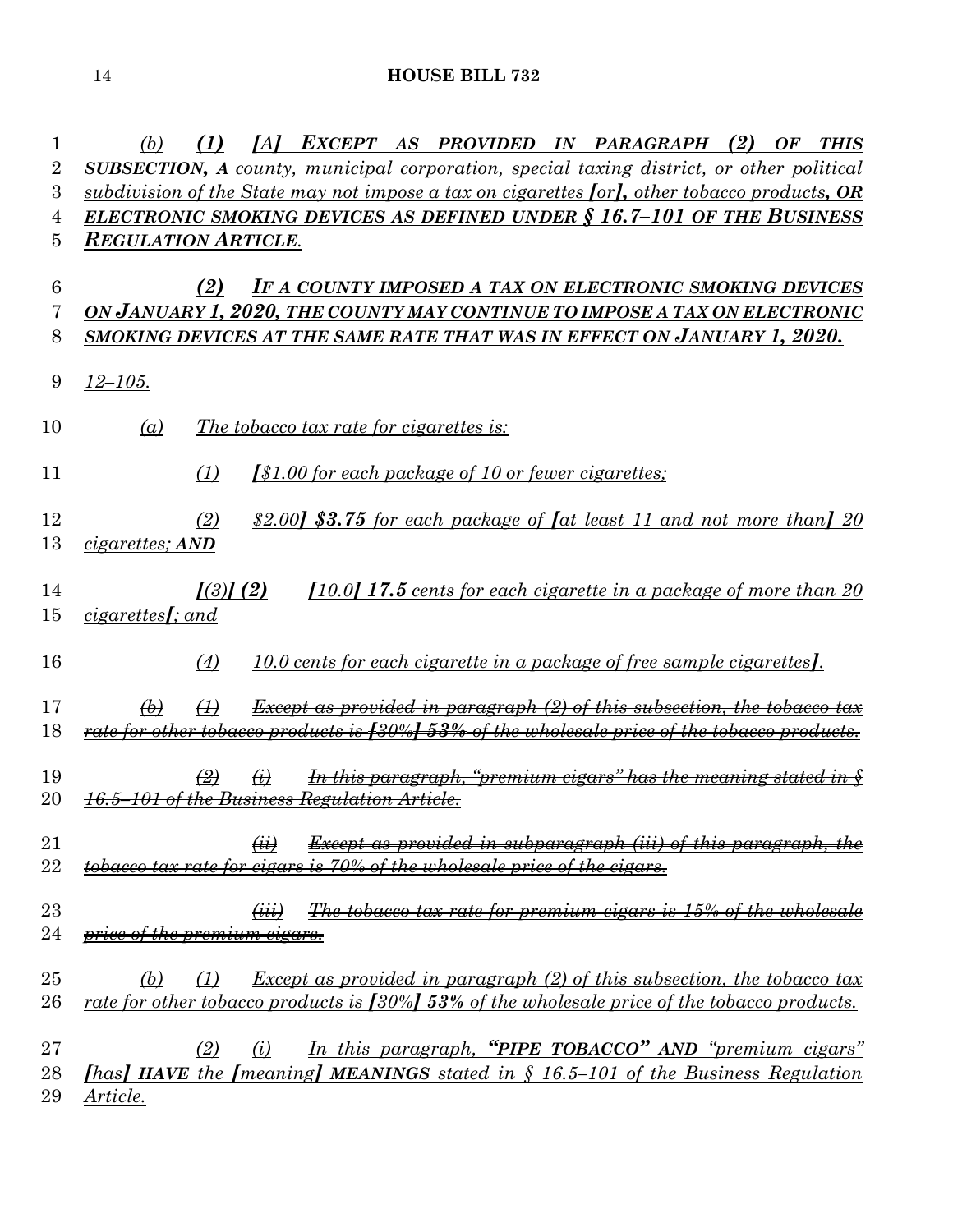| 1  | <u>Except as provided in [subparagraph</u><br>(ii)<br><u>I.</u><br>(iii)                            |
|----|-----------------------------------------------------------------------------------------------------|
| 2  | <b>SUBSUBPARAGRAPH 2</b> of this [paragraph] SUBPARAGRAPH, the tobacco tax rate for                 |
| 3  | cigars is 70% of the wholesale price of the cigars.                                                 |
|    |                                                                                                     |
| 4  | <u>The tobacco tax rate for premium cigars is 15% of the</u><br>$I(iii)$ 2.                         |
| 5  | <i>wholesale price of the premium cigars.</i>                                                       |
| 6  | (III) THE TOBACCO TAX RATE FOR PIPE TOBACCO IS 30% OF THE                                           |
| 7  | WHOLESALE PRICE OF THE PIPE TOBACCO.                                                                |
|    |                                                                                                     |
| 8  | $\frac{12}{103}$                                                                                    |
| 9  | A rebuttable presumption exists that any eigarette for, other tobacco product,<br>$\bigoplus$       |
| 10 | OR ELECTRONIC SMOKING DEVICE in the State is subject to the tobacco tax.                            |
|    |                                                                                                     |
| 11 | Gigarettes for, other tobacco products, OR ELECTRONIC SMOKING DEVICES<br>$\bigoplus$                |
| 12 | are contraband tobacco products if they:                                                            |
| 13 | are possessed or sold in the State in a manner that is not authorized<br>$\leftrightarrow$          |
| 14 | under this title or under Title 16 [or], Title 16.5, OR TITLE 16.7 of the Business Regulation       |
| 15 | Article; or                                                                                         |
|    |                                                                                                     |
| 16 | are transported by vehicle in the State by a person who does not have,<br>$\bigoplus$               |
| 17 | in the vehicle, the records required by $\S$ 16-219 or $\S$ 16.5-215 of the Business Regulation     |
| 18 | Article for the transportation of eigarettes or other tobacco products.                             |
| 19 | A person who possesses cigarettes for, other tobacco products, OR<br>$\Theta$                       |
| 20 | ELECTRONIC SMOKING DEVICES has the burden of proving that the eigarettes [or], other                |
| 21 | tobacco products, OR ELECTRONIC SMOKING DEVICES are not subject to the tobacco tax.                 |
|    |                                                                                                     |
| 22 | $12 - 104$                                                                                          |
| 23 | "Consumer" means a person who possesses cigarettes [or], other tobacco<br>$\left(\mathbf{a}\right)$ |
| 24 | products, OR ELECTRONIC SMOKING DEVICES for a purpose other than selling or                         |
| 25 | transporting the cigarettes [or], other tobacco products, OR ELECTRONIC SMOKING                     |
| 26 | DEVICES.                                                                                            |
|    |                                                                                                     |
| 27 | The tobacco tax does not apply to:<br>$\bigoplus$                                                   |
| 28 | eigarettes that a licensed wholesaler under Title 16 of the Business<br>$\leftrightarrow$           |
| 29 | Regulation Article is holding for sale outside the State or to a United States armed forces         |
| 30 | exchange or commissary;                                                                             |
|    |                                                                                                     |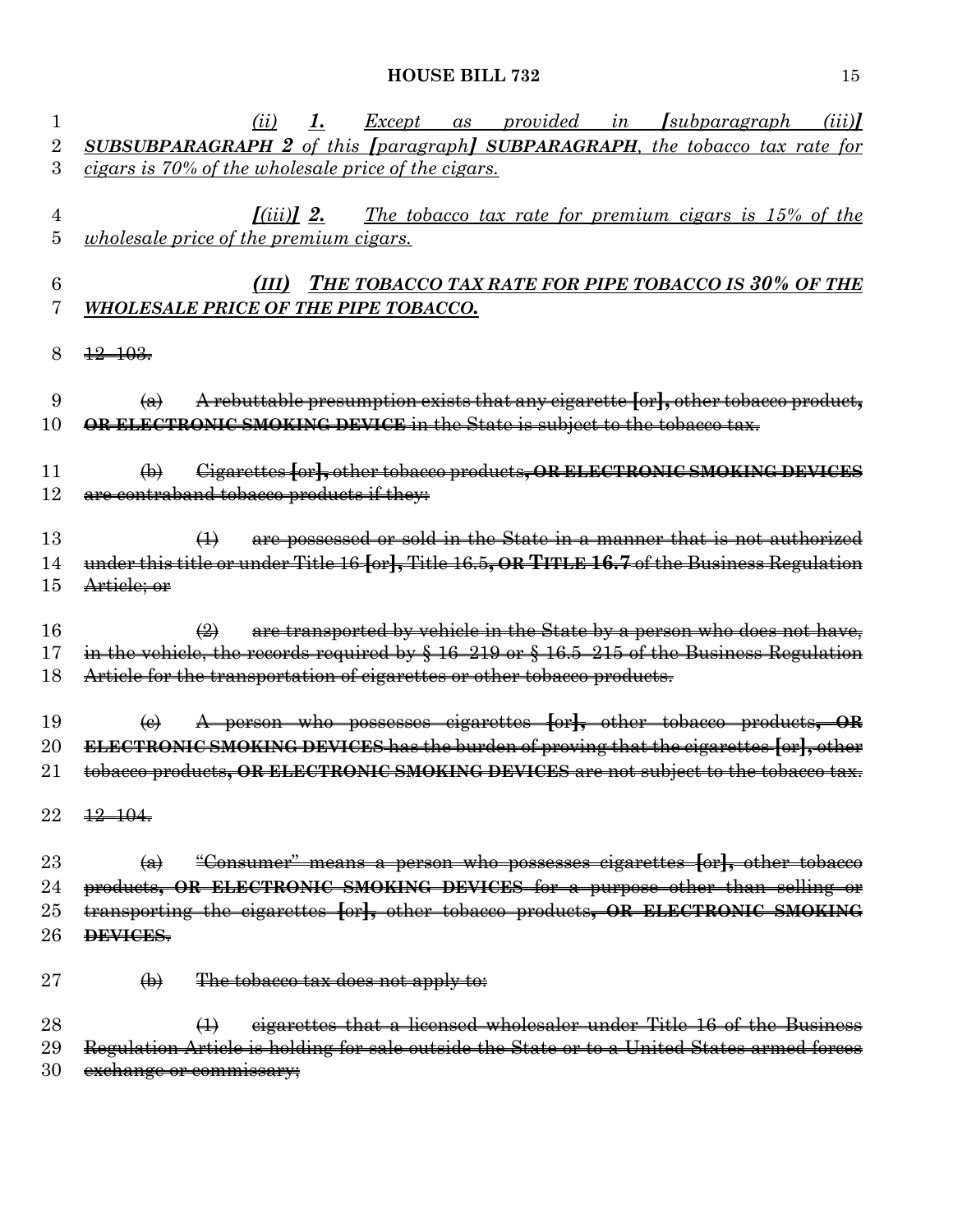| 1        | other tobacco products that an other tobacco products wholesaler<br>$\bigoplus$                      |  |  |  |  |  |  |  |
|----------|------------------------------------------------------------------------------------------------------|--|--|--|--|--|--|--|
| $\rm{2}$ | licensed under Title 16.5 of the Business Regulation Article is holding for sale outside the         |  |  |  |  |  |  |  |
| 3        | State or to a United States armed forces exchange or commissary; [or]                                |  |  |  |  |  |  |  |
| 4        | $\left(3\right)$<br><b>ELECTRONIC SMOKING DEVICES THAT AN ELECTRONIC SMOKING</b>                     |  |  |  |  |  |  |  |
| 5        | DEVICES WHOLESALER LICENSED UNDER TITLE 16.7 OF THE BUSINESS                                         |  |  |  |  |  |  |  |
| 6        | <u>Regulation Article is holding for sale outside the State or to a United</u>                       |  |  |  |  |  |  |  |
|          | <b>STATES ARMED FORCES EXCHANGE OR COMMISSARY; OR</b>                                                |  |  |  |  |  |  |  |
| 8        | eigarettes for, other tobacco products, OR ELECTRONIC<br>$\left[\left(3\right)\right]\left(4\right)$ |  |  |  |  |  |  |  |
| 9        | <b>SMOKING DEVICES that:</b>                                                                         |  |  |  |  |  |  |  |
| 10       | a consumer brings into the State:<br>$\bigoplus$                                                     |  |  |  |  |  |  |  |
| 11       | 4. if the quantity brought from another state does not exceed                                        |  |  |  |  |  |  |  |
| 12       | fother tobacco products having] a retail value of \$100 FOR OTHER TOBACCO PRODUCTS                   |  |  |  |  |  |  |  |
| 13       | AND ELECTRONIC SMOKING DEVICES or 5 cartons of cigarettes; or                                        |  |  |  |  |  |  |  |
| 14       | if the quantity brought from a United States armed forces<br>$\frac{9}{2}$                           |  |  |  |  |  |  |  |
| 15       | installation or reservation does not exceed fother tobacco products having] a retail value of        |  |  |  |  |  |  |  |
| 16       | \$100 FOR OTHER TOBACCO PRODUCTS AND ELECTRONIC SMOKING DEVICES or 5                                 |  |  |  |  |  |  |  |
| 17       | eartons of cigarettes;                                                                               |  |  |  |  |  |  |  |
| 18       | a person is transporting by vehicle in the State if the person has,<br>$\overline{(+)}$              |  |  |  |  |  |  |  |
| 19       | in the vehicle, the records required by $\S$ 16-219 or $\S$ 16.5-215 of the Business Regulation      |  |  |  |  |  |  |  |
| 20       | Article for the transportation of cigarettes or other tobacco products; or                           |  |  |  |  |  |  |  |
| 21       | are held in storage in a licensed storage warehouse on behalf of<br>$\overleftrightarrow{ }$         |  |  |  |  |  |  |  |
| 22       | a licensed cigarette manufacturer for, an other tobacco products manufacturer, OR AN                 |  |  |  |  |  |  |  |
| 23       | <b>ELECTRONIC SMOKING DEVICES MANUFACTURER.</b>                                                      |  |  |  |  |  |  |  |
| 24       | SECTION 2. AND BE IT FURTHER ENACTED, That the Laws of Maryland read                                 |  |  |  |  |  |  |  |
| 25       | as follows:                                                                                          |  |  |  |  |  |  |  |
| 26       | <del>Article – Tax – General</del>                                                                   |  |  |  |  |  |  |  |
| $27\,$   | $\frac{12}{105}$                                                                                     |  |  |  |  |  |  |  |
| 28       | The tobacco tax rate for cigarettes is:<br>$\left( a\right)$                                         |  |  |  |  |  |  |  |
| 29       | <b>[\$1.00 for each package of 10 or fewer cigarettes;</b><br>$\leftrightarrow$                      |  |  |  |  |  |  |  |
| 30       | \$2.00] \$4.00 \$3.00 for each package of [at least 11 and not more than]<br>$\bigoplus$             |  |  |  |  |  |  |  |
| 31       | 20 eigarettes; AND                                                                                   |  |  |  |  |  |  |  |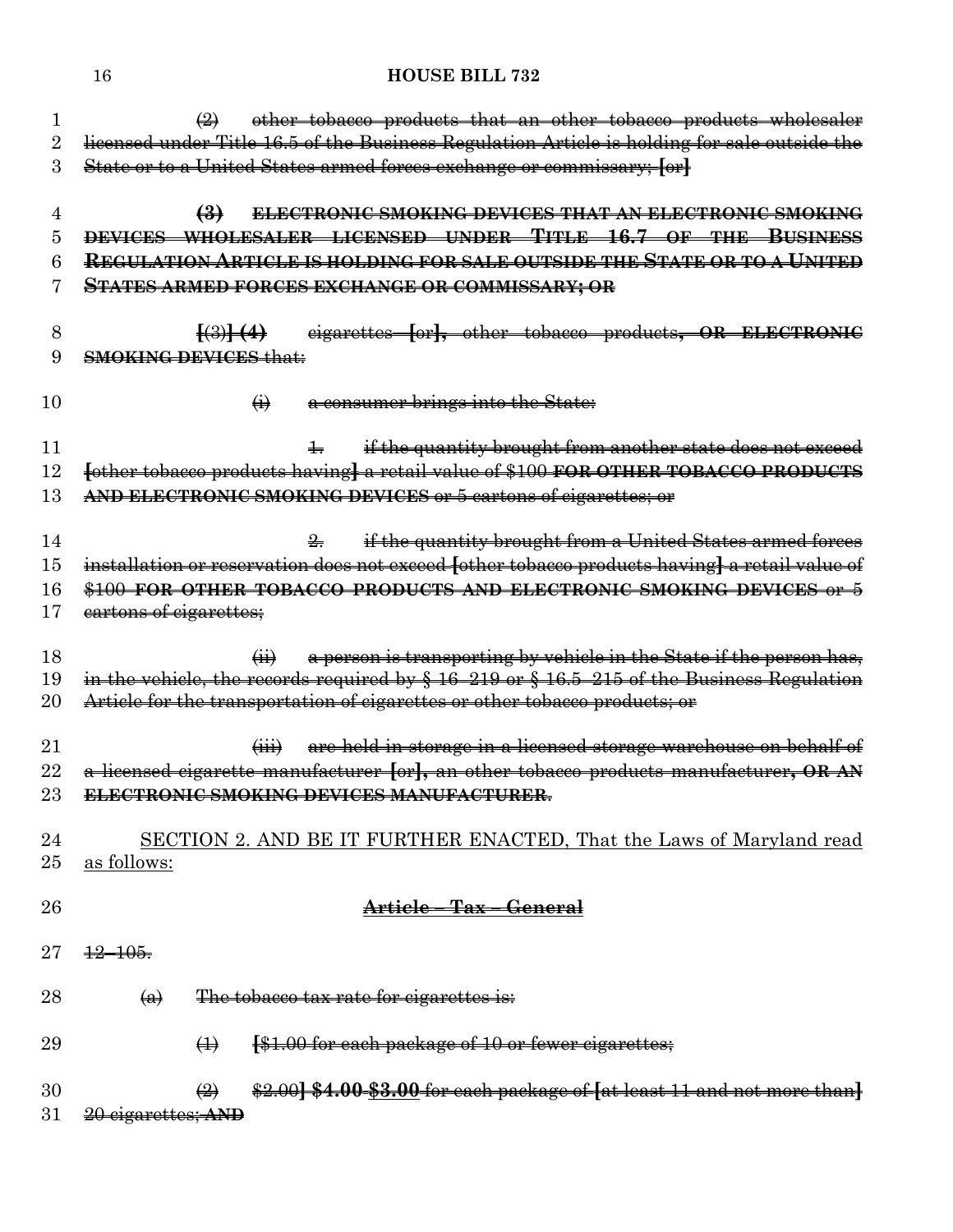| [10.0] 20.0 15.0 cents for each cigarette in a package of more<br>$\left\{ \left( 3\right) \right\}$ $\left( 2\right)$                                                                       |
|----------------------------------------------------------------------------------------------------------------------------------------------------------------------------------------------|
| than 20 eigarettes [; and                                                                                                                                                                    |
| 10.0 cents for each cigarette in a package of free sample cigarettes}.<br>$\leftrightarrow$                                                                                                  |
| Except as provided in paragraph (2) of this subsection, the THE<br>$\ket{4}$<br>$\bigoplus$                                                                                                  |
| tobacco tax rate for other tobacco products is [30%] 86% 50% of the wholesale price of the                                                                                                   |
| tobacco products.                                                                                                                                                                            |
| $\left(\frac{2}{2}\right)$ $\left(\frac{1}{2}\right)$                                                                                                                                        |
| In this paragraph, "premium cigars" has the meaning stated in §<br>16.5-101 of the Business Regulation Article.                                                                              |
|                                                                                                                                                                                              |
| Except as provided in subparagraph (iii) of this paragraph, the<br>$\overline{a}$                                                                                                            |
| tobacco tax rate for cigars is 70% of the wholesale price of the cigars.                                                                                                                     |
|                                                                                                                                                                                              |
| The tobacco tax rate for premium cigars is 15% of the wholesale<br>$\overleftrightarrow{iii}$                                                                                                |
| price of the premium cigars.                                                                                                                                                                 |
|                                                                                                                                                                                              |
| $\Theta$<br><del>THE TOBACCO TAX RATE FOR ELECTRONIC SMOKING DEVICES IS 86%</del>                                                                                                            |
| OF THE WHOLESALE PRICE OF THE ELECTRONIC SMOKING DEVICES.                                                                                                                                    |
| SECTION 3. AND BE IT FURTHER ENACTED, That the Laws of Maryland read                                                                                                                         |
| as follows:                                                                                                                                                                                  |
|                                                                                                                                                                                              |
| Article - Tax - General                                                                                                                                                                      |
|                                                                                                                                                                                              |
| $\frac{12-105}{5}$                                                                                                                                                                           |
| The tobacco tax rate for cigarettes is:<br>$\left(\mathbf{a}\right)$                                                                                                                         |
|                                                                                                                                                                                              |
| $\Gamma$ 0.0 for each package of 10 or fourar gigarattes:<br>$\bigoplus$<br><del>101.00 KH</del><br><del>eacn package or</del><br><b>±∪ ∪r</b><br><del>iewer</del><br><del>cigarettes,</del> |
|                                                                                                                                                                                              |
|                                                                                                                                                                                              |
| \$2,00] \$4,00 for each package of [at least 11 and not more than] 20<br>$\left(\frac{2}{2}\right)$                                                                                          |
| eigarettes; AND                                                                                                                                                                              |
|                                                                                                                                                                                              |
| $\left(\frac{1}{2}\right)$<br>[10.0] 20.0 cents for each cigarette in a package of more than 20                                                                                              |
| eigarettes <del>f; and</del>                                                                                                                                                                 |
|                                                                                                                                                                                              |
| $\leftrightarrow$<br>10.0 cents for each cigarette in a package of free sample cigarettes.                                                                                                   |
|                                                                                                                                                                                              |
| <b>Except as provided in paragraph (2) of this subsection, the tobacco tax</b><br>$\leftrightarrow$<br>$\bigoplus$                                                                           |
| rate for other tobacco products is [30%] 70% of the wholesale price of the tobacco products.                                                                                                 |
| In this paragraph, "premium cigars" has the meaning stated in §<br>$\left(\frac{9}{2}\right)$<br>$\bigoplus$                                                                                 |
|                                                                                                                                                                                              |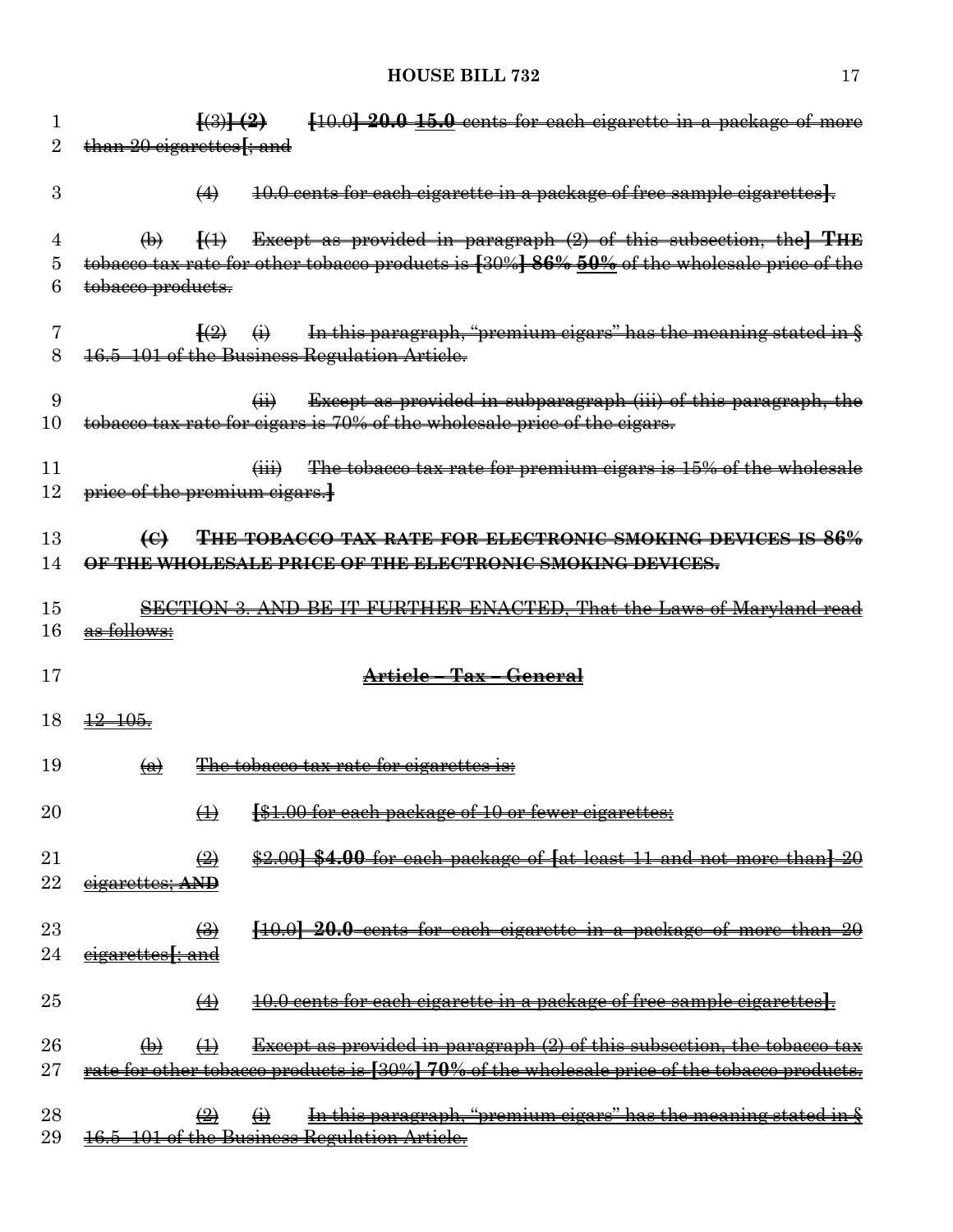| 1<br>$\rm{2}$ | <b>Except as provided in subparagraph (iii) of this paragraph, the</b><br>$\overline{(\mathbf{H})}$<br>tobacco tax rate for cigars is 70% of the wholesale price of the cigars. |
|---------------|---------------------------------------------------------------------------------------------------------------------------------------------------------------------------------|
|               |                                                                                                                                                                                 |
| 3             | The tobacco tax rate for premium cigars is 15% of the wholesale<br>$\overleftrightarrow{H}$                                                                                     |
| 4             | price of the premium cigars.                                                                                                                                                    |
|               |                                                                                                                                                                                 |
| 5             | FURTHER ENACTED, That the Laws of Maryland read<br><b>SECTION 4. AND BE IT</b>                                                                                                  |
| 6             | as follows:                                                                                                                                                                     |
| 7             | Article - Tax - General                                                                                                                                                         |
|               |                                                                                                                                                                                 |
| 8             | $\frac{12}{201}$                                                                                                                                                                |
|               |                                                                                                                                                                                 |
| 9             | A manufacturer shall complete and file with the Comptroller a tobacco tax<br>$\left( \bigoplus \right)$                                                                         |
| 10            | return[:                                                                                                                                                                        |
| 11            | on or before the 15th day of the month that follows the month in which<br>$\leftrightarrow$                                                                                     |
| 12            | the manufacturer distributes in the State free sample cigarettes of the manufacturer; and                                                                                       |
|               |                                                                                                                                                                                 |
| 13            | ON A DATE if the Comptroller so specifies, by regulation[, on other                                                                                                             |
| 14            | dates for each month in which the manufacturer does not distribute any sample cigarettes].                                                                                      |
| 15            | A licensed other tobacco products manufacturer AND A LICENSED<br>$\bigoplus$                                                                                                    |
| 16            | ELECTRONIC SMOKING DEVICES MANUFACTURER shall file the information return that                                                                                                  |
| 17            | the Comptroller requires.                                                                                                                                                       |
|               |                                                                                                                                                                                 |
| 18            | A licensed storage warehouse operator and a licensed other tobacco products<br>$\left(\mathbf{e}\right)$                                                                        |
| 19            | storage warehouse operator shall file the information return that the Comptroller requires.                                                                                     |
| 20            | $\frac{12}{2}$ $\frac{202}{2}$                                                                                                                                                  |
|               |                                                                                                                                                                                 |
| $21\,$        | A wholesaler shall complete and file with the Comptroller a tobacco tax return:<br>$\left( a\right)$                                                                            |
|               |                                                                                                                                                                                 |
| 22            | $\leftrightarrow$<br>for eigarettes:                                                                                                                                            |
| $23\,$        | on or before the 21st day of the month that follows the month in                                                                                                                |
| 24            | $\bigoplus$<br>which the wholesaler has the first possession, in the State, of unstamped cigarettes for                                                                         |
| $25\,$        | which tax stamps are required; and                                                                                                                                              |
|               |                                                                                                                                                                                 |
| $26\,$        | if the Comptroller so specifies, by regulation, on other dates for<br>$\overline{41}$                                                                                           |
| $27\,$        | each month in which the wholesaler does not have the first possession of any unstamped                                                                                          |
| 28            | eigarettes in the State; [and]                                                                                                                                                  |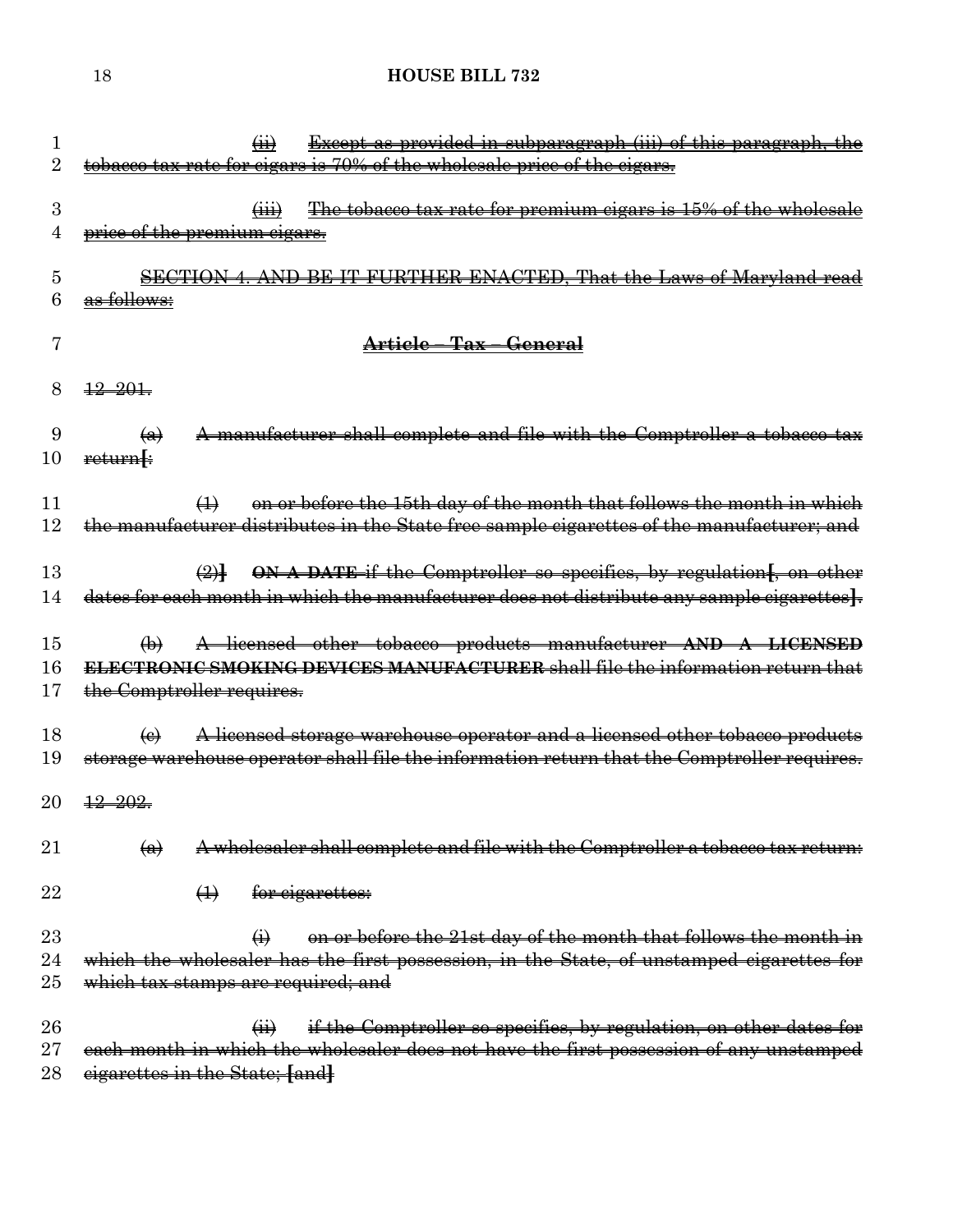| 1        | for other tobacco products, on or before the 21st day of the month that<br>$\leftrightarrow$                     |
|----------|------------------------------------------------------------------------------------------------------------------|
| $\rm{2}$ | follows the month in which the wholesaler has possession of other tobacco products on                            |
| 3        | which the tobacco tax has not been paid; AND                                                                     |
|          |                                                                                                                  |
| 4        | FOR ELECTRONIC SMOKING DEVICES, ON OR BEFORE THE 21ST<br>$\bigoplus$                                             |
| 5        | <b>DAY OF THE MONTH THAT FOLLOWS THE MONTH IN WHICH THE WHOLESALER HAS</b>                                       |
| 6        | POSSESSION OF ELECTRONIC SMOKING DEVICES ON WHICH THE TOBACCO TAX HAS                                            |
| 7        | NOT BEEN PAID.                                                                                                   |
|          |                                                                                                                  |
| 8        | Each return shall state the quantity of cigarettes or the wholesale price of<br>$\bigoplus$                      |
| 9        | other tobacco products sold during the period that the return covers.                                            |
|          |                                                                                                                  |
| 10       | $\frac{12 - 203}{2}$                                                                                             |
|          |                                                                                                                  |
| 11       | Each wholesaler shall:<br>$\left(\mathbf{a}\right)$                                                              |
|          |                                                                                                                  |
| 12       | keep an invoice for each purchase of tax stamps;<br>$\leftrightarrow$                                            |
| 13       | maintain a daily record of the tax stamps affixed to eigarette packages;<br>$\left(\frac{\Omega}{\Omega}\right)$ |
| 14       | <del>and</del>                                                                                                   |
|          |                                                                                                                  |
| 15       | maintain a complete and accurate record of each sale of cigarettes for <sub>k</sub><br>$\leftrightarrow$         |
| 16       | other tobacco products, OR ELECTRONIC SMOKING DEVICES for resale outside of the                                  |
| 17       | State.                                                                                                           |
|          |                                                                                                                  |
| 18       | $\bigoplus$<br>A wholesaler shall:                                                                               |
|          |                                                                                                                  |
| 19       | keep the records required under subsection $(a)$ of this section for a<br>$\leftrightarrow$                      |
| 20       | period of 6 years or for a shorter period that the Comptroller authorizes; and                                   |
|          |                                                                                                                  |
| $21\,$   | allow the Comptroller to examine the records.<br>$\left(\frac{2}{2}\right)$                                      |
|          |                                                                                                                  |
| $22\,$   | $\frac{12}{301}$                                                                                                 |
|          |                                                                                                                  |
| $23\,$   | In this subtitle, "licensed wholesaler" means a wholesaler who is licensed under:                                |
|          |                                                                                                                  |
| 24       | (1) Title 16, Subtitle 2 of the Business Regulation Article to act as a                                          |
| 25       | wholesaler for under <sub>1</sub>                                                                                |
|          |                                                                                                                  |
| $26\,$   | $\left( \frac{2}{2} \right)$ Title 16.5, Subtitle 2 of the Business Regulation Article to act as an              |
| $\rm 27$ | other tobacco products wholesaler;                                                                               |
| 28       | <b>TITLE 16.7, SUBTITLE 2 OF THE BUSINESS REGULATION ARTICLE</b><br>$\biguplus$                                  |
| 29       |                                                                                                                  |
|          | AS AN ELECTRONIC SMOKING DEVICES WHOLESALER DISTRIBUTOR; OR                                                      |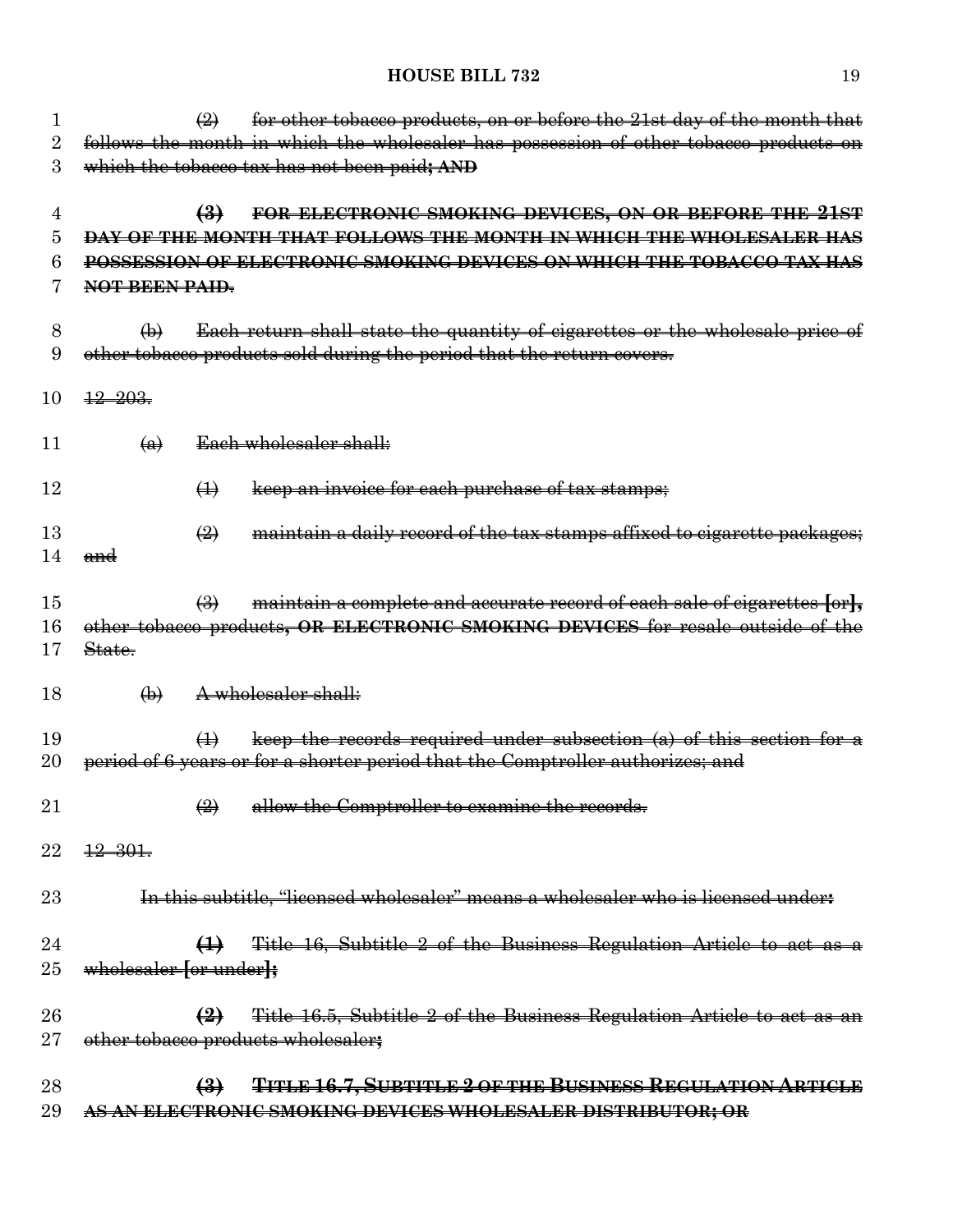| 1<br>$\overline{2}$ | TITLE 16.7, SUBTITLE 2 OF THE BUSINESS REGULATION ARTICLE<br>(4)<br>AS AN ELECTRONIC SMOKING DEVICES WHOLESALER IMPORTER. |
|---------------------|---------------------------------------------------------------------------------------------------------------------------|
| 3                   | $\frac{12 - 302}{5}$                                                                                                      |
| 4                   | A manufacturer of sample cigarettes shall pay the tobacco tax on those<br>$\left(\mathbf{a}\right)$                       |
| 5                   | eigarettes distributed in the State without charge, in the manner that the Comptroller                                    |
| 6                   | requires by regulation, with the return that covers the period in which the manufacturer                                  |
|                     | distributed those cigarettes.                                                                                             |
| 8                   | The wholesaler who first possesses in the State unstamped cigarettes for<br>$\bigoplus$                                   |
| 9                   | which tax stamps are required shall pay the tobacco tax on those cigarettes by buying and                                 |
| 10                  | affixing tax stamps.                                                                                                      |
| 11                  | The tobacco tax on other tobacco products shall be paid by the wholesaler who<br>$\leftrightarrow$                        |
| 12                  | sells the other tobacco products to a retailer in the State.                                                              |
| 13                  | A licensed other tobacco products retailer or a licensed tobacconist shall<br>$\Theta$<br>$\leftrightarrow$               |
| 14                  | pay the tobacco tax on other tobacco products on which the tobacco tax has not been paid                                  |
| 15                  | by filing a quarterly tax return, with any supporting schedules, on forms provided by the                                 |
| 16                  | Comptroller on the following dates covering tax liabilities in the preceding quarter:                                     |
|                     |                                                                                                                           |
| 17                  | $\ddot{\Theta}$<br>January 21;                                                                                            |
| 18                  | $\overline{a}$<br>April 21;                                                                                               |
| 19                  | July 21; and<br>$\overline{(\mathbf{iii})}$                                                                               |
| 20                  | October 21.<br>$\left(\overline{uv}\right)$                                                                               |
| 21                  | A licensed other tobacco products retailer or a licensed tobacconist<br>$\bigoplus$                                       |
| 22                  | required to file a tax return under paragraph (1) of this subsection shall pay a tobacco tax                              |
| 23                  | at the rate provided in $\S$ 12-105(b) of this title based on the invoice amount charged by the                           |
| 24                  | licensed other tobacco products manufacturer, exclusive of any discount, trade allowance,                                 |
| 25                  | rebate, or other reduction.                                                                                               |
| 26                  | An out-of-state seller shall pay the tobacco tax on [pipe tobacco or premium<br>$\left(\mathbf{e}\right)$                 |
| 27                  | eigars CIGARETTES, OTHER TOBACCO PRODUCTS, AND ELECTRONIC SMOKING                                                         |
| 28                  | DEVICES CIGARETTES OR OTHER TOBACCO PRODUCTS on which the tobacco tax has                                                 |
| 29                  | not been paid.                                                                                                            |
| 30                  | Article - Education                                                                                                       |
| 31                  | $5 - 219.$                                                                                                                |
| 32                  | <u>There is The Blueprint for Maryland's Future Fund.</u><br><u>(b)</u>                                                   |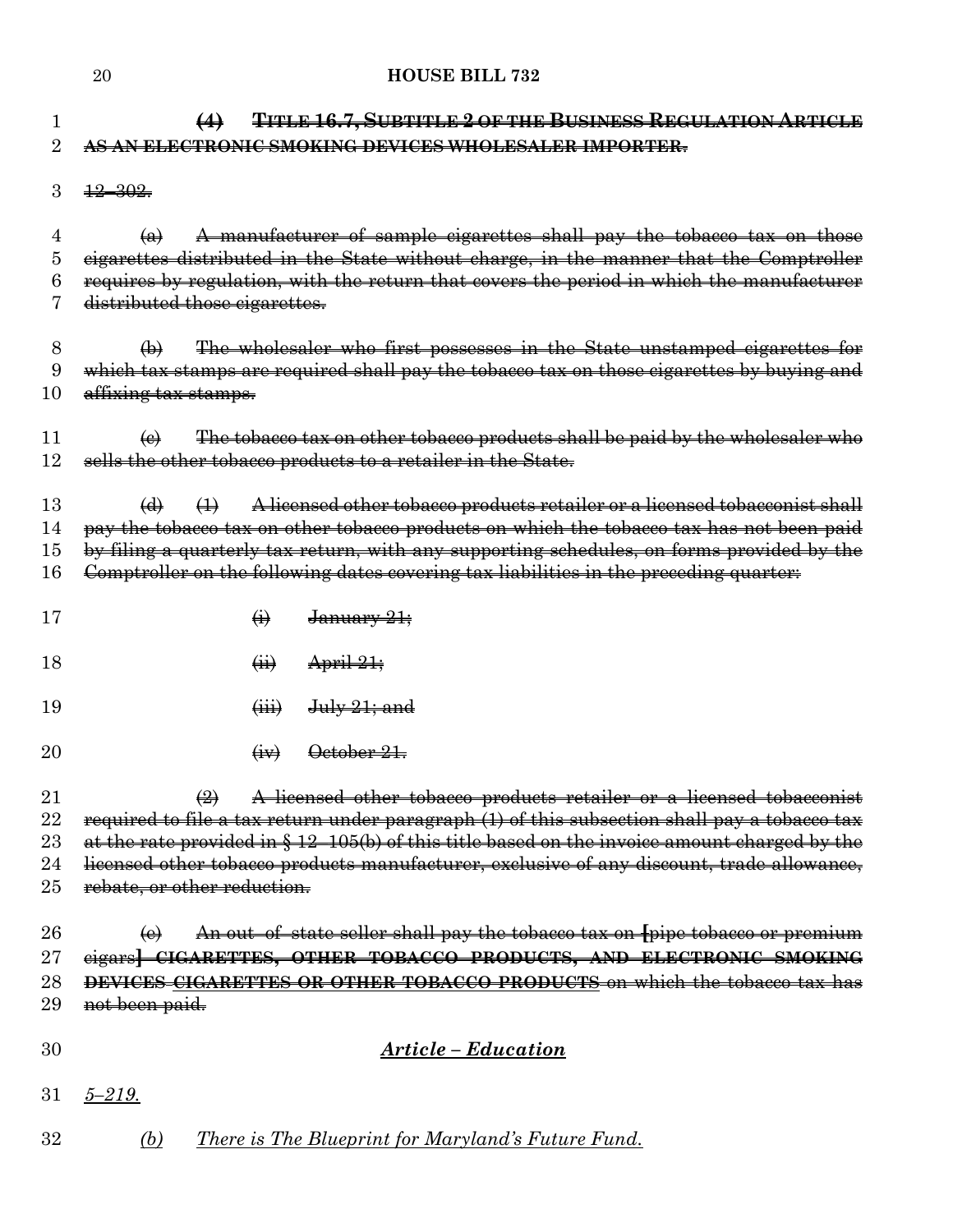| $\mathbf 1$         | (f)        | <i>The Fund consists of:</i>                                                                                                                                                                                    |
|---------------------|------------|-----------------------------------------------------------------------------------------------------------------------------------------------------------------------------------------------------------------|
| $\overline{2}$<br>3 |            | <u>Revenue distributed to the Fund under <math>\S \ S</math> 2-4A-02, 2-605.1, and</u><br>(1)<br>$2-1303$ of the Tax – General Article;                                                                         |
| 4                   |            | Money appropriated in the State budget for the Fund; and<br>(2)                                                                                                                                                 |
| $\overline{5}$<br>6 | Fund.      | (3)<br><u>Any other money from any other source accepted for the benefit of the</u>                                                                                                                             |
| 7                   |            | Article - Tax - General                                                                                                                                                                                         |
| 8                   | $1 - 101.$ |                                                                                                                                                                                                                 |
| 9                   | (a)        | In this article the following words have the meanings indicated.                                                                                                                                                |
| 10<br>11            |            | (G-1) "DIGITAL ADVERTISING GROSS REVENUES TAX" MEANS THE TAX<br><b>IMPOSED UNDER TITLE 7.5 OF THIS ARTICLE.</b>                                                                                                 |
| 12<br>13<br>14      | (p)        | "Person" means an individual, receiver, trustee, guardian, personal<br>(1)<br>representative, fiduciary, or representative of any kind and any partnership, firm,<br>association, corporation, or other entity. |
| 15<br>16            |            | <u>"Person", unless expressly provided otherwise, does not include a</u><br>(2)<br>governmental entity or a unit or instrumentality of a governmental entity.                                                   |
| 17                  | $2 - 102.$ |                                                                                                                                                                                                                 |
| 18<br>19            |            | In addition to the duties set forth elsewhere in this article and in other articles of the<br>Code, the Comptroller shall administer the laws that relate to:                                                   |
| 20                  |            | (1)<br><i>the admissions and amusement tax;</i>                                                                                                                                                                 |
| 21                  |            | (2)<br><i>the alcoholic beverage tax;</i>                                                                                                                                                                       |
| 22                  |            | (3)<br><i>the boxing and wrestling tax;</i>                                                                                                                                                                     |
| $23\,$              |            | $\left(4\right)$<br>THE DIGITAL ADVERTISING GROSS REVENUES TAX;                                                                                                                                                 |
| 24                  |            | (5)<br>the income tax;                                                                                                                                                                                          |
| 25                  |            | [(5)] (6)<br><i>the Maryland estate tax;</i>                                                                                                                                                                    |
| 26                  |            | $[(6)]$ $(7)$<br><i>the Maryland generation-skipping transfer tax;</i>                                                                                                                                          |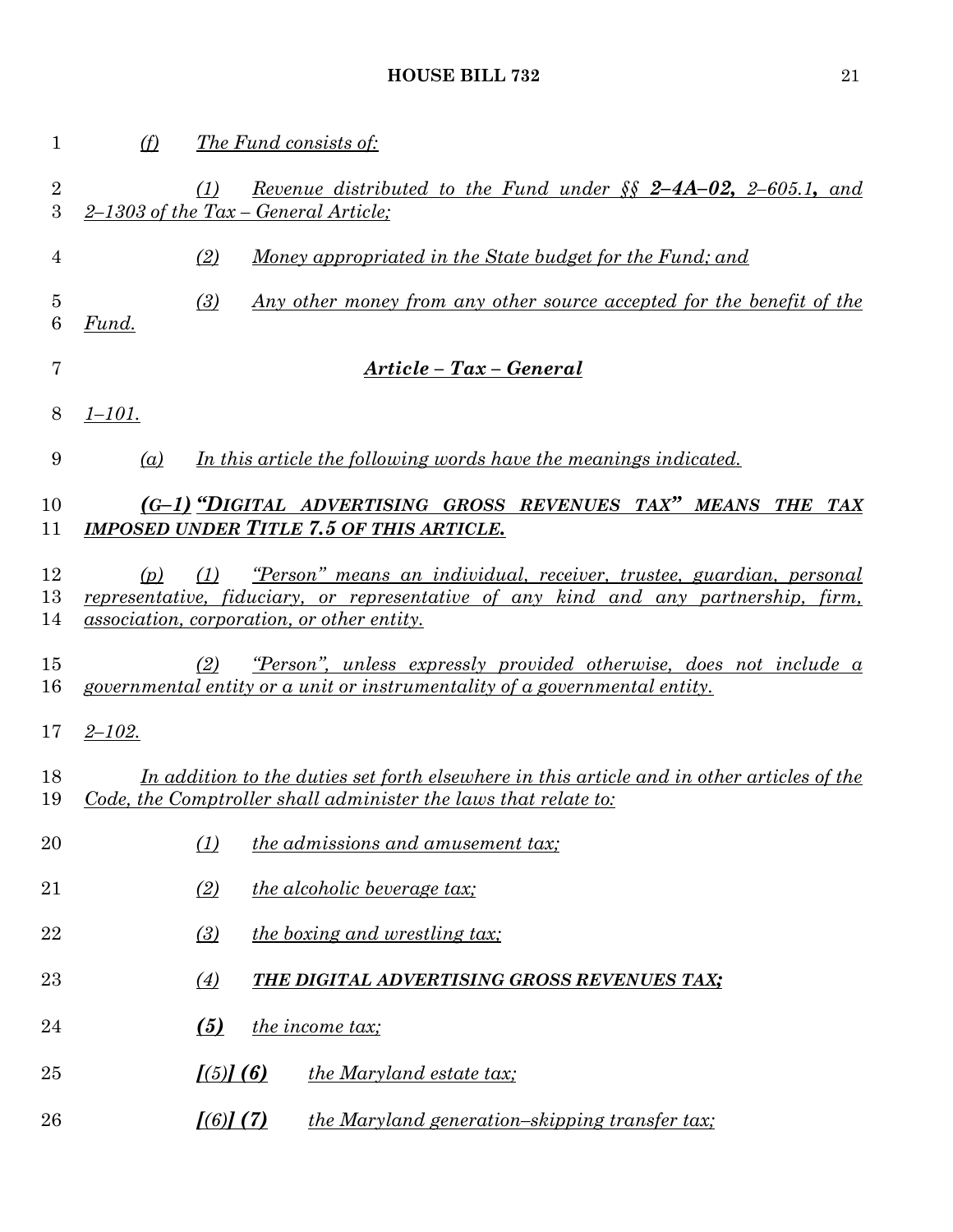|                            | 22                                     | <b>HOUSE BILL 732</b>                                                                                                                                                                                                                                                               |
|----------------------------|----------------------------------------|-------------------------------------------------------------------------------------------------------------------------------------------------------------------------------------------------------------------------------------------------------------------------------------|
| 1                          | $\left[ \frac{7}{2} \right]$ (8)       | <i>the motor carrier tax;</i>                                                                                                                                                                                                                                                       |
| $\overline{2}$             | $\left[ \frac{(8)}{(9)} \right]$       | <i>the motor fuel tax;</i>                                                                                                                                                                                                                                                          |
| 3                          | $\left[ \frac{(9)}{(10)} \right]$      | <i>the sales and use tax;</i>                                                                                                                                                                                                                                                       |
| 4                          |                                        | $(10)$ (11) the savings and loan association franchise tax; and                                                                                                                                                                                                                     |
| 5                          |                                        | $\left[ (11) \right] (12)$ the tobacco tax.                                                                                                                                                                                                                                         |
| 6<br>7                     |                                        | <b>SUBTITLE 4A. DIGITAL ADVERTISING GROSS REVENUES TAX REVENUE</b><br><b>DISTRIBUTION.</b>                                                                                                                                                                                          |
| 8                          | $2 - 4A - 01$ .                        |                                                                                                                                                                                                                                                                                     |
| 9<br>10<br>11<br>12        |                                        | FROM THE DIGITAL ADVERTISING GROSS REVENUES TAX REVENUE, THE<br><b>COMPTROLLER SHALL DISTRIBUTE EACH QUARTER THE AMOUNT NECESSARY TO</b><br>ADMINISTER THE DIGITAL ADVERTISING GROSS REVENUES TAX LAWS IN THE<br>PREVIOUS QUARTER TO AN ADMINISTRATIVE COST ACCOUNT.                |
| 13                         | $2 - 4A - 02$ .                        |                                                                                                                                                                                                                                                                                     |
| 14<br>15<br>16<br>17<br>18 | <b>ARTICLE.</b>                        | AFTER MAKING THE DISTRIBUTION REQUIRED UNDER $\S$ 2-4A-01 OF THIS<br>SUBTITLE, THE COMPTROLLER SHALL DISTRIBUTE<br>THE REMAINING DIGITAL<br>THE BLUEPRINT FOR<br>ADVERTISING GROSS REVENUES TAX REVENUE<br>T O<br>MARYLAND'S FUTURE FUND ESTABLISHED UNDER § 5-219 OF THE EDUCATION |
| 19<br>20                   |                                        | TITLE 7.5. DIGITAL ADVERTISING GROSS REVENUES TAX.<br><b>SUBTITLE 1. DEFINITIONS; GENERAL PROVISIONS.</b>                                                                                                                                                                           |
| 21                         | $7.5 - 101.$                           |                                                                                                                                                                                                                                                                                     |
| 22<br>23                   | (A)<br><b>INDICATED.</b>               | IN THIS TITLE THE FOLLOWING WORDS HAVE THE MEANINGS                                                                                                                                                                                                                                 |
| 24<br>25<br>26             | (B)<br>ACCEPTED ACCOUNTING PRINCIPLES. | "ANNUAL GROSS REVENUES" MEANS INCOME OR REVENUE FROM ALL<br>SOURCES, BEFORE ANY EXPENSES OR TAXES, COMPUTED ACCORDING TO GENERALLY                                                                                                                                                  |
| 27<br>28                   | (C)                                    | "ASSESSABLE BASE" MEANS THE ANNUAL GROSS REVENUES DERIVED<br>FROM DIGITAL ADVERTISING SERVICES IN THE STATE.                                                                                                                                                                        |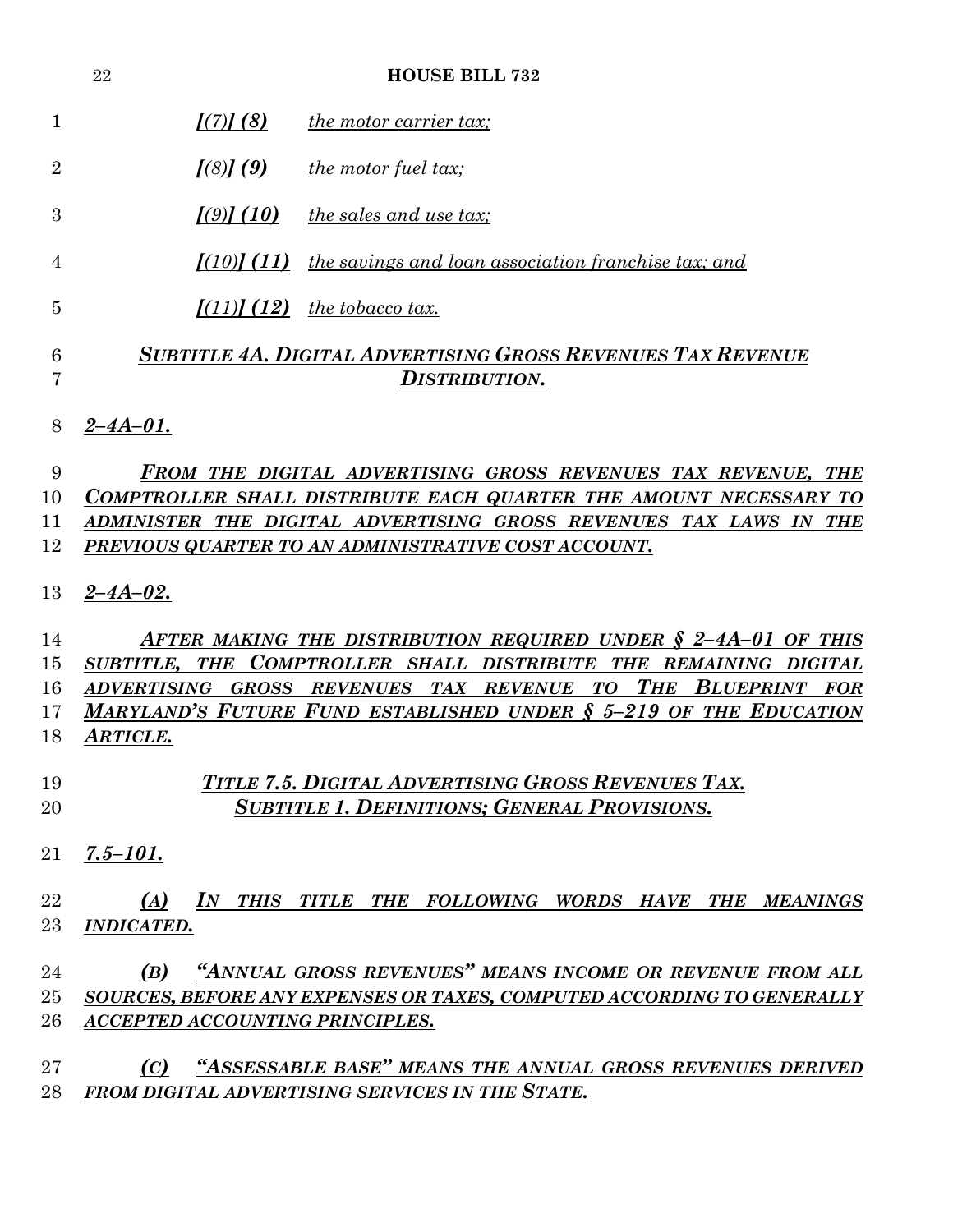| $\overline{2}$<br>SERVICES ON A DIGITAL INTERFACE, INCLUDING ADVERTISEMENTS IN THE FORM OF<br>3<br>BANNER ADVERTISING, SEARCH ENGINE ADVERTISING, INTERSTITIAL ADVERTISING,<br>AND OTHER COMPARABLE ADVERTISING SERVICES.<br>4<br>"DIGITAL INTERFACE" MEANS ANY TYPE OF SOFTWARE, INCLUDING A<br>$\overline{5}$<br>(E)<br>6<br>WEBSITE, PART OF A WEBSITE, OR APPLICATION, THAT A USER IS ABLE TO ACCESS.<br>"USER" MEANS AN INDIVIDUAL OR ANY OTHER PERSON WHO ACCESSES<br>(F)<br>7<br>8<br>A DIGITAL INTERFACE WITH A DEVICE.<br>$7.5 - 102.$<br>9<br>10<br>(A)<br>A TAX IS IMPOSED ON ANNUAL GROSS REVENUES OF A PERSON DERIVED<br>FROM DIGITAL ADVERTISING SERVICES IN THE STATE.<br>11<br>12<br>(1)<br>(B)<br>13<br>REVENUES OF A PERSON DERIVED FROM DIGITAL ADVERTISING SERVICES IN THE<br>STATE SHALL BE DETERMINED USING AN APPORTIONMENT FRACTION:<br>14<br>15<br>(I)<br>THE NUMERATOR OF WHICH IS THE ANNUAL<br>16<br>REVENUES OF A PERSON DERIVED FROM DIGITAL ADVERTISING SERVICES IN THE<br><b>STATE; AND</b><br>17<br>18<br>THE DENOMINATOR OF WHICH IS THE ANNUAL GROSS<br>(II)<br>19<br>REVENUES OF A PERSON DERIVED FROM DIGITAL ADVERTISING SERVICES IN THE<br><b>UNITED STATES.</b><br>20<br>21<br><b>THE</b><br>COMPTROLLER SHALL ADOPT REGULATIONS<br>(2)<br><b>THAT</b><br>22 DETERMINE THE STATE FROM WHICH REVENUES FROM DIGITAL ADVERTISING<br>23<br><b>SERVICES ARE DERIVED.</b><br>24<br>$7.5 - 103.$<br>25<br>THE DIGITAL ADVERTISING GROSS REVENUES TAX RATE IS:<br>26<br>ANNUAL GROSS REVENUES OF \$100,000,000 THROUGH \$1,000,000,000;<br>$27\,$<br>28<br>(2)<br>ANNUAL GROSS REVENUES OF \$1,000,000,001 THROUGH \$5,000,000,000;<br>29<br>30<br>(3)<br>ANNUAL GROSS REVENUES OF \$5,000,000,001 THROUGH \$15,000,000,000; AND<br>31 | 1 | "DIGITAL ADVERTISING SERVICES" INCLUDES ADVERTISEMENT<br>(D) |
|------------------------------------------------------------------------------------------------------------------------------------------------------------------------------------------------------------------------------------------------------------------------------------------------------------------------------------------------------------------------------------------------------------------------------------------------------------------------------------------------------------------------------------------------------------------------------------------------------------------------------------------------------------------------------------------------------------------------------------------------------------------------------------------------------------------------------------------------------------------------------------------------------------------------------------------------------------------------------------------------------------------------------------------------------------------------------------------------------------------------------------------------------------------------------------------------------------------------------------------------------------------------------------------------------------------------------------------------------------------------------------------------------------------------------------------------------------------------------------------------------------------------------------------------------------------------------------------------------------------------------------------------------------------------------------------------------------------------------------------------------------------------|---|--------------------------------------------------------------|
|                                                                                                                                                                                                                                                                                                                                                                                                                                                                                                                                                                                                                                                                                                                                                                                                                                                                                                                                                                                                                                                                                                                                                                                                                                                                                                                                                                                                                                                                                                                                                                                                                                                                                                                                                                        |   |                                                              |
|                                                                                                                                                                                                                                                                                                                                                                                                                                                                                                                                                                                                                                                                                                                                                                                                                                                                                                                                                                                                                                                                                                                                                                                                                                                                                                                                                                                                                                                                                                                                                                                                                                                                                                                                                                        |   |                                                              |
|                                                                                                                                                                                                                                                                                                                                                                                                                                                                                                                                                                                                                                                                                                                                                                                                                                                                                                                                                                                                                                                                                                                                                                                                                                                                                                                                                                                                                                                                                                                                                                                                                                                                                                                                                                        |   |                                                              |
|                                                                                                                                                                                                                                                                                                                                                                                                                                                                                                                                                                                                                                                                                                                                                                                                                                                                                                                                                                                                                                                                                                                                                                                                                                                                                                                                                                                                                                                                                                                                                                                                                                                                                                                                                                        |   |                                                              |
|                                                                                                                                                                                                                                                                                                                                                                                                                                                                                                                                                                                                                                                                                                                                                                                                                                                                                                                                                                                                                                                                                                                                                                                                                                                                                                                                                                                                                                                                                                                                                                                                                                                                                                                                                                        |   |                                                              |
|                                                                                                                                                                                                                                                                                                                                                                                                                                                                                                                                                                                                                                                                                                                                                                                                                                                                                                                                                                                                                                                                                                                                                                                                                                                                                                                                                                                                                                                                                                                                                                                                                                                                                                                                                                        |   |                                                              |
|                                                                                                                                                                                                                                                                                                                                                                                                                                                                                                                                                                                                                                                                                                                                                                                                                                                                                                                                                                                                                                                                                                                                                                                                                                                                                                                                                                                                                                                                                                                                                                                                                                                                                                                                                                        |   |                                                              |
|                                                                                                                                                                                                                                                                                                                                                                                                                                                                                                                                                                                                                                                                                                                                                                                                                                                                                                                                                                                                                                                                                                                                                                                                                                                                                                                                                                                                                                                                                                                                                                                                                                                                                                                                                                        |   |                                                              |
|                                                                                                                                                                                                                                                                                                                                                                                                                                                                                                                                                                                                                                                                                                                                                                                                                                                                                                                                                                                                                                                                                                                                                                                                                                                                                                                                                                                                                                                                                                                                                                                                                                                                                                                                                                        |   |                                                              |
|                                                                                                                                                                                                                                                                                                                                                                                                                                                                                                                                                                                                                                                                                                                                                                                                                                                                                                                                                                                                                                                                                                                                                                                                                                                                                                                                                                                                                                                                                                                                                                                                                                                                                                                                                                        |   |                                                              |
|                                                                                                                                                                                                                                                                                                                                                                                                                                                                                                                                                                                                                                                                                                                                                                                                                                                                                                                                                                                                                                                                                                                                                                                                                                                                                                                                                                                                                                                                                                                                                                                                                                                                                                                                                                        |   |                                                              |
|                                                                                                                                                                                                                                                                                                                                                                                                                                                                                                                                                                                                                                                                                                                                                                                                                                                                                                                                                                                                                                                                                                                                                                                                                                                                                                                                                                                                                                                                                                                                                                                                                                                                                                                                                                        |   |                                                              |
|                                                                                                                                                                                                                                                                                                                                                                                                                                                                                                                                                                                                                                                                                                                                                                                                                                                                                                                                                                                                                                                                                                                                                                                                                                                                                                                                                                                                                                                                                                                                                                                                                                                                                                                                                                        |   |                                                              |
|                                                                                                                                                                                                                                                                                                                                                                                                                                                                                                                                                                                                                                                                                                                                                                                                                                                                                                                                                                                                                                                                                                                                                                                                                                                                                                                                                                                                                                                                                                                                                                                                                                                                                                                                                                        |   |                                                              |
|                                                                                                                                                                                                                                                                                                                                                                                                                                                                                                                                                                                                                                                                                                                                                                                                                                                                                                                                                                                                                                                                                                                                                                                                                                                                                                                                                                                                                                                                                                                                                                                                                                                                                                                                                                        |   |                                                              |
|                                                                                                                                                                                                                                                                                                                                                                                                                                                                                                                                                                                                                                                                                                                                                                                                                                                                                                                                                                                                                                                                                                                                                                                                                                                                                                                                                                                                                                                                                                                                                                                                                                                                                                                                                                        |   | FOR PURPOSES OF THIS TITLE, THE PART OF THE ANNUAL GROSS     |
|                                                                                                                                                                                                                                                                                                                                                                                                                                                                                                                                                                                                                                                                                                                                                                                                                                                                                                                                                                                                                                                                                                                                                                                                                                                                                                                                                                                                                                                                                                                                                                                                                                                                                                                                                                        |   |                                                              |
|                                                                                                                                                                                                                                                                                                                                                                                                                                                                                                                                                                                                                                                                                                                                                                                                                                                                                                                                                                                                                                                                                                                                                                                                                                                                                                                                                                                                                                                                                                                                                                                                                                                                                                                                                                        |   |                                                              |
|                                                                                                                                                                                                                                                                                                                                                                                                                                                                                                                                                                                                                                                                                                                                                                                                                                                                                                                                                                                                                                                                                                                                                                                                                                                                                                                                                                                                                                                                                                                                                                                                                                                                                                                                                                        |   |                                                              |
|                                                                                                                                                                                                                                                                                                                                                                                                                                                                                                                                                                                                                                                                                                                                                                                                                                                                                                                                                                                                                                                                                                                                                                                                                                                                                                                                                                                                                                                                                                                                                                                                                                                                                                                                                                        |   | <b>GROSS</b>                                                 |
|                                                                                                                                                                                                                                                                                                                                                                                                                                                                                                                                                                                                                                                                                                                                                                                                                                                                                                                                                                                                                                                                                                                                                                                                                                                                                                                                                                                                                                                                                                                                                                                                                                                                                                                                                                        |   |                                                              |
|                                                                                                                                                                                                                                                                                                                                                                                                                                                                                                                                                                                                                                                                                                                                                                                                                                                                                                                                                                                                                                                                                                                                                                                                                                                                                                                                                                                                                                                                                                                                                                                                                                                                                                                                                                        |   |                                                              |
|                                                                                                                                                                                                                                                                                                                                                                                                                                                                                                                                                                                                                                                                                                                                                                                                                                                                                                                                                                                                                                                                                                                                                                                                                                                                                                                                                                                                                                                                                                                                                                                                                                                                                                                                                                        |   |                                                              |
|                                                                                                                                                                                                                                                                                                                                                                                                                                                                                                                                                                                                                                                                                                                                                                                                                                                                                                                                                                                                                                                                                                                                                                                                                                                                                                                                                                                                                                                                                                                                                                                                                                                                                                                                                                        |   |                                                              |
|                                                                                                                                                                                                                                                                                                                                                                                                                                                                                                                                                                                                                                                                                                                                                                                                                                                                                                                                                                                                                                                                                                                                                                                                                                                                                                                                                                                                                                                                                                                                                                                                                                                                                                                                                                        |   |                                                              |
|                                                                                                                                                                                                                                                                                                                                                                                                                                                                                                                                                                                                                                                                                                                                                                                                                                                                                                                                                                                                                                                                                                                                                                                                                                                                                                                                                                                                                                                                                                                                                                                                                                                                                                                                                                        |   |                                                              |
|                                                                                                                                                                                                                                                                                                                                                                                                                                                                                                                                                                                                                                                                                                                                                                                                                                                                                                                                                                                                                                                                                                                                                                                                                                                                                                                                                                                                                                                                                                                                                                                                                                                                                                                                                                        |   |                                                              |
|                                                                                                                                                                                                                                                                                                                                                                                                                                                                                                                                                                                                                                                                                                                                                                                                                                                                                                                                                                                                                                                                                                                                                                                                                                                                                                                                                                                                                                                                                                                                                                                                                                                                                                                                                                        |   |                                                              |
|                                                                                                                                                                                                                                                                                                                                                                                                                                                                                                                                                                                                                                                                                                                                                                                                                                                                                                                                                                                                                                                                                                                                                                                                                                                                                                                                                                                                                                                                                                                                                                                                                                                                                                                                                                        |   |                                                              |
|                                                                                                                                                                                                                                                                                                                                                                                                                                                                                                                                                                                                                                                                                                                                                                                                                                                                                                                                                                                                                                                                                                                                                                                                                                                                                                                                                                                                                                                                                                                                                                                                                                                                                                                                                                        |   |                                                              |
|                                                                                                                                                                                                                                                                                                                                                                                                                                                                                                                                                                                                                                                                                                                                                                                                                                                                                                                                                                                                                                                                                                                                                                                                                                                                                                                                                                                                                                                                                                                                                                                                                                                                                                                                                                        |   |                                                              |
|                                                                                                                                                                                                                                                                                                                                                                                                                                                                                                                                                                                                                                                                                                                                                                                                                                                                                                                                                                                                                                                                                                                                                                                                                                                                                                                                                                                                                                                                                                                                                                                                                                                                                                                                                                        |   |                                                              |
|                                                                                                                                                                                                                                                                                                                                                                                                                                                                                                                                                                                                                                                                                                                                                                                                                                                                                                                                                                                                                                                                                                                                                                                                                                                                                                                                                                                                                                                                                                                                                                                                                                                                                                                                                                        |   |                                                              |
|                                                                                                                                                                                                                                                                                                                                                                                                                                                                                                                                                                                                                                                                                                                                                                                                                                                                                                                                                                                                                                                                                                                                                                                                                                                                                                                                                                                                                                                                                                                                                                                                                                                                                                                                                                        |   |                                                              |
|                                                                                                                                                                                                                                                                                                                                                                                                                                                                                                                                                                                                                                                                                                                                                                                                                                                                                                                                                                                                                                                                                                                                                                                                                                                                                                                                                                                                                                                                                                                                                                                                                                                                                                                                                                        |   |                                                              |
|                                                                                                                                                                                                                                                                                                                                                                                                                                                                                                                                                                                                                                                                                                                                                                                                                                                                                                                                                                                                                                                                                                                                                                                                                                                                                                                                                                                                                                                                                                                                                                                                                                                                                                                                                                        |   | (1) 2.5% OF THE ASSESSABLE BASE FOR A PERSON WITH GLOBAL     |
|                                                                                                                                                                                                                                                                                                                                                                                                                                                                                                                                                                                                                                                                                                                                                                                                                                                                                                                                                                                                                                                                                                                                                                                                                                                                                                                                                                                                                                                                                                                                                                                                                                                                                                                                                                        |   |                                                              |
|                                                                                                                                                                                                                                                                                                                                                                                                                                                                                                                                                                                                                                                                                                                                                                                                                                                                                                                                                                                                                                                                                                                                                                                                                                                                                                                                                                                                                                                                                                                                                                                                                                                                                                                                                                        |   |                                                              |
|                                                                                                                                                                                                                                                                                                                                                                                                                                                                                                                                                                                                                                                                                                                                                                                                                                                                                                                                                                                                                                                                                                                                                                                                                                                                                                                                                                                                                                                                                                                                                                                                                                                                                                                                                                        |   | 5% OF THE ASSESSABLE BASE FOR A PERSON WITH GLOBAL           |
|                                                                                                                                                                                                                                                                                                                                                                                                                                                                                                                                                                                                                                                                                                                                                                                                                                                                                                                                                                                                                                                                                                                                                                                                                                                                                                                                                                                                                                                                                                                                                                                                                                                                                                                                                                        |   |                                                              |
|                                                                                                                                                                                                                                                                                                                                                                                                                                                                                                                                                                                                                                                                                                                                                                                                                                                                                                                                                                                                                                                                                                                                                                                                                                                                                                                                                                                                                                                                                                                                                                                                                                                                                                                                                                        |   |                                                              |
|                                                                                                                                                                                                                                                                                                                                                                                                                                                                                                                                                                                                                                                                                                                                                                                                                                                                                                                                                                                                                                                                                                                                                                                                                                                                                                                                                                                                                                                                                                                                                                                                                                                                                                                                                                        |   | 7.5% OF THE ASSESSABLE BASE FOR A PERSON WITH GLOBAL         |
|                                                                                                                                                                                                                                                                                                                                                                                                                                                                                                                                                                                                                                                                                                                                                                                                                                                                                                                                                                                                                                                                                                                                                                                                                                                                                                                                                                                                                                                                                                                                                                                                                                                                                                                                                                        |   |                                                              |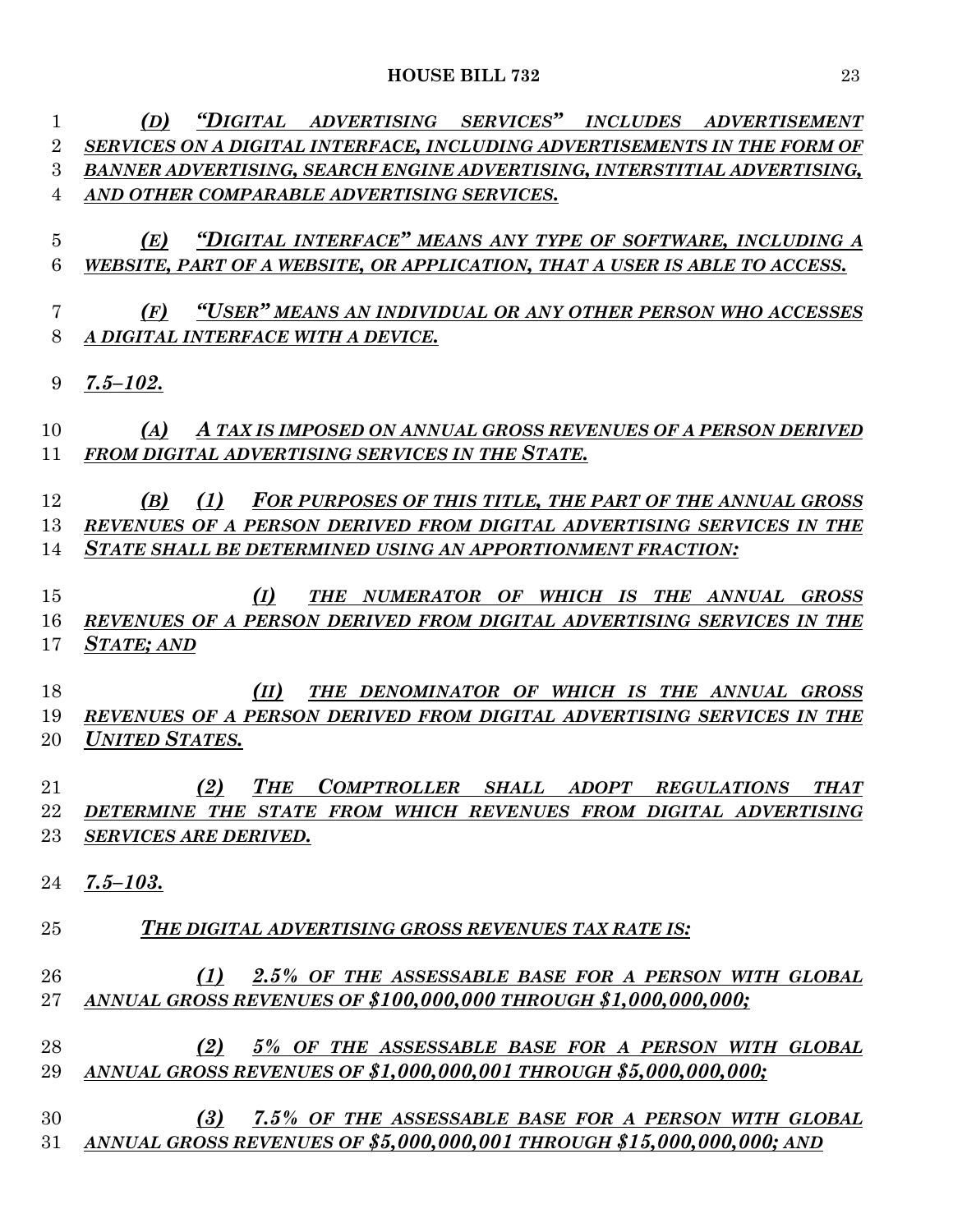*(4) 10% OF THE ASSESSABLE BASE FOR A PERSON WITH GLOBAL ANNUAL GROSS REVENUES EXCEEDING \$15,000,000,000.*

#### *SUBTITLE 2. RETURNS.*

*7.5–201.*

 *(A) EACH PERSON THAT, IN A CALENDAR YEAR, HAS ANNUAL GROSS REVENUES DERIVED FROM DIGITAL ADVERTISING SERVICES IN THE STATE OF AT LEAST \$1,000,000 SHALL COMPLETE, UNDER OATH, AND FILE WITH THE COMPTROLLER A RETURN, ON OR BEFORE APRIL 15 THE NEXT YEAR.*

 *(B) (1) EACH PERSON THAT REASONABLY EXPECTS THE PERSON'S ANNUAL GROSS REVENUES DERIVED FROM DIGITAL ADVERTISING SERVICES IN THE STATE TO EXCEED \$1,000,000 SHALL COMPLETE, UNDER OATH, AND FILE WITH THE COMPTROLLER A DECLARATION OF ESTIMATED TAX, ON OR BEFORE APRIL 15 OF THAT YEAR.*

 *(2) A PERSON REQUIRED UNDER PARAGRAPH (1) OF THIS SUBSECTION TO FILE A DECLARATION OF ESTIMATED TAX FOR A TAXABLE YEAR SHALL COMPLETE AND FILE WITH THE COMPTROLLER A QUARTERLY ESTIMATED TAX RETURN ON OR BEFORE JUNE 15, SEPTEMBER 15, AND DECEMBER 15 OF THAT YEAR.*

 *(C) A PERSON REQUIRED TO FILE A RETURN UNDER THIS SECTION SHALL FILE WITH THE RETURN AN ATTACHMENT THAT STATES ANY INFORMATION THAT THE COMPTROLLER REQUIRES TO DETERMINE ANNUAL GROSS REVENUES DERIVED FROM DIGITAL ADVERTISING SERVICES IN THE STATE.*

*7.5–202.*

 *A PERSON REQUIRED TO FILE A RETURN UNDER § 7.5–201 OF THIS SUBTITLE SHALL MAINTAIN RECORDS OF DIGITAL ADVERTISING SERVICES PROVIDED IN THE STATE AND THE BASIS FOR THE CALCULATION OF THE DIGITAL ADVERTISING GROSS REVENUES TAX OWED.*

- *SUBTITLE 3. TAX PAYMENT.*
- *7.5–301.*

 *(A) EXCEPT AS PROVIDED IN SUBSECTION (B) OF THIS SECTION, EACH PERSON REQUIRED TO FILE A RETURN UNDER § 7.5–201 OF THIS TITLE SHALL PAY THE DIGITAL ADVERTISING GROSS REVENUES TAX WITH THE RETURN THAT COVERS THE PERIOD FOR WHICH THE TAX IS DUE.*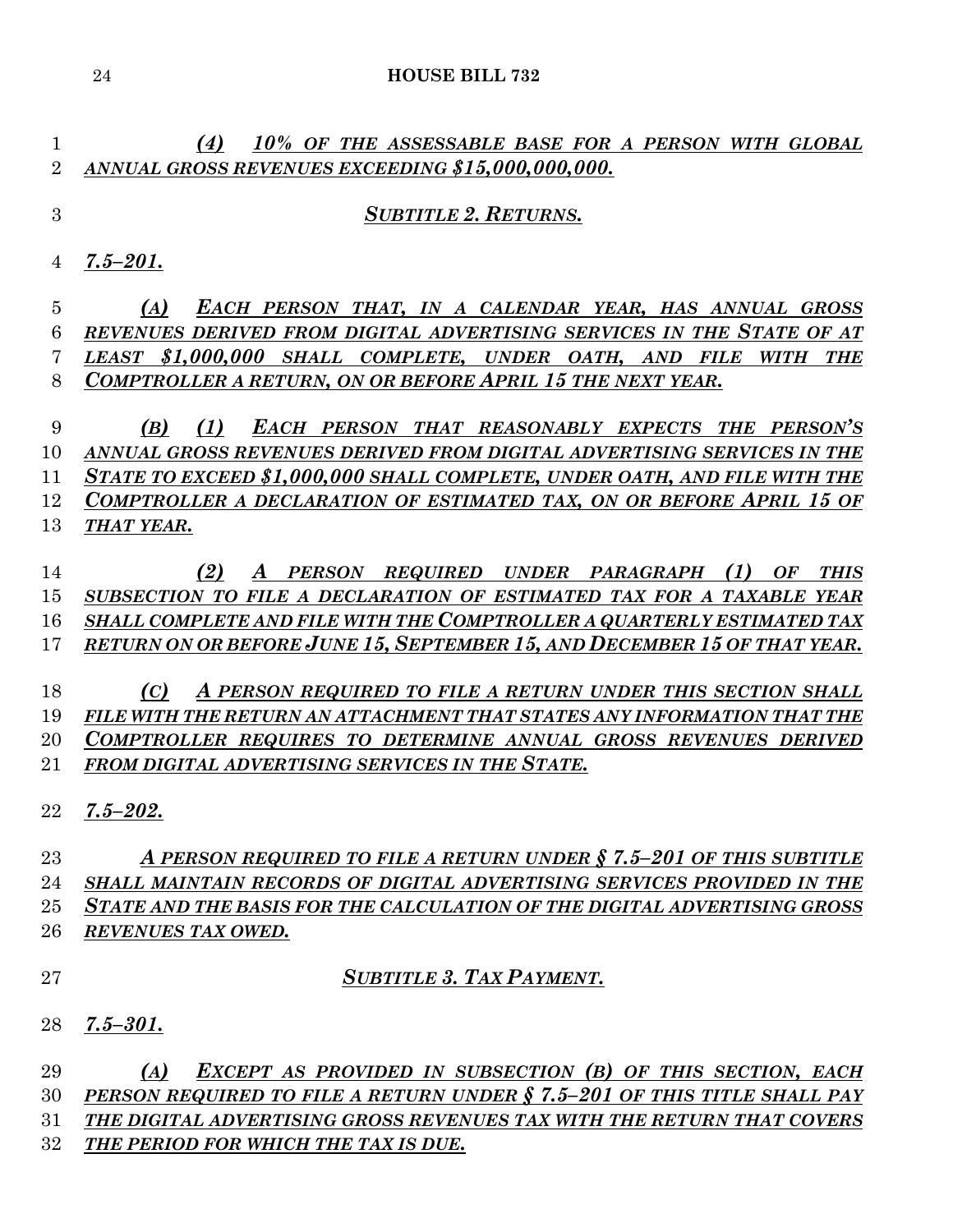| 1                          | A PERSON REQUIRED TO FILE ESTIMATED DIGITAL ADVERTISING GROSS<br>(B)                                                                                                                                                                                                   |
|----------------------------|------------------------------------------------------------------------------------------------------------------------------------------------------------------------------------------------------------------------------------------------------------------------|
| $\overline{2}$             | <b>REVENUES TAX RETURNS UNDER § 7.5-201(B) OF THIS TITLE SHALL PAY:</b>                                                                                                                                                                                                |
| $\boldsymbol{3}$<br>4<br>5 | (1)<br>AT LEAST 25% OF THE ESTIMATED DIGITAL ADVERTISING GROSS<br>REVENUES TAX SHOWN ON THE DECLARATION OR AMENDED DECLARATION FOR A<br><b>TAXABLE YEAR:</b>                                                                                                           |
| $6\phantom{.}6$<br>7       | (I)<br>WITH THE DECLARATION OR AMENDED DECLARATION THAT<br><b>COVERS THE YEAR; AND</b>                                                                                                                                                                                 |
| 8                          | (II)<br>WITH EACH QUARTERLY RETURN FOR THAT YEAR; AND                                                                                                                                                                                                                  |
| 9<br>10<br>11              | (2)<br>ANY UNPAID DIGITAL ADVERTISING GROSS REVENUES TAX FOR<br>THE YEAR SHOWN ON THE PERSON'S RETURN THAT COVERS THAT YEAR WITH THE<br><b>RETURN.</b>                                                                                                                 |
| 12                         | $13 - 402.$                                                                                                                                                                                                                                                            |
| 13<br>14                   | If a notice and demand for a return is made under $\S$ 13–303 of this title and<br>(a)<br>the person or governmental unit fails to file the return, the tax collector shall:                                                                                           |
| 15                         | (4)<br>for motor carrier tax:                                                                                                                                                                                                                                          |
| 16<br>17<br>18             | <u>compute the tax by using a miles per gallon factor based on the</u><br>(i)<br>use, in the State, of 40 gallons of motor fuel for each commercial motor vehicle in the person's<br><u>fleet on each day during the period for which the return is not filed; and</u> |
| 19                         | assess the tax due; [and]<br>(ii)                                                                                                                                                                                                                                      |
| 20                         | for public service company franchise tax:<br>(5)                                                                                                                                                                                                                       |
| 21<br>22                   | estimate gross receipts from the best information in the possession<br>(i)<br>of the tax collector; and                                                                                                                                                                |
| 23                         | assess the tax due on the estimated gross receipts; AND<br>(ii)                                                                                                                                                                                                        |
| 24                         | (6)<br><b>FOR DIGITAL ADVERTISING GROSS REVENUES TAX:</b>                                                                                                                                                                                                              |
| 25<br>26                   | (I)<br><b>ESTIMATE GROSS REVENUES FROM THE BEST INFORMATION</b><br>IN POSSESSION OF THE TAX COLLECTOR; AND                                                                                                                                                             |
| 27                         | (II)<br>ASSESS THE TAX DUE ON THE ESTIMATED ASSESSABLE BASE.                                                                                                                                                                                                           |
| 28                         | $13 - 602.$                                                                                                                                                                                                                                                            |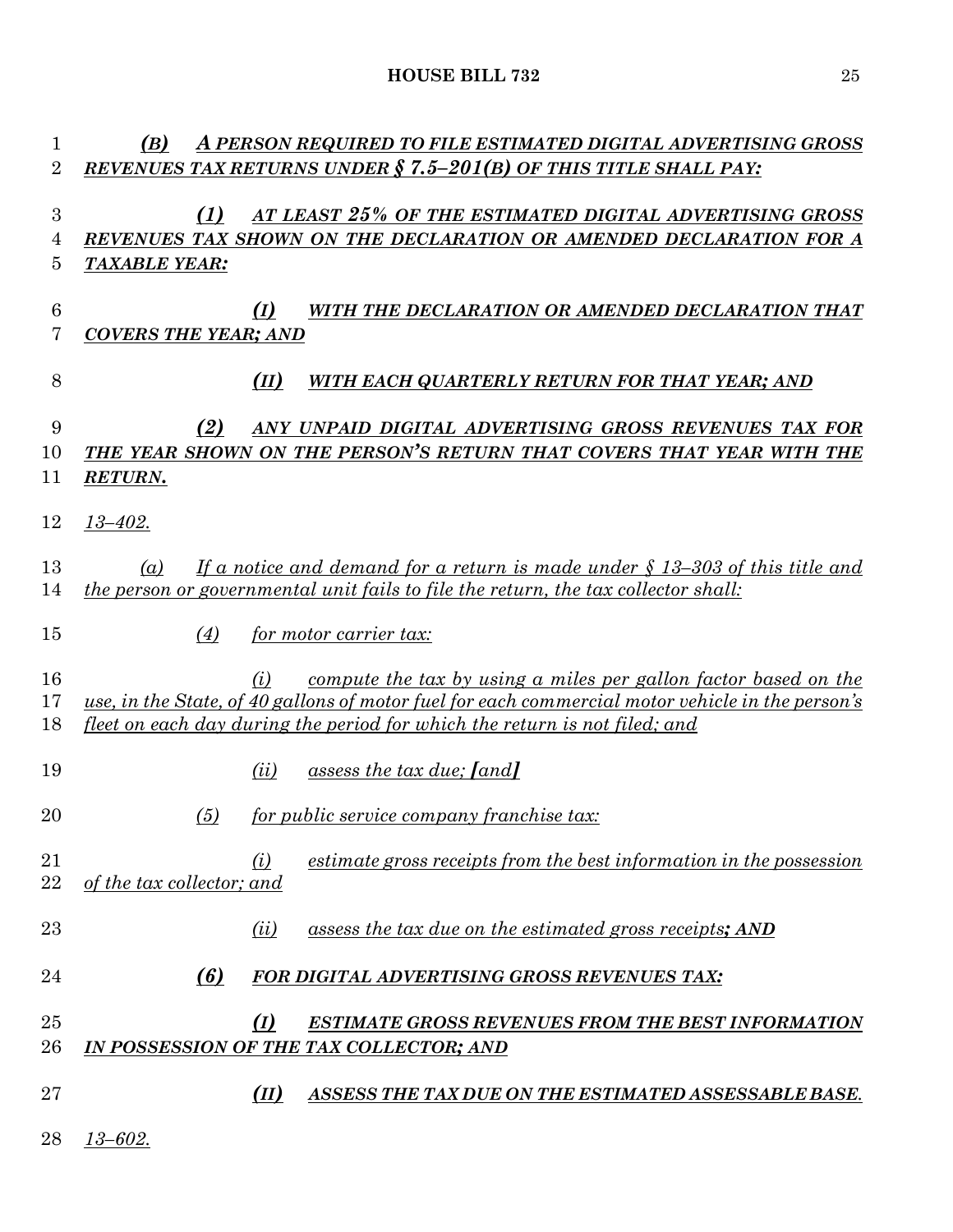| 1<br>$\overline{2}$ | Except as provided in subsections (b) and (c) of this section, a tax collector shall<br>(a)<br>assess interest on unpaid tax from the due date to the date on which the tax is paid if a |  |  |
|---------------------|------------------------------------------------------------------------------------------------------------------------------------------------------------------------------------------|--|--|
| 3                   | person who is required to estimate and pay <b>DIGITAL ADVERTISING GROSS REVENUES</b>                                                                                                     |  |  |
| 4                   | <b>TAX</b> , financial institution franchise tax, public service company franchise tax, or income tax                                                                                    |  |  |
| 5                   | <u>under § 7.5–301, § 8–210(b), § 8–405(b), or § 10–902 of this article:</u>                                                                                                             |  |  |
|                     |                                                                                                                                                                                          |  |  |
| 6                   | (1)<br>fails to pay an installment when due: or                                                                                                                                          |  |  |
|                     |                                                                                                                                                                                          |  |  |
| 7                   | (2)<br>estimates a tax that is:                                                                                                                                                          |  |  |
|                     |                                                                                                                                                                                          |  |  |
| 8                   | <u>less than 90% of the tax required to be shown on the return for the</u><br>(i)                                                                                                        |  |  |
| 9                   | current taxable year; and                                                                                                                                                                |  |  |
|                     |                                                                                                                                                                                          |  |  |
| 10                  | less than 110% of the tax paid for the prior taxable year, reduced<br>(ii)                                                                                                               |  |  |
| 11                  | by the credit allowed under $\frac{6}{7}$ 10–703 of this article.                                                                                                                        |  |  |
|                     |                                                                                                                                                                                          |  |  |
| 12                  | $13 - 702.$                                                                                                                                                                              |  |  |
|                     |                                                                                                                                                                                          |  |  |
| 13                  | <b>Except as provided in subsections (b) and (c) of this section, a tax collector shall</b><br>(a)                                                                                       |  |  |
| 14                  | assess a penalty not exceeding 25% of the amount underestimated, if a person who is required                                                                                             |  |  |
| 15                  | to estimate and pay <b>DIGITAL ADVERTISING GROSS REVENUES TAX</b> , financial institution                                                                                                |  |  |
| 16                  | <u>franchise tax, public service company franchise tax, or income tax under § 7.5–301, §</u>                                                                                             |  |  |
| 17                  | <u>8–210(b), § 8–405(b), or § 10–902 of this article:</u>                                                                                                                                |  |  |
|                     |                                                                                                                                                                                          |  |  |
| 18                  | <i>fails to pay an installment when due; or</i><br>(1)                                                                                                                                   |  |  |
|                     |                                                                                                                                                                                          |  |  |
| 19                  | (2)<br>estimates a tax that is:                                                                                                                                                          |  |  |
|                     |                                                                                                                                                                                          |  |  |
| $\overline{20}$     | <u>less than 90% of the tax required to be shown on the return for the</u><br>(i)                                                                                                        |  |  |
| 21                  | current taxable year; and                                                                                                                                                                |  |  |
|                     |                                                                                                                                                                                          |  |  |
| 22                  | less than 110% of the tax paid for the prior taxable year, reduced<br>(ii)                                                                                                               |  |  |
| $23\,$              | by the credit allowed under $\S$ 10–703 of this article.                                                                                                                                 |  |  |
|                     |                                                                                                                                                                                          |  |  |
| 24                  | <u>13–1001.</u>                                                                                                                                                                          |  |  |
|                     |                                                                                                                                                                                          |  |  |
| 25                  | A PERSON WHO IS REQUIRED TO FILE A DIGITAL ADVERTISING GROSS<br>(G)                                                                                                                      |  |  |
| $26\,$              | REVENUES TAX RETURN AND WHO WILLFULLY FAILS TO FILE THE RETURN AS                                                                                                                        |  |  |
| $27\,$              | REQUIRED UNDER TITLE 7.5 OF THIS ARTICLE IS GUILTY OF A MISDEMEANOR AND,                                                                                                                 |  |  |
| 28                  | ON CONVICTION, IS SUBJECT TO A FINE NOT EXCEEDING \$5,000 OR IMPRISONMENT                                                                                                                |  |  |
| 29                  | <b>NOT EXCEEDING 5 YEARS OR BOTH.</b>                                                                                                                                                    |  |  |
|                     |                                                                                                                                                                                          |  |  |

*13–1002.*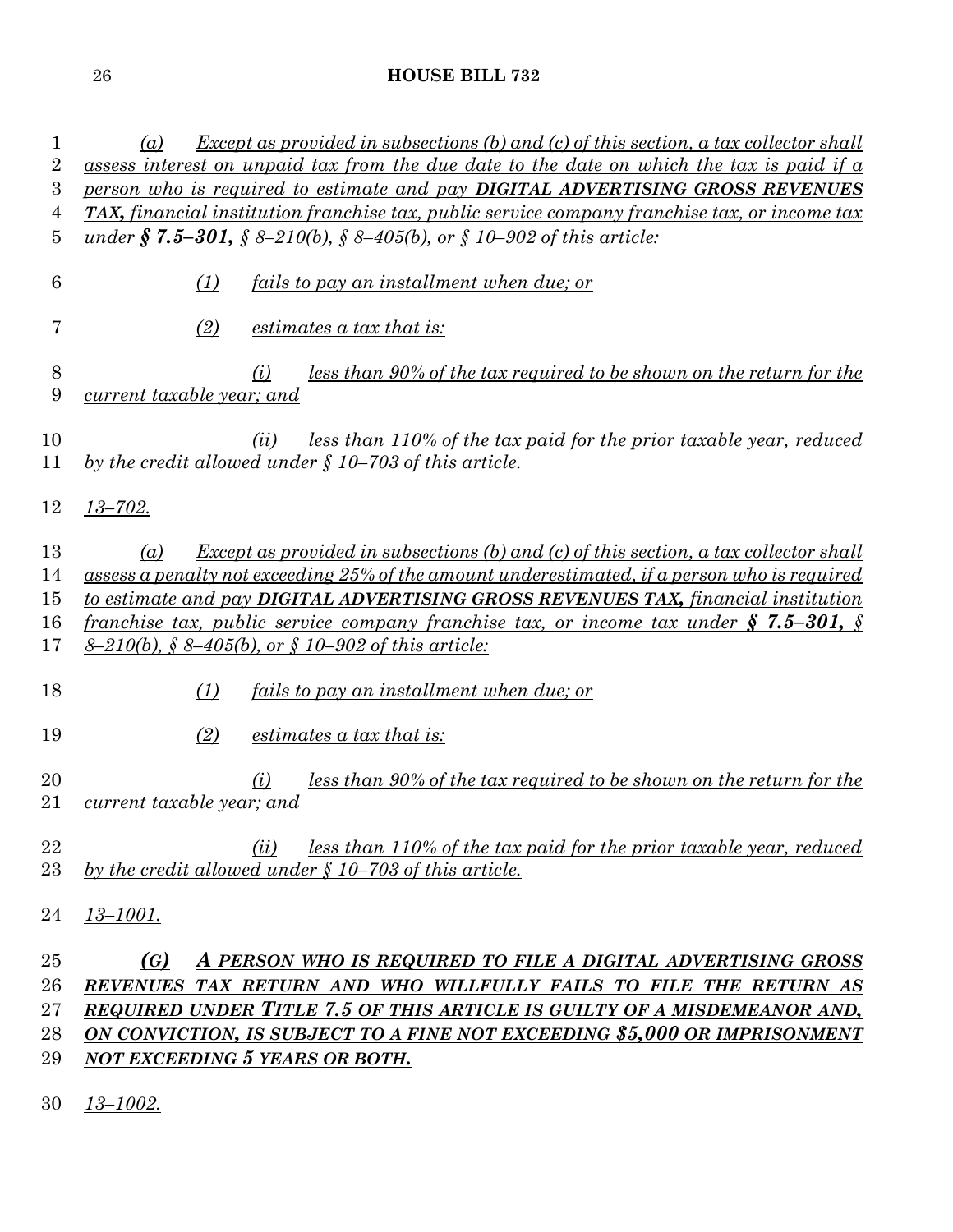| 1              | A person, including an officer of a corporation, who willfully files A FALSE<br>(b)                                                 |
|----------------|-------------------------------------------------------------------------------------------------------------------------------------|
| $\overline{2}$ | <b>DIGITAL ADVERTISING GROSS REVENUES TAX RETURN, a false financial institution</b>                                                 |
| 3              | franchise tax return, a false public service company franchise tax return, or a false income                                        |
| 4              | tax return with the intent to evade the payment of tax due under this article is guilty of                                          |
| 5              | perjury and, on conviction, is subject to the penalty for perjury.                                                                  |
| 6              | $Subsections (a) and (b) of this section apply to the alcoholic between the Algebra$<br>(c)                                         |
| 7              | <b>ADVERTISING GROSS REVENUES, financial institution franchise, public service company</b>                                          |
| 8              | <i>franchise, and income taxes.</i>                                                                                                 |
| 9              | <u>13–1101.</u>                                                                                                                     |
| 10             | An assessment of DIGITAL ADVERTISING GROSS REVENUES TAX, financial<br>(b)                                                           |
| 11             | institution franchise tax, public service company franchise tax, income tax, or estate tax may                                      |
| 12             | be made at any time if:                                                                                                             |
|                |                                                                                                                                     |
| 13             | (1)<br>a false return is filed with the intent to evade the tax;                                                                    |
| 14             | (2)<br>$a$ willful attempt is made to evade the tax;                                                                                |
| 15<br>16       | a return is not filed as required under Title 7, <b>TITLE 7.5,</b> Title 8, or Title<br>(3)<br>10 of this article;                  |
| 17<br>18       | an amended estate tax return is not filed as required under Title 7 of this<br>$\left(4\right)$<br>article;                         |
| 19             | (5)<br><u>an incomplete return is filed; or</u>                                                                                     |
| 20<br>21       | <u>a report of federal adjustment is not filed within the period required</u><br>(6)<br>under $\frac{\xi}{4}$ 13-409 of this title. |
| 22             | If a report of federal adjustment is filed within the time required under $\delta$<br>(c)                                           |
| $23\,$         | 13-409 of this title, the tax collector shall assess the DIGITAL ADVERTISING GROSS                                                  |
| 24             | <b>REVENUES TAX,</b> financial institution franchise tax, public service company franchise tax,                                     |
| $25\,$         | income tax, or estate tax within 1 year after the date on which the tax collector receives the                                      |
| 26             | report.                                                                                                                             |
| $27\,$         | $\bigoplus$<br>THE TOBACCO TAX ON ELECTRONIC SMOKING DEVICES SHAL                                                                   |
| 28             | <b>BY THE WHOL</b><br>THAT SELLS ELECTRONIC SMOKING DEVICES TO A RETAILER                                                           |
| 29             | OR VAPE SHOP VENDOR IN THE STATE.                                                                                                   |
| 30             | $\left(\Theta\right)$<br>$\leftrightarrow$<br>SMOKING DEVICES RETAILER                                                              |
| 31             |                                                                                                                                     |
| $32\,$         | TAX HAS NOT BEEN PAID BY FILING A                                                                                                   |
|                |                                                                                                                                     |

**QUARTERLY TAX RETURN, WITH ANY SUPPORTING SCHEDULES, ON FORMS**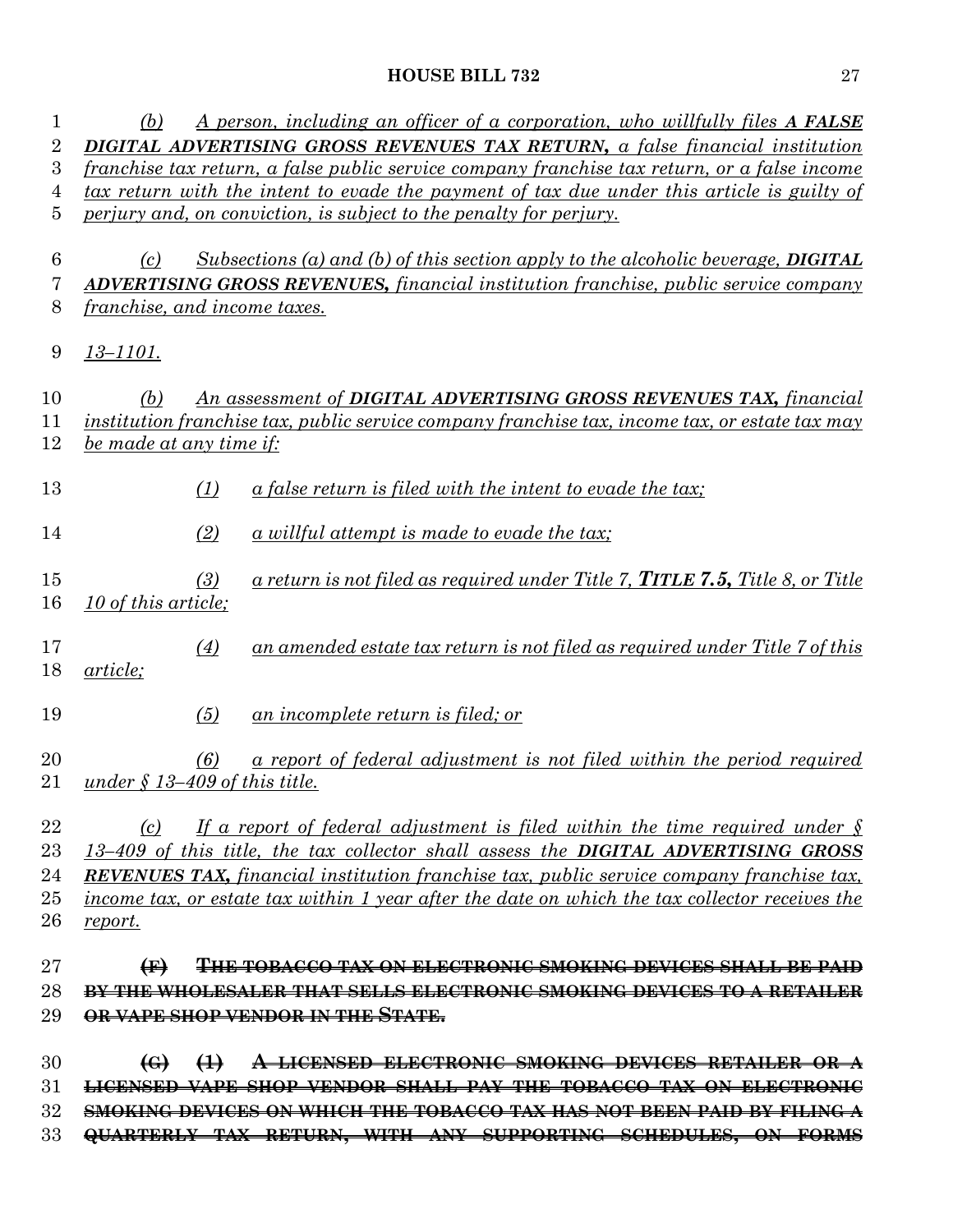|                     | 28<br><b>HOUSE BILL 732</b>                                                                                                                                                                                        |
|---------------------|--------------------------------------------------------------------------------------------------------------------------------------------------------------------------------------------------------------------|
| 1<br>$\overline{2}$ | <b>PROVIDED BY THE COMPTROLLER ON THE FOLLOWING DATES COVERING TAX</b><br><b>LIABILITIES IN THE PRECEDING QUARTER:</b>                                                                                             |
| 3                   | $\bigoplus$ JANUARY 21;                                                                                                                                                                                            |
| 4                   | $(H)$ APRIL 21;                                                                                                                                                                                                    |
| 5                   | $(HH)$ JULY 21; AND                                                                                                                                                                                                |
| 6                   | $H$ ) OCTOBER 21.                                                                                                                                                                                                  |
| 7<br>8<br>9         | $\bigoplus$<br>A LICENSED ELECTRONIC SMOKING DEVICES RETAILER OR A<br><b>LICENSED VAPE SHOP VENDOR REQUIRED TO FILE A TAX RETURN UNDER</b><br>PARAGRAPH (1) OF THIS SUBSECTION SHALL PAY A TOBACCO TAX AT THE RATE |
| 10                  | PROVIDED IN § 12-105(C) OF THIS TITLE BASED ON THE INVOICE AMOUNT CHARGED                                                                                                                                          |
| 11                  | BY THE LICENSED ELECTRONIC SMOKING DEVICES MANUFACTURER, EXCLUSIVE OF                                                                                                                                              |
| 12                  | ANY DISCOUNT, TRADE ALLOWANCE, REBATE, OR OTHER REDUCTION.                                                                                                                                                         |
| 13                  | $\frac{13 - 408}{5}$                                                                                                                                                                                               |
| 14                  | If the Comptroller determines that a person has failed to keep the records of<br>$\leftrightarrow$                                                                                                                 |
| 15                  | out of state cigarette [or], other tobacco product, OR ELECTRONIC SMOKING DEVICE                                                                                                                                   |
| 16                  | sales required under § 12-203 of this article, the Comptroller shall:                                                                                                                                              |
| 17                  | compute the tobacco tax as if the cigarettes [or], other tobacco products,<br>$\leftrightarrow$                                                                                                                    |
| 18                  | OR ELECTRONIC SMOKING DEVICES were sold in the State; and                                                                                                                                                          |
| 19                  | $\left(\frac{2}{2}\right)$ assess the tax due.                                                                                                                                                                     |
| 20                  | If the Comptroller determines that a person has possessed or transported<br>$\bigoplus$                                                                                                                            |
| 21                  | eigarettes [or], other tobacco products, OR ELECTRONIC SMOKING DEVICES on which the                                                                                                                                |
| 22                  | tobacco tax has not been paid as required under Title 12 of this article, the Comptroller                                                                                                                          |
| $23\,$              | shall assess the tobacco tax due.                                                                                                                                                                                  |
| 24                  | $\frac{13}{5} - 825.$                                                                                                                                                                                              |
| 25                  | The Comptroller may require a person subject to the tobacco tax to post<br>$\leftrightarrow$<br>$\langle \mathbf{h} \rangle$                                                                                       |
| $26\,$              | security for the tax in the following amounts:                                                                                                                                                                     |
| $27\,$              | $\bigoplus$<br>for a manufacturer or wholesaler:                                                                                                                                                                   |
| 28                  | \$10,000 [, ]; plus<br>╈╤                                                                                                                                                                                          |
| 29                  | the amount, if any, by which the tobacco tax due for any 1<br>$\frac{9}{2}$                                                                                                                                        |
| 30                  | month exceeds \$10,000;                                                                                                                                                                                            |
|                     |                                                                                                                                                                                                                    |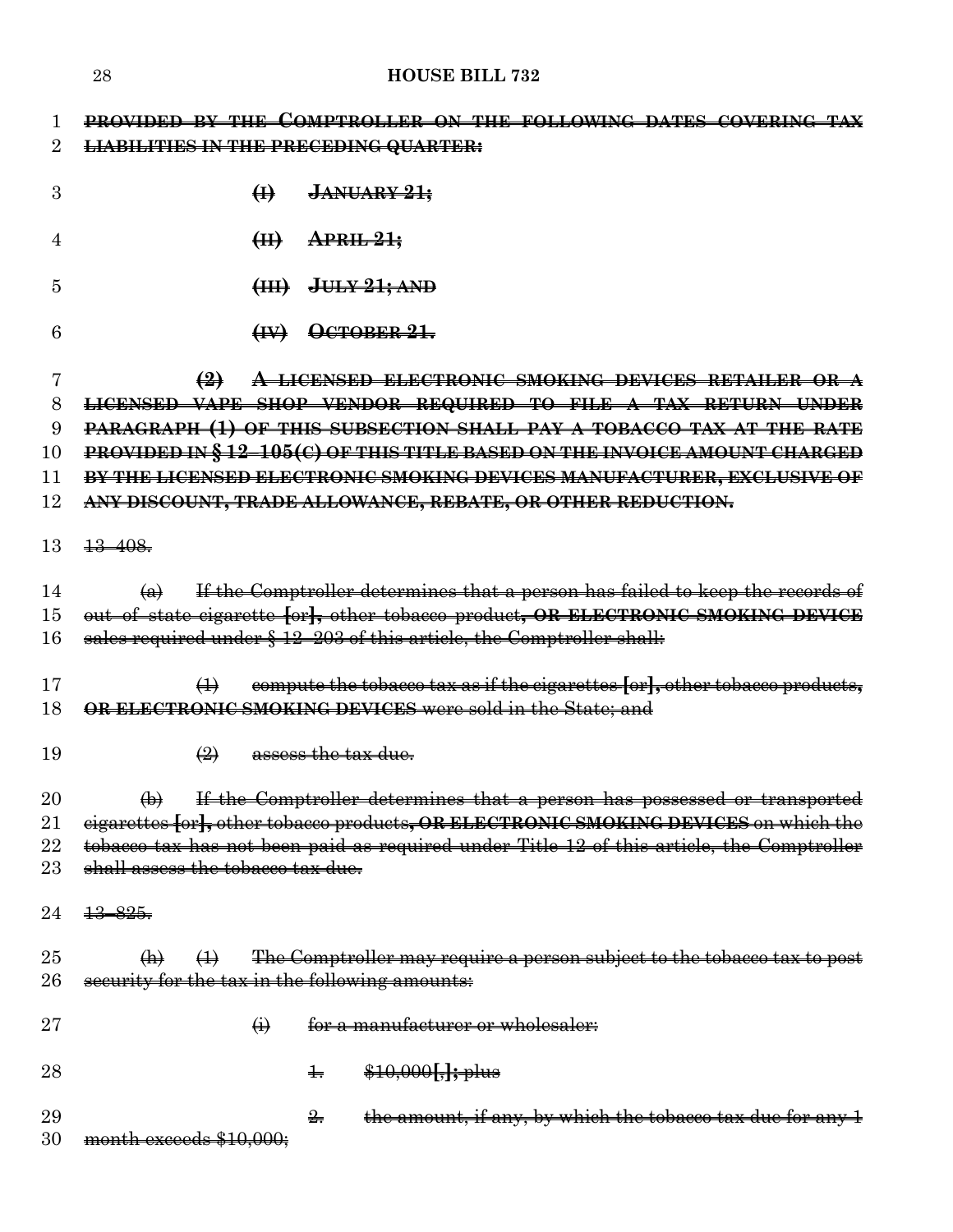| $\overleftrightarrow{H}$    |                       | for a subwholesaler or vending machine operator:                                                                                                                                                                                            |
|-----------------------------|-----------------------|---------------------------------------------------------------------------------------------------------------------------------------------------------------------------------------------------------------------------------------------|
|                             | $\pm$                 | $\frac{$1,000[,]}{1,000[,]}$                                                                                                                                                                                                                |
|                             |                       | the amount, if any, by which the tobacco tax due for any 1                                                                                                                                                                                  |
|                             |                       |                                                                                                                                                                                                                                             |
| $\overline{(\mathbf{iii})}$ |                       | for an other tobacco products wholesaler:                                                                                                                                                                                                   |
|                             | $\pm$                 | $$5,000$ , $\frac{1}{2}$ plus                                                                                                                                                                                                               |
|                             | $\frac{9}{2}$         | the amount, if any, by which the tobacco tax due for any 4                                                                                                                                                                                  |
|                             |                       |                                                                                                                                                                                                                                             |
| $\leftrightarrow$           |                       | FOR AN ELECTRONIC SMOKING DEVICES WHOLESALER                                                                                                                                                                                                |
|                             |                       | IBUTOR OR AN ELECTRONIC SMOKING DEVICES WHOLESALER IMPORTER:                                                                                                                                                                                |
|                             | $\pm$                 | \$5,000; PLUS                                                                                                                                                                                                                               |
|                             | $\frac{9}{2}$         | THE AMOUNT, IF ANY, BY WHICH THE TOBACCO TAX                                                                                                                                                                                                |
|                             |                       |                                                                                                                                                                                                                                             |
| $\left(\frac{9}{2}\right)$  |                       | <b>Except as provided in paragraph (5) of this subsection, the Comptroller</b>                                                                                                                                                              |
|                             |                       | may exempt a person from posting security for the tobacco tax if the person is and has been                                                                                                                                                 |
|                             |                       |                                                                                                                                                                                                                                             |
| $\leftrightarrow$           |                       | licensed as required under § 16-202 of the Business Regulation                                                                                                                                                                              |
|                             |                       | Article to act as a wholesaler [or], § 16.5-201 to act as an other tobacco products wholesaler,                                                                                                                                             |
|                             |                       | 16.7-201 TO ACT AS AN ELECTRONIC SMOKING DEVICES WHOLESALER                                                                                                                                                                                 |
|                             |                       | DISTRIBUTOR, OR § 16.7-201 TO ACT AS AN ELECTRONIC SMOKING DEVICES                                                                                                                                                                          |
|                             |                       |                                                                                                                                                                                                                                             |
| $\overrightarrow{41}$       | $\pm$                 | in continuous compliance with the tobacco tax laws, as                                                                                                                                                                                      |
|                             |                       |                                                                                                                                                                                                                                             |
|                             |                       | in continuous compliance with the conditions of the                                                                                                                                                                                         |
|                             |                       |                                                                                                                                                                                                                                             |
| $\bigoplus$                 |                       | For purposes of paragraph $(2)$ of this subsection, a person is in                                                                                                                                                                          |
|                             |                       | continuous compliance with the tobacco tax laws for a period if the person has not, at any                                                                                                                                                  |
| time during that period:    |                       |                                                                                                                                                                                                                                             |
|                             |                       |                                                                                                                                                                                                                                             |
| $\bigoplus$                 |                       | failed to pay any tobacco tax or any tobacco tax assessment when                                                                                                                                                                            |
|                             | for the past 5 years: | month exceeds \$1,000; [and]<br>month exceeds \$5,000; AND<br>DUE FOR ANY 1 MONTH EXCEEDS \$5,000.<br>WHOLESALER IMPORTER; and<br>determined under paragraph (3) of this subsection; and<br>person's security posted under this subsection. |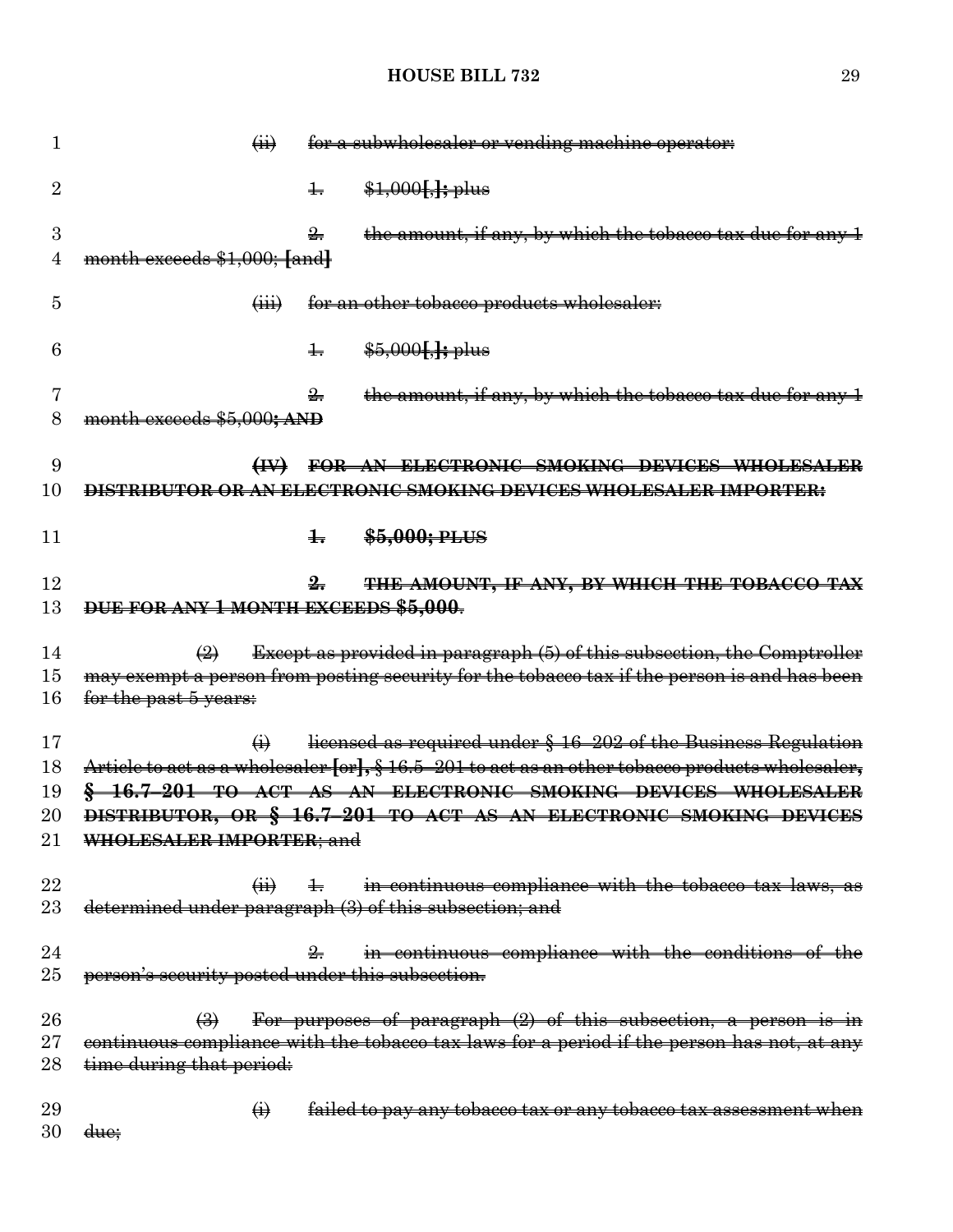|                     | 30                        |                                            |                               | <b>HOUSE BILL 732</b>                                                                                                                                                |
|---------------------|---------------------------|--------------------------------------------|-------------------------------|----------------------------------------------------------------------------------------------------------------------------------------------------------------------|
| 1                   |                           |                                            | $\overline{a}$                | failed to file a tobacco tax return when due; or                                                                                                                     |
| $\overline{2}$<br>3 |                           |                                            | $\overline{(\overline{iii})}$ | otherwise violated any of the provisions of this title, Title 12 of<br>this article, or Title 16 [or], Title 16.5, OR TITLE 16.7 of the Business Regulation Article. |
|                     |                           |                                            |                               |                                                                                                                                                                      |
| 4                   |                           | $\leftrightarrow$                          | $\ddot{\Theta}$               | An exemption granted under paragraph $(2)$ of this subsection is<br>effective only to the extent that a person's potential tobacco tax liability does not exceed an  |
| 5<br>6              |                           |                                            |                               | amount determined by the Comptroller based on the person's experience during the 5-year                                                                              |
| 7                   |                           |                                            |                               | eompliance period under paragraph (2) of this subsection.                                                                                                            |
| 8                   |                           |                                            | $\overleftrightarrow{H}$      | The Comptroller may revoke an exemption granted to a person                                                                                                          |
| 9                   |                           |                                            |                               | under paragraph (2) of this subsection if the person at any time fails to be in continuous                                                                           |
| 10                  |                           |                                            |                               | compliance with the tobacco tax laws, as described in paragraph (3) of this subsection.                                                                              |
| 11                  |                           |                                            | $\overline{(\mathbf{iii})}$   | The Comptroller may reinstate an exemption revoked under                                                                                                             |
| 12                  |                           |                                            |                               | subparagraph (ii) of this paragraph if the person meets the requirements of paragraph (2)(i)                                                                         |
| 13                  |                           |                                            |                               | and (ii) of this subsection for a period of 2 years following the revocation.                                                                                        |
| 14                  |                           | $\left( 6 \right)$                         |                               | The Comptroller may not exempt a person from posting a bond or other                                                                                                 |
| 15                  |                           |                                            |                               | security for the tobacco tax unless the Comptroller determines that the person is solvent                                                                            |
| 16                  |                           |                                            |                               | and financially able to pay the person's potential tobacco tax liability.                                                                                            |
| 17                  |                           | $\left( 6 \right)$                         |                               | If a corporation is granted an exemption from posting a bond or other                                                                                                |
| 18                  |                           |                                            |                               | security for the tobacco tax, any officer of the corporation who exercises direct control over                                                                       |
| 19                  |                           |                                            |                               | its fiscal management is personally liable for any tobacco tax, interest and penalties owed                                                                          |
| 20                  | by the corporation.       |                                            |                               |                                                                                                                                                                      |
| 21                  | $+3-834.$                 |                                            |                               |                                                                                                                                                                      |
| 22                  | $\leftrightarrow$         |                                            |                               | In this Part VI of this subtitle the following words have the meanings                                                                                               |
| 23                  | indicated.                |                                            |                               |                                                                                                                                                                      |
| 24                  | $\Theta$                  |                                            |                               | "Contraband tobacco products" means cigarettes [or], other tobacco products,                                                                                         |
| $25\,$              |                           |                                            |                               | OR ELECTRONIC SMOKING DEVICES, as defined in § 12-101 of this article:                                                                                               |
| 26                  |                           | $\leftrightarrow$                          |                               | on which tobacco tax is not paid; and                                                                                                                                |
| 27                  |                           | $\left(\frac{\partial}{\partial x}\right)$ |                               | that are delivered, possessed, sold, or transported in the State in a                                                                                                |
| 28                  |                           |                                            |                               | manner not authorized under Title 12 of this article or Title 16, TITLE 16.5, OR TITLE                                                                               |
| 29                  |                           |                                            |                               | 16.7 of the Business Regulation Article.                                                                                                                             |
| 30                  | <del>13 836.</del>        |                                            |                               |                                                                                                                                                                      |
| $31\,$              | $\left(\mathbf{a}\right)$ | $\leftrightarrow$                          |                               | If contraband alcoholic beverages or contraband tobacco products are                                                                                                 |
| 32                  | seized:                   |                                            |                               |                                                                                                                                                                      |
|                     |                           |                                            |                               |                                                                                                                                                                      |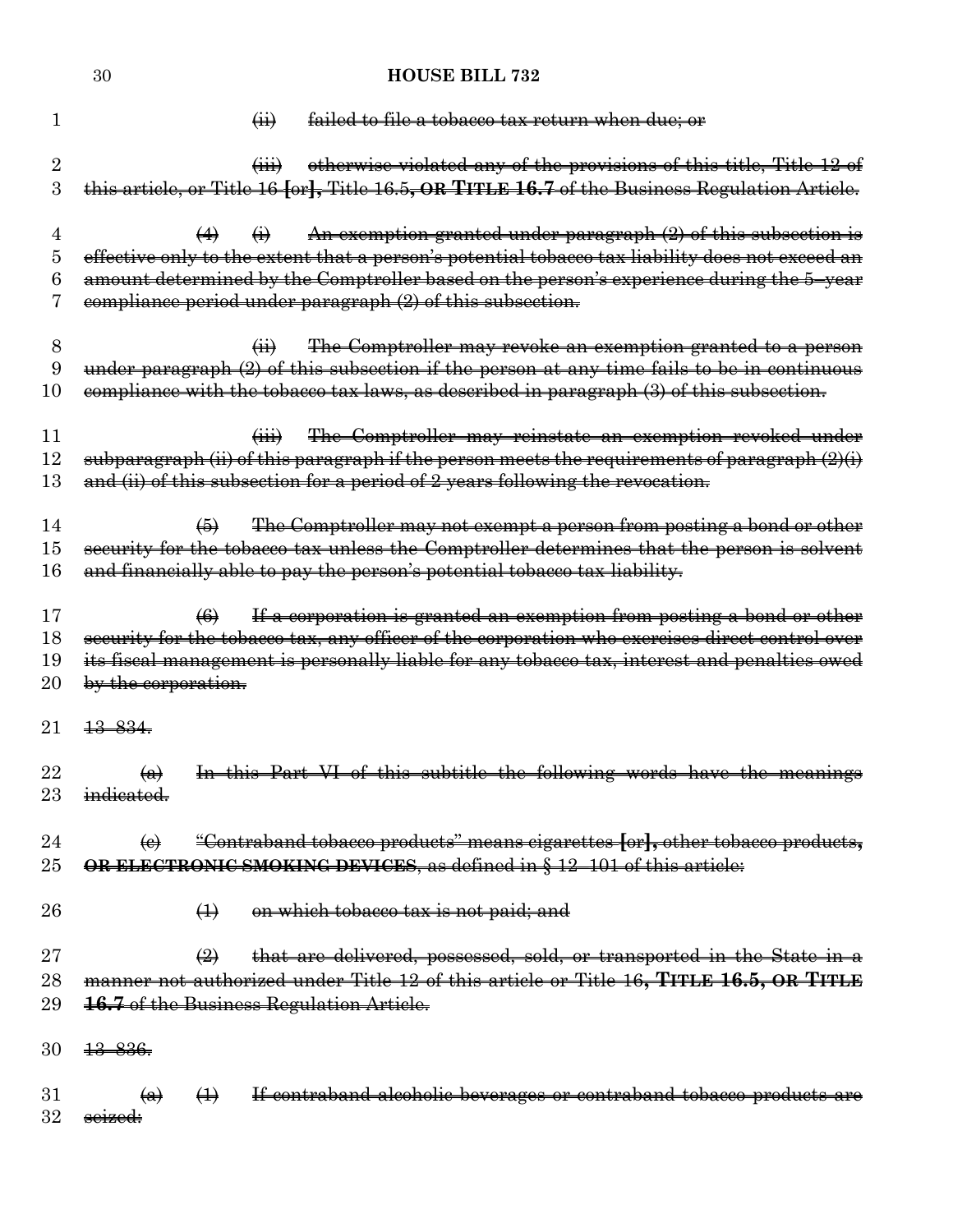|         | the Comptroller or police officer shall give a notice of seizure to<br>$\ddot{\Theta}$                                                                                                 |
|---------|----------------------------------------------------------------------------------------------------------------------------------------------------------------------------------------|
| 2       | the person from whom the property is seized at the time of the seizure; and                                                                                                            |
| 3       | the Comptroller shall:<br>$\overline{a}$                                                                                                                                               |
|         |                                                                                                                                                                                        |
| 4       | where possible, give a notice of seizure to the registered                                                                                                                             |
| 5       | owner of a seized conveyance; and                                                                                                                                                      |
| 6       | publish a notice of seizure of the conveyance in a                                                                                                                                     |
|         | newspaper of general circulation in the county where the seizure occurred.                                                                                                             |
|         |                                                                                                                                                                                        |
| 8       | A police officer who seizes any contraband tobacco products or<br>$\leftrightarrow$<br>$\bigoplus$                                                                                     |
| 9       | conveyance used to transport contraband tobacco products shall deliver the seized                                                                                                      |
| 10      | eigarettes [or], other tobacco products, OR ELECTRONIC SMOKING DEVICES and                                                                                                             |
| 11      | conveyance to the Comptroller.                                                                                                                                                         |
| 12      | $+3-837$                                                                                                                                                                               |
|         |                                                                                                                                                                                        |
| 13      | The owner or another person with an interest in seized property may file a claim for                                                                                                   |
| 14      | the return of the property with the Comptroller within 30 days after:                                                                                                                  |
| 15      | the seizure of alcoholic beverages, eigarettes, other tobacco products,<br>$\bigoplus$                                                                                                 |
| 16      | ELECTRONIC SMOKING DEVICES, OR motor fuel or conveyances used to transport motor                                                                                                       |
| $17\,$  | fuel; or                                                                                                                                                                               |
| 18      | a notice of seizure of a conveyance used to transport alcoholic beverages,<br>$\bigoplus$                                                                                              |
|         | eigarettes, [or] other tobacco products, OR ELECTRONIC SMOKING DEVICES is published.                                                                                                   |
| 19      |                                                                                                                                                                                        |
| 20      | <del>13 839.</del>                                                                                                                                                                     |
| 21      | If a person files a claim for return of seized alcoholic beverages, cigarettes,<br>$\left( a\right)$                                                                                   |
| 22      | other tobacco products, ELECTRONIC SMOKING DEVICES, or a conveyance used for their                                                                                                     |
| $23\,$  | transportation under § 13-837 of this subtitle, the Comptroller or the Comptroller's                                                                                                   |
| 24      | designee shall:                                                                                                                                                                        |
|         |                                                                                                                                                                                        |
| 25      | promptly act on the request and hold an informal hearing;<br>$\leftrightarrow$                                                                                                         |
| 26      | $\left(\frac{1}{2}\right)$<br>direct the return of alcoholic beverages, eigarettes, [or] other tobacco                                                                                 |
| $27\,$  | products, OR ELECTRONIC SMOKING DEVICES unless the Comptroller or Comptroller's                                                                                                        |
| $^{28}$ | designee has satisfactory proof that the person was not in compliance with any provisions                                                                                              |
| 29      | of Title 5 or Title 12 of this article at the time of seizure; and                                                                                                                     |
|         |                                                                                                                                                                                        |
| 30      | direct the return of the conveyance if the Comptroller or Comptroller's<br>$\left(\frac{1}{2}\right)$<br>satisfactory proof that the owner of the conveyance was not willfully evading |
| $31\,$  |                                                                                                                                                                                        |

any provisions of Title 5 or Title 12 of this article at the time of seizure.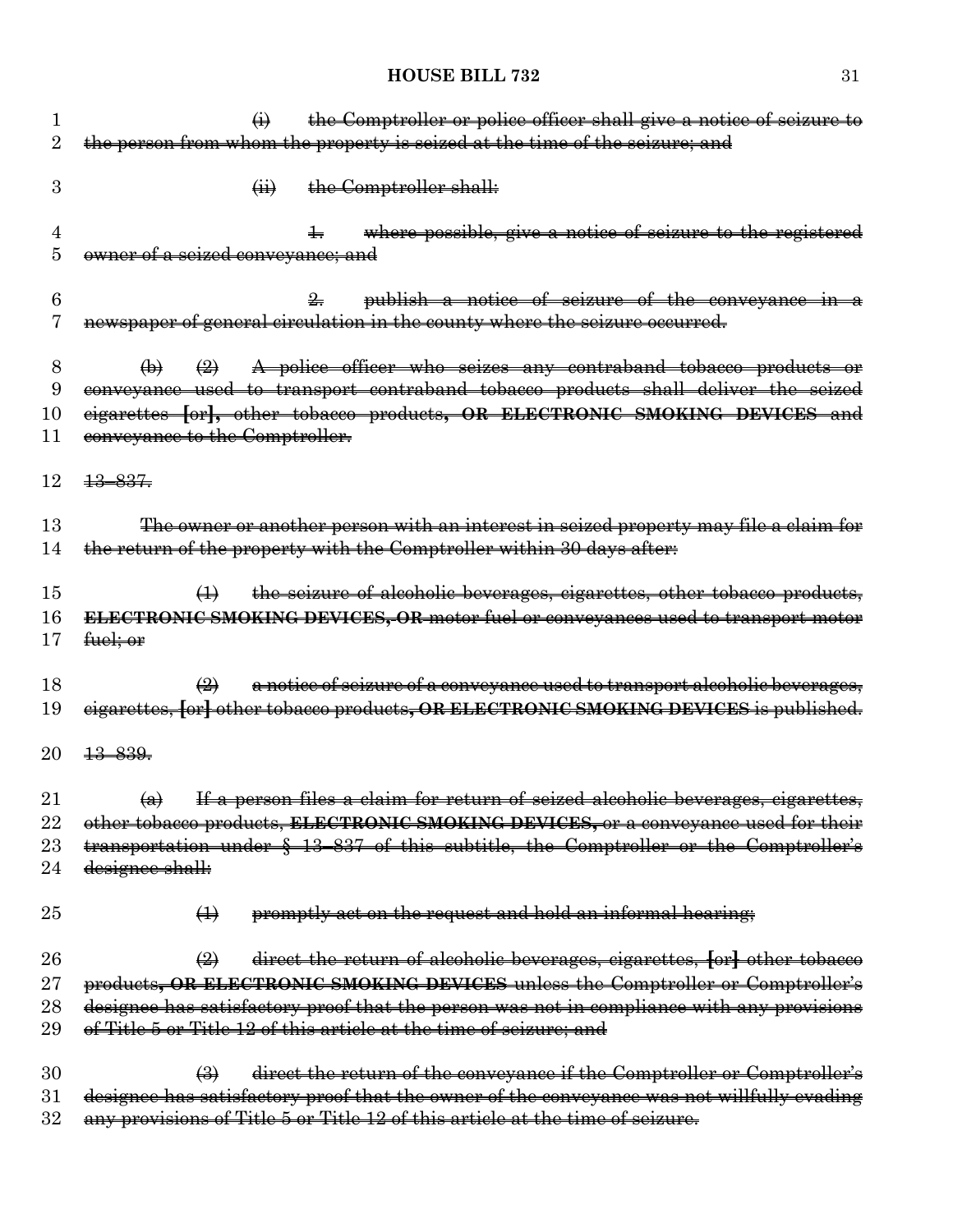(b) The Comptroller or Comptroller's designee shall grant or deny the application for return of seized alcoholic beverages, cigarettes, other tobacco products, **ELECTRONIC SMOKING DEVICES,** or a conveyance in accordance with subsection (a) of this section by mailing the person a notice of final determination.

 $5 \quad \frac{13 - 1014}{12}$ 

6  $\left(\frac{a}{b}\right)$   $\left(\frac{1}{c}\right)$  A person who willfully possesses, sells, or attempts to sell unstamped or improperly stamped cigarettes in the State in violation of Title 12 of this article is guilty 8 of a misdemeanor.

9  $\left(2\right)$  If the number of unstamped or improperly stamped cigarettes that a person possesses, sells, or attempts to sell is 30 cartons or less, the person on conviction is subject to a fine not exceeding \$500 or imprisonment not exceeding 3 months or both.

 $\frac{12}{12}$  (3) If the number of unstamped or improperly stamped cigarettes that a person possesses, sells, or attempts to sell is more than 30 cartons, the person on conviction is subject to a fine not exceeding \$1,000 or imprisonment not exceeding 1 year or both.

 $15 \rightarrow \Theta$  A person who willfully possesses, sells, or attempts to sell other tobacco products on which the tobacco tax has not been paid in the State in violation of Title 12 of this article is guilty of a misdemeanor and on conviction is subject to a fine not exceeding \$500 or imprisonment not exceeding 3 months or both.

 **(C) A PERSON WHO WILLFULLY POSSESSES, SELLS, OR ATTEMPTS TO SELL ELECTRONIC SMOKING DEVICES ON WHICH THE TOBACCO TAX HAS NOT BEEN PAID IN THE STATE IN VIOLATION OF TITLE 12 OF THIS ARTICLE IS GUILTY OF A MISDEMEANOR AND ON CONVICTION IS SUBJECT TO A FINE NOT EXCEEDING \$500 OR IMPRISONMENT NOT EXCEEDING 3 MONTHS OR BOTH.**

 **[**(c)**] (D)** Each day that a violation under this section continues constitutes a 25 separate offense.

13–1015.

27  $\left( a \right)$  A person who willfully ships, imports, sells into or within, or transports within, this State cigarettes **[**or**],** other tobacco products**, OR ELECTRONIC SMOKING DEVICES** on which the tobacco tax has not been paid in violation of Title 12 of this article 30 or § 16–219, § 16–222, § 16.5–215, or § 16.5–216 of the Business Regulation Article is guilty 31 of a felony and, on conviction, is subject to the penalties set forth in subsections (b) and  $(e)$ 32 of this section.

 $33 \rightarrow \Theta$  (b) (1) For a first violation, a person is subject to a mandatory fine of \$150 for each carton of cigarettes **[**or**],** each package of other tobacco products**, OR EACH PACKAGE OF ELECTRONIC SMOKING DEVICES** transported.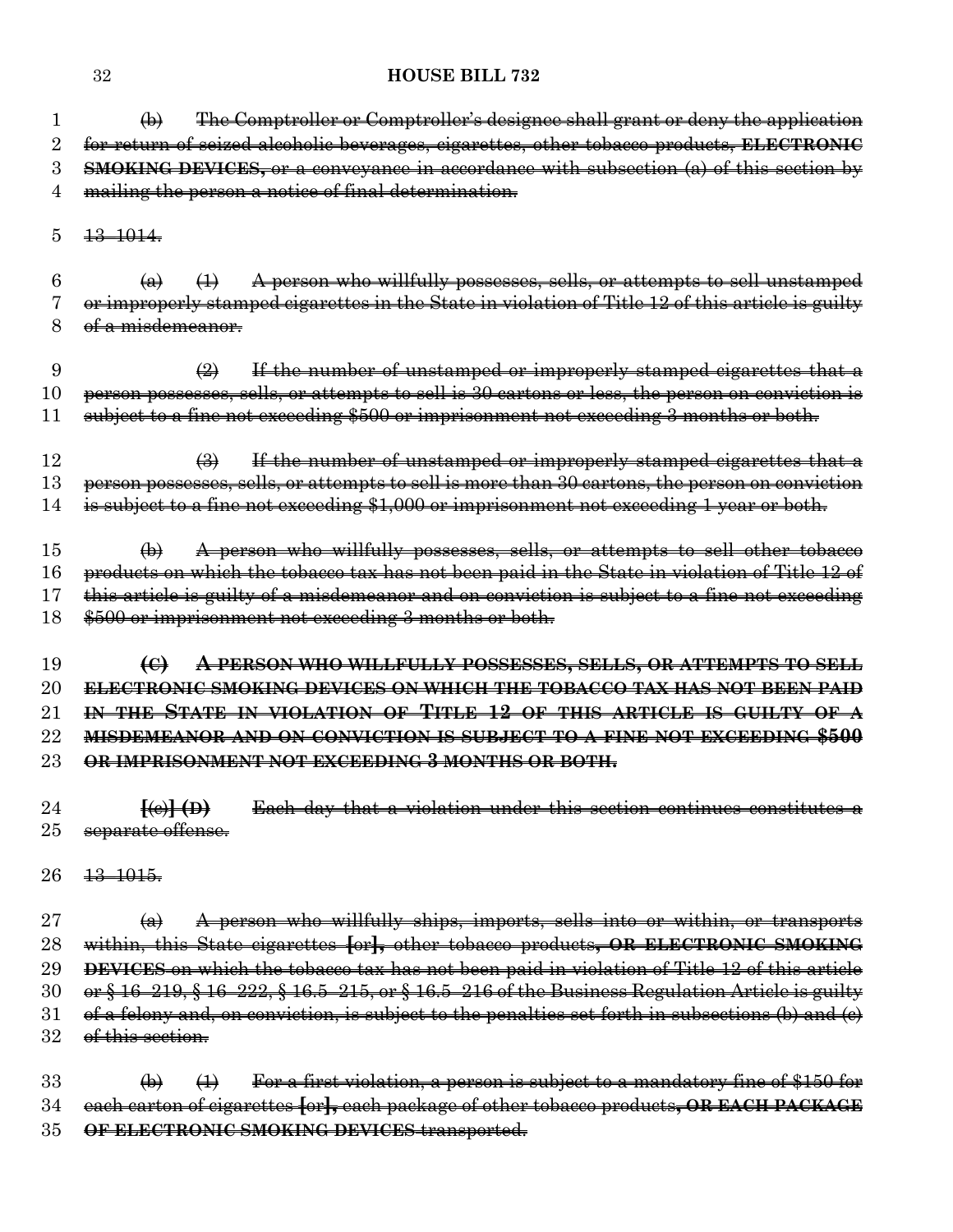| $\mathbf{I}$ | For each subsequent violation, a person is subject to a mandatory fine<br>$\bigoplus$                           |
|--------------|-----------------------------------------------------------------------------------------------------------------|
| $\rm{2}$     | of \$300 for each carton of cigarettes [or], each package of other tobacco products, OR EACH                    |
| 3            | PACKAGE OF ELECTRONIC SMOKING DEVICES transported.                                                              |
| 4            | In addition to the mandatory fine set forth in subsection (b) of this section, for<br>$\Theta$                  |
| 5            | a first or subsequent violation, a person may be subject to imprisonment not exceeding 2                        |
| 6            | vears.                                                                                                          |
| 7            | <b>SECTION 2. AND BE IT FURTHER ENACTED, That:</b>                                                              |
| 8            | As provided in § 12-105 of the Tax – General Article, as enacted by Section 1<br>$\bigoplus$                    |
| 9            | of this Act, all electronic smoking devices used, possessed, or held in the State on or after                   |
| $10\,$       | July 1, 2020, by any person for sale or use in the State shall be subject to the tax on                         |
| 11           | electronic smoking devices, as enacted by this Act.                                                             |
| 12           | The Comptroller may provide an alternative method of assessing and<br>$\bigoplus$                               |
| 13           | collecting the additional tax.                                                                                  |
|              |                                                                                                                 |
| 14           | The revenue attributable to this requirement shall be remitted to the<br>$\Theta$                               |
| 15           | Comptroller no later than September 30, 2020.                                                                   |
|              |                                                                                                                 |
| 16           | SECTION 3. AND BE IT FURTHER ENACTED, That this Act shall take effect July                                      |
| 17           | $\frac{1}{2020}$                                                                                                |
| 18           | <b>SECTION 5. AND BE IT FURTHER ENACTED, That:</b>                                                              |
| 19           | <u>As provided in § 12–105 of the Tax – General Article, as enacted by Section 2</u><br>$\left( \Theta \right)$ |
| $20\,$       | Act, all cigarettes and other tobacco products used, possessed, or held in the State<br><del>of this</del>      |
| $21\,$       | <u>on or after July 1, 2020, by a wholesaler for sale in the State shall be subject to the tax on</u>           |
| 22           | eigarettes and other tobacco products as enacted by Section 2 of this Act. The revenue                          |
| 23           | attributable to this requirement shall be remitted to the Comptroller not later than                            |
| 24           | September 30, 2020.                                                                                             |
|              |                                                                                                                 |
| 25           | As provided in § 12–105 of the Tax – General Article, as enacted by Section 3<br>$\bigoplus$                    |
| 26           | <u>of this Act, all cigarettes and other tobacco products used, possessed, or held in the State</u>             |
| $27\,$       | 2021, by a wholesaler for sale in the State shall be subject to the tax on                                      |
| 28           | <del>other tobacco products as enacted by</del>                                                                 |
| 29           | this requirement shall be<br><del>remitted to</del>                                                             |
| 30           | <del>September 30, 2021.</del>                                                                                  |
| 31           | The Comptroller may provide an alternative method<br>$\left(\mathbf{e}\right)$<br><del>of assessing</del>       |
| 32           | collecting the additional tax due under this section.                                                           |
|              |                                                                                                                 |
| 33           | SECTION 6. AND BE IT FURTHER ENACTED. That Section 3 of this Act shall take                                     |
| 34           | effect July 1, 2021.                                                                                            |
|              |                                                                                                                 |